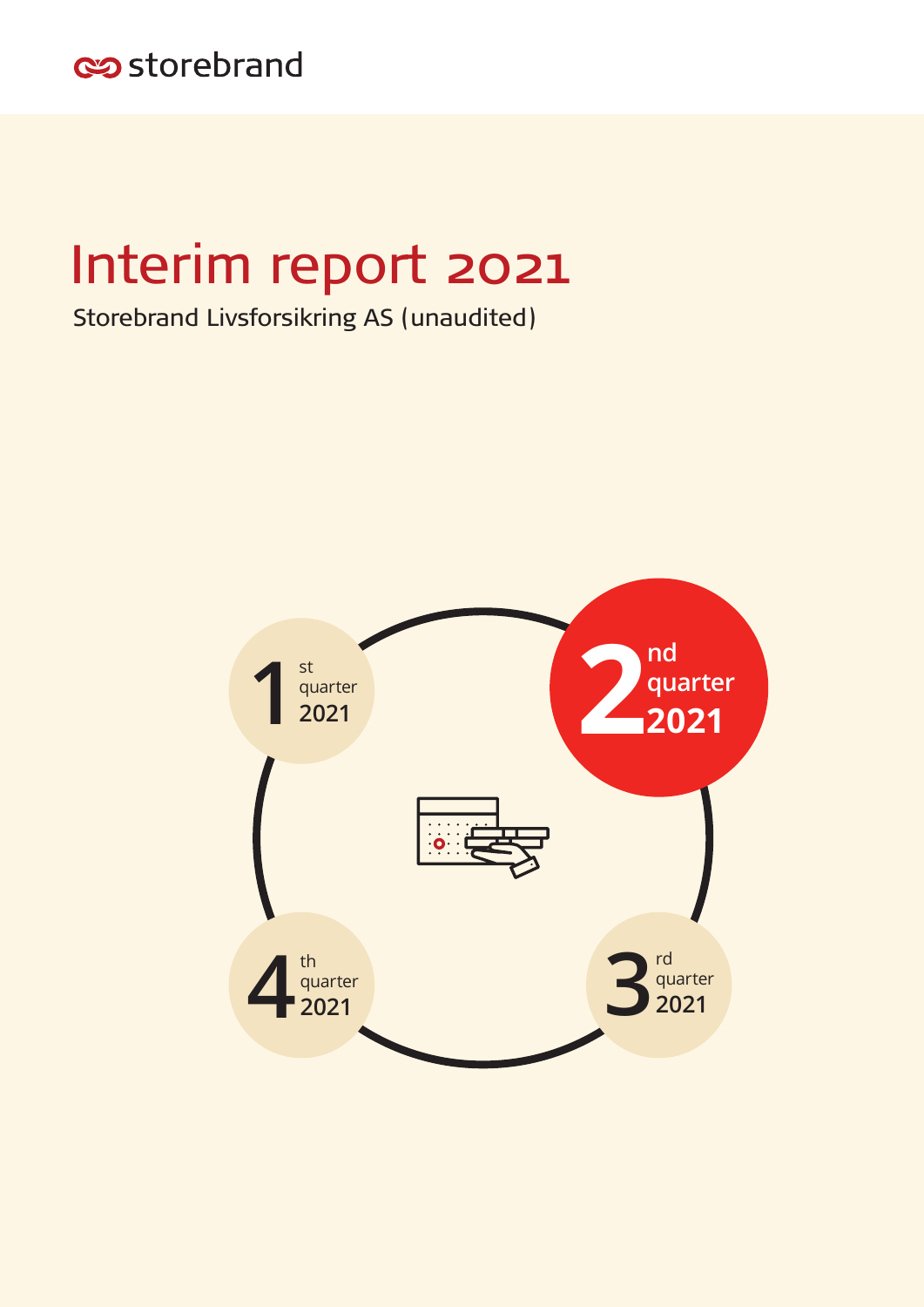## **Contents**

## **Financial performance business areas**

## **Financial statements/notes**

| Statement of financial position Storebrand Livsforsikring Group (and all conductances of the statement of financial position Storebrand Livsforsikring Group (all conductances of the statement of the statement of the statem |  |
|--------------------------------------------------------------------------------------------------------------------------------------------------------------------------------------------------------------------------------|--|
|                                                                                                                                                                                                                                |  |
|                                                                                                                                                                                                                                |  |
|                                                                                                                                                                                                                                |  |
|                                                                                                                                                                                                                                |  |
|                                                                                                                                                                                                                                |  |
|                                                                                                                                                                                                                                |  |
|                                                                                                                                                                                                                                |  |

### **Notice:**

This document may contain forward-looking statements. By their nature, forward-looking statements involve risk and uncertainty because they relate to future events and circumstances that may be beyond the Storebrand Group's control As a result, the Storebrand Group's actual future financial condition, performance and results may differ materially from the plans, goals and expectations set forth in these forward-looking statements. Important factors that may cause such a difference for the Storebrand Group include, but are not limited to: (i) the macroeconomic development, (ii) change in the competitive climate, (iii) change in the regulatory environment and other government actions and (iv) market related risks such as changes in equity markets, interest rates and exchange rates, and the performance of financial markets generally. The Storebrand Group assumes no responsibility to update any of the forward-looking statements contained in this document or any other forward-looking statements it may make. This document contains alternative performance measures (APM) as defined by The European Securities and Market Authority (ESMA). An overview of APM can be found at www.storebrand.com/ir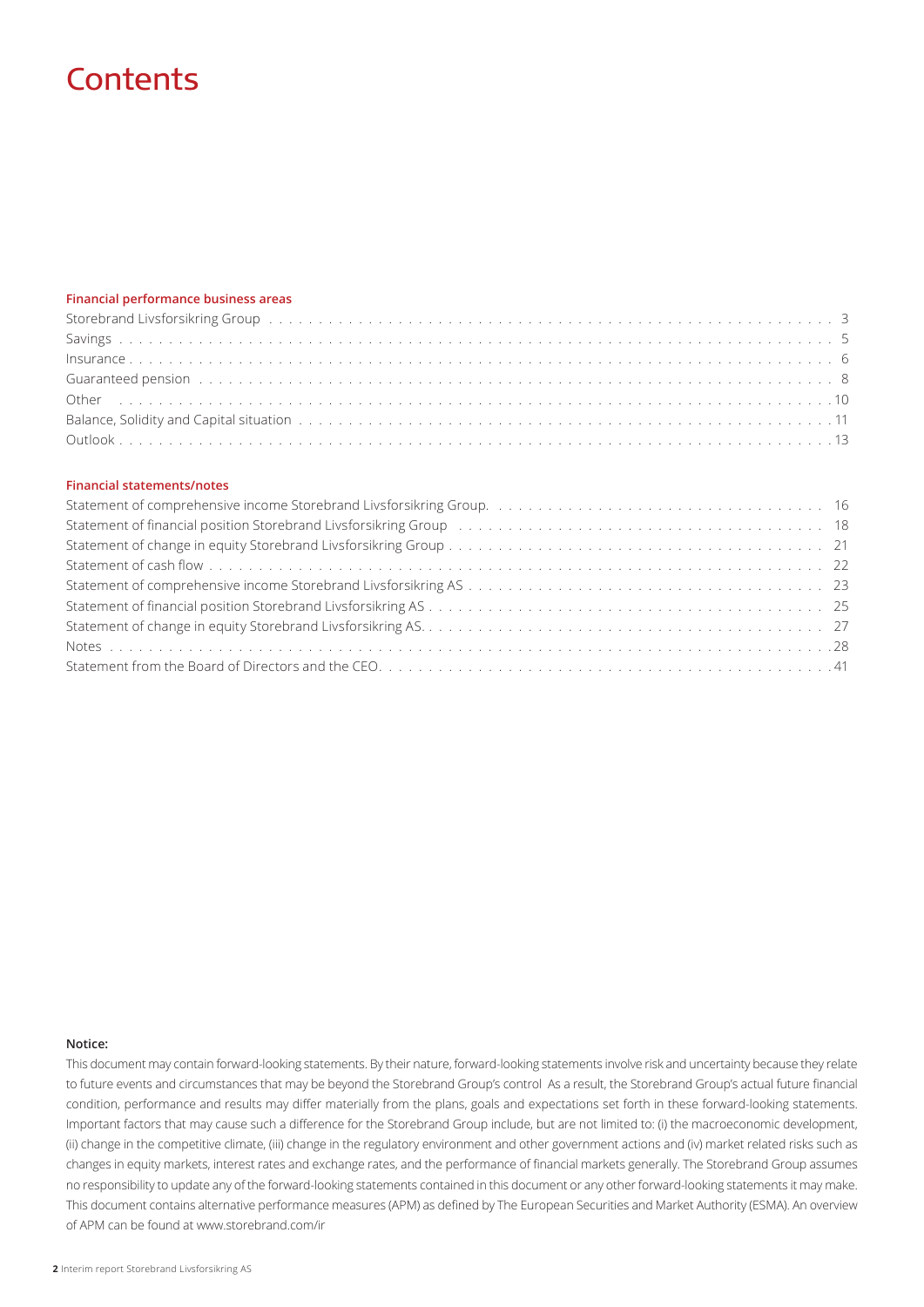## Interim report Storebrand Livsforsikring Group First half year 2021

Storebrand Livsforsikring AS is a wholly owned subsidiary of the listed company Storebrand ASA. For information about the Storebrand Group's 2nd quarter result please refer to the Storebrand Group's interim report for the first half year of 2021. Storebrand Group's ambition is to provide our customers with financial freedom and security by being the best provider of long-term savings and insurance. The Group offers an integrated product range spanning from life insurance, P&C insurance, asset management and banking to private individuals, companies and public sector entities. The Group is divided into the segments Savings, Insurance, Guaranteed Pension and Other.

## **Profit Storebrand Livsforsikring Group**

|                                                | 2021   |        |        | 2020   |       | $01.01 - 30.06$ |          | Full year |
|------------------------------------------------|--------|--------|--------|--------|-------|-----------------|----------|-----------|
| (NOK million)                                  | Q2     | Q1     | Q4     | Q3     | Q2    | 2021            | 2020     | 2020      |
| Fee and administration income                  | 938    | 959    | 895    | 864    | 867   | 1.897           | 1.717    | 3,476     |
| Insurance result                               | 168    | 125    | 215    | 195    | 175   | 293             | 44       | 454       |
| Operational expenses                           | $-614$ | $-584$ | $-620$ | $-594$ | -586  | $-1.198$        | $-1,213$ | $-2,427$  |
| Operating profit                               | 492    | 500    | 490    | 464    | 456   | 992             | 549      | 1,503     |
| Financial items and risk result life & pension | 543    | 178    | 270    | 282    | 123   | 722             | $-348$   | 204       |
| Profit before amortisation                     | 1,035  | 678    | 760    | 747    | 578   | 1,713           | 200      | 1,707     |
| Amortisation                                   | $-91$  | $-92$  | $-95$  | -93    | $-94$ | $-183$          | $-183$   | $-372$    |
| Profit before tax                              | 944    | 586    | 665    | 653    | 484   | 1,530           | 17       | 1,336     |

The profit before amortisation was NOK 1,035m (NOK 578m) in the 2nd quarter and NOK 1,713 (NOK 200) year to date. The figures in brackets are from the corresponding period last year which was adversely affected by the outbreak of the Covid-19 pandemic. Strong underlying growth within Savings and Insurance, combined with disciplined cost control and increased profitability in the Insurance segment, contribute to profit growth. The financial result was positively affected by a gain of NOK 409 million in the quarter due to the previously disclosed divestment of the shares in AS Værdalsbruket. Financial market returns in the guaranteed business also contributed to a strong financial result, while the overall buffer capital level strengthened to more than 12% of guaranteed customer reserves. Storebrand Livsforsikring's financial half-year results of 2021 have not been particularly impacted by the Covid-19 pandemic and the company has been fully operational during the period.

Total fee and administration income amounted to NOK 938m (NOK 175m) in the quarter corresponding to an increase of 8% (10% adjusted for currency). Year to date the increase was 10% (11% adjusted for currency). Strong growth in assets under management within the Savings segment contributes to the income growth. In the Guaranteed segment growth in public sector pensions (defined benefit) and paid-up policies drive the increase in fee income.

The Insurance result was NOK 168m (NOK 175m) and the total combined ratio for the Insurance segment was 90% (89%) in the 2nd quarter – in line with the target of 90-92%. The combined ratio in the quarter is driven by a strong result in Individual life, stable and satisfactory results in Pension related disability insurance and a weak result in Group life. Year to date, the Insurance result was NOK 293m (NOK 44m) and the combined ratio was 93% (111%).

The operating costs for the quarter was NOK -614m (NOK -586m). Year to date, the cost was NOK -1,198m (NOK -1,213m). The Group maintains strong underlying cost control, and digital investments are made to further reduce cost over time. Storebrand continues its focus on strong cost discipline as it has been demonstrated over the past years.

Overall, the operating profit amounted to NOK 492m (NOK 456m) in the quarter and NOK 992m (NOK 549m) year to date.

The 'financial items and risk result' improved to NOK 543m (NOK 123m) in the quarter, mainly due to the above-mentioned divestment of shares in AS Værdalsbruket and net profit sharing due to solid financial returns in the guaranteed business. Good investment returns in Swedish SPP have led to a lower need for Deferred Capital Contribution (DCC). Year to date, the 'financial items and risk result' was NOK 722m (NOK -348m).

Storebrand Livsforsikring Group booked a tax expense of NOK 23m (NOK 190m) in the quarter and NOK 289m (taxincome NOK 542m) year to date. The low effective tax rate in the quarter is mainly due to the divestment of shares in AS Værdalsbruket, which is not subject to income tax under Norwegian tax legislation. In addition, the taxable unrealised gains on currency hedges related to the Swedish business from 1st quarter reversed during the 2nd quarter, contributing to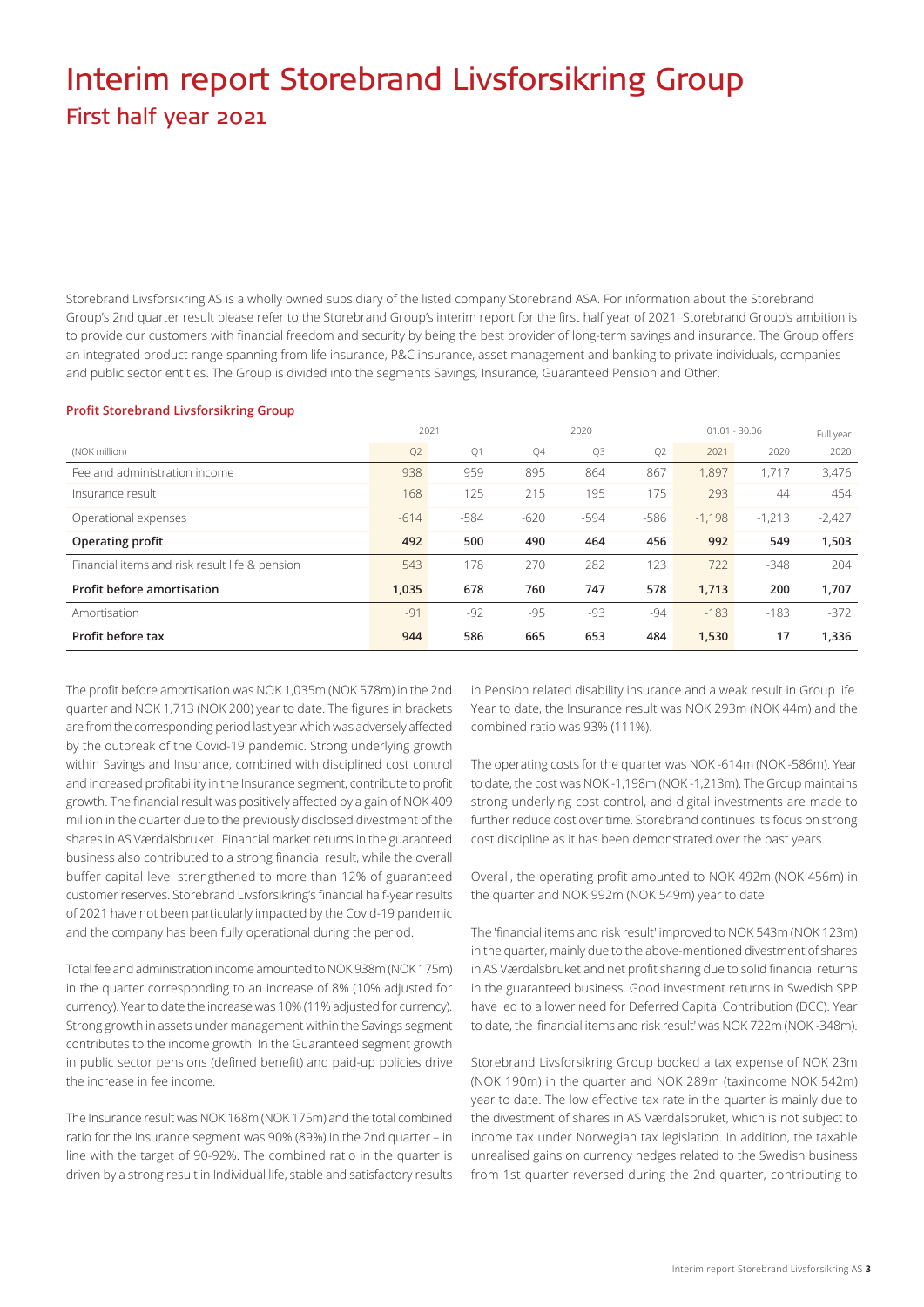the low effective tax rate for the quarter. The estimated normal tax rate is 19-22%, depending on each legal entity's contribution to the lifeinsurance group result. Different tax rates in different countries of operations and currency fluctuations impact the quarterly tax rate. The lifeinsurance group has uncertain tax positions. Tax related issues are described in note 7.

#### **Profit Storebrand Livsforsikring Group - by business area**

|                            | 2021  |     |     | 2020 |     |       | $01.01 - 30.06$ | Full year |
|----------------------------|-------|-----|-----|------|-----|-------|-----------------|-----------|
| (NOK million)              | Q2    | Q1  | Q4  | Q3   | Q2  | 2021  | 2020            | 2020      |
| Savings                    | 250   | 304 | 211 | 217  | 207 | 555   | 355             | 782       |
| Insurance                  | 86    | 56  | 140 | 112  | 90  | 142   | $-163$          | 89        |
| Guaranteed pensions        | 310   | 322 | 396 | 308  | 27  | 631   | 101             | 805       |
| Other                      | 390   | -4  | 14  | 110  | 254 | 386   | $-92$           | 32        |
| Profit before amortisation | 1,035 | 678 | 760 | 747  | 578 | 1,713 | 200             | 1,707     |

The Group reports the results by business segment. For a more detailed description of the results, see the sections by segment below. Savings reported a profit before amortisation of NOK 250m (NOK 207m) in the quarter, driven by growth in assets under management and strong cost control. Profit before amortisation in Insurance was NOK 86m (NOK 90m), it was NOK 310m (NOK 27m) in Guaranteed pension, and in the Other segment it amounted to NOK 390m (NOK 254m) in the quarter.

## **Capital situation**

The solvency ratio for Storebrand Group was 172% at the end of the 2nd quarter, a decrease of 4 percentage points from the solvency ratio reported last quarter. This is within the targeted range of 150- 180%. Falling long term interest rates, decreased volatility adjustment and increased equity stress contributed negatively to the solvency ratio in the quarter. Market returns, group profit after tax net of dividends set aside for 2021 and a net gain of NOK 546m on the divestment of the shares in AS Værdalsbruket contributed positively. Given the current interest rate level, Storebrand does not benefit from transitional capital.

### **Market and sales performance**

Total assets under management in Unit Linked increased by NOK 16bn (6%) during the 2nd quarter to NOK 295bn and NOK 27bn (10%) year to date. Compared to the same quarter last year, the growth was NOK 61bn (26%). The growth is driven by growth in premium payments, market returns and new sales. Storebrand is the second largest provider of defined contribution pensions in Norway, with a market share of 28% of gross premiums written (at the end of the Q1 2021). SPP is the second largest provider of non-unionised occupational pensions ("Övrig Tjänstepension") in Sweden with a market share of 16% measured by gross premiums written including transfers within Unit Linked (as at the end of Q1 2021).

Within Insurance, the annual portfolio premiums fell by 3% in the 2nd quarter compared to the same period last year. The Individual Life product line grew 8%, while Group Life experienced a reduction due to a large group life contract was terminated representing annual portfolio premiums of NOK 275m, with effect from 1 January 2021.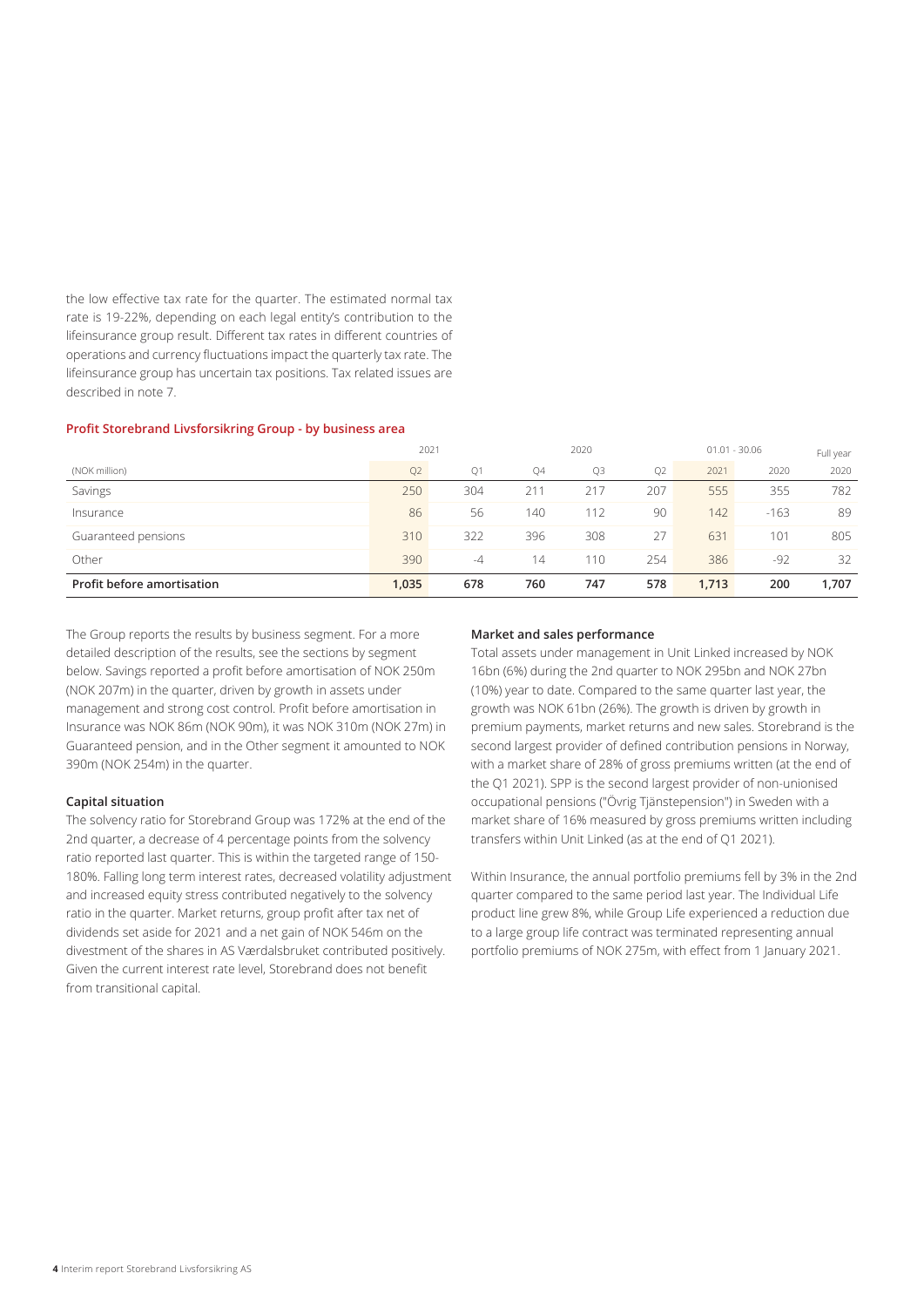## Savings

- Growth in operating profit in the 2nd quarter 2021 compared to 2020, driven by 9% growth in fee and administration income combined with good cost control
- 26% growth in asset under management in the Unit Linked business y/y

*The Savings segment includes products for retirement savings with no interest rate guarantees. The segment consists of defined contribution pensions in Norway and Sweden.* 

| <b>Profit</b> |  |  |
|---------------|--|--|
| (NOK million) |  |  |

|                                                | 2021           |                |           | 2020           |                | $01.01 - 30.06$ |        | Full year |
|------------------------------------------------|----------------|----------------|-----------|----------------|----------------|-----------------|--------|-----------|
| (NOK million)                                  | O <sub>2</sub> | O <sub>1</sub> | <b>04</b> | O <sub>3</sub> | O <sub>2</sub> | 2021            | 2020   | 2020      |
| Fee and administration income                  | 530            | 576            | 503       | 484            | 487            | 1.106           | 975    | 1.961     |
| Operational expenses                           | $-283$         | $-282$         | $-296$    | $-272$         | $-265$         | $-565$          | $-570$ | $-1.138$  |
| Operating profit                               | 247            | 294            | 207       | 212            | 222            | 541             | 405    | 824       |
| Financial items and risk result life & pension |                | 10             | 4         | 5              | $-15$          | 13              | $-51$  | $-41$     |
| <b>Profit before amortisation</b>              | 250            | 304            | 211       | 217            | 207            | 555             | 355    | 782       |

## **Profit**

The Savings segment reported a profit before amortisation of NOK 250m (NOK 207m) in the 2nd quarter and NOK 555m (NOK 355m) year to date.

Compared to the 2nd quarter 2020, fee- and administration income in the Savings segment increased by 9%, or 13% adjusted for currency effects. Year to date the growth is 14% adjusted for currency effects. The income growth within Norwegian Unit Linked was 5% compared to the same quarter last year and 6% year to date. The income growth within the Swedish Unit Linked was 13% compared to the same quarter last year and 23% year to date (in NOK). The Swedish Unit Linked income in the 1st quarter included non-recurring transaction fees amounting to SEK 37m, adjusted for this the growth was 14% year to date.

Unit Linked Norway reported a margin of 0.73%, down from 0.80% in the previous quarter. A gradual margin decline is expected within Unit Linked in Norway, where Individual Pensions Accounts were introduced this year. Unit Linked Sweden reported a margin of 0.74%, which is in line with the previous quarter when adjusting for transaction fees.

Operational cost remained relatively stable in the 2nd quarter, despite underlying growth in the business. This is mainly explained by strong cost control.

The financial result was NOK 3m (NOK -15m) in the quarter and NOK 13m (NOK -51m) year to date. Year to date 2020, the loss stemmed primarily from the COVID-19 and the resulting financial market turmoil (weak stock market returns and credit spreads widening).

## **Balance sheet and market trends**

Unit Linked premiums amounted to NOK 5.3bn (NOK 5.1bn) in the 2nd quarter. Total assets under management in Unit Linked increased by NOK 16bn (6%) during the 2nd quarter to NOK 295bn and NOK 27bn (10%) year to date. Compared to the same quarter last year, the growth was NOK 61bn (26%). Individual Pension Account holders in Norway have since 1 February been able to transfer their account from the employer's collective scheme to a provider of own choice. In addition, pension capital certificate funds are moved automatically between companies into Individual Pension Account. Altogether this has resulted in a negative transfer balance in 2021, amounting to NOK 3,343m for the quarter and NOK 5,250m year to date.

In the Norwegian Unit Linked business, assets under management increased by NOK 6.4bn (4%) to NOK 151bn in the quarter, and by NOK 33.4bn (28%) compared to the same quarter last year. The underlying growth is driven by growth in occupational pension premium payments as well as good market returns and new sales. Storebrand is the second largest provider of defined contribution pensions in Norway, with a market share of 28% of gross premiums written (at the end of the Q1 2021).

In the Swedish market, SPP is the second largest provider of non-unionised occupational pensions with a market share of 16% measured by gross premiums written including transfers within Unit Linked (as at the end of Q1-2021). Unit Linked assets under management increased by SEK 6.0bn (4%) to SEK 144bn in the quarter, and SEK 17.7 (14%) year to date. Compared to the same quarter last year the growth is SEK 30.3bn (27%). The growth is driven by strong growth in sales (APE) and market return.

## **Key Figures**

|                      | 2021           |                |         | 2020    |                |
|----------------------|----------------|----------------|---------|---------|----------------|
| (NOK million)        | O <sub>2</sub> | O <sub>1</sub> | 04      | OЗ      | O <sub>2</sub> |
| Unit Linked Reserves | 295,195        | 278,702        | 268.331 | 251.578 | 234,644        |
| Unit Linked Premiums | 5.316          | 5.346          | 5.163   | 4.856   | 5,121          |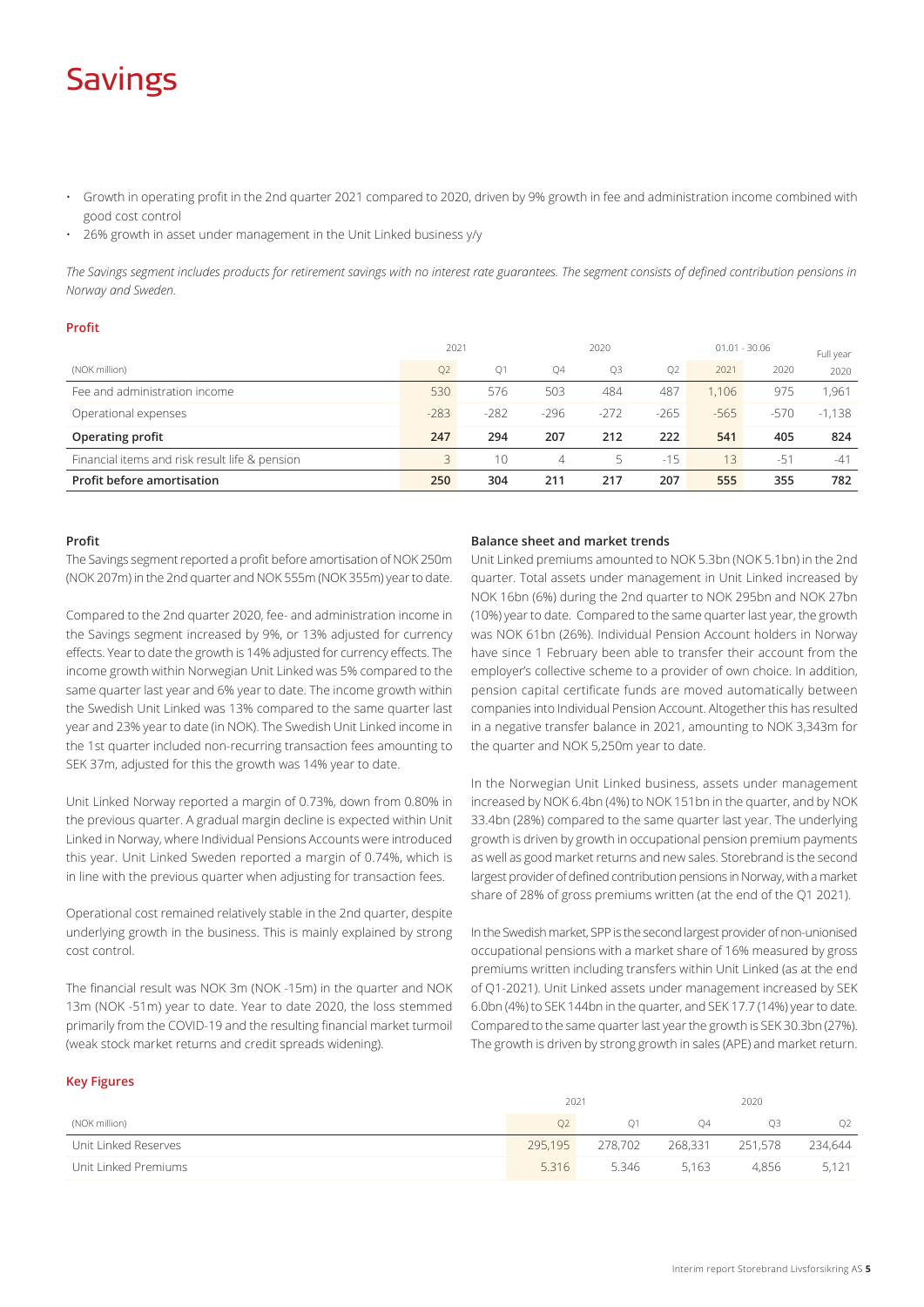## Insurance

- Stable result development, combined ratio of 90% for the quarter
- 8% growth in portfolio premiums y/y for Individual life
- Solid claims development, but Group life still weak

*The Insurance segment provides personal risk products in the Norwegian and Swedish retail market and employee insurance and pension-related insurance in the Norwegian and Swedish corporate markets.*

### **Insurance**

|                                                | 2021   |        |        | 2020   |                |          | $01.01 - 30.06$ | Full year |
|------------------------------------------------|--------|--------|--------|--------|----------------|----------|-----------------|-----------|
| (NOK million)                                  | Q2     | Q1     | Q4     | Q3     | O <sub>2</sub> | 2021     | 2020            | 2020      |
| Insurance result                               | 168    | 125    | 215    | 195    | 175            | 293      | 44              | 454       |
| - Insurance premiums f.o.a.                    | 742    | 742    | 750    | 746    | 736            | 1.484    | .442            | 2,938     |
| - Claims f.o.a.                                | $-574$ | $-617$ | $-535$ | $-551$ | $-561$         | $-1,191$ | $-1,398$        | $-2,484$  |
| Operational expenses                           | $-96$  | -99    | -99    | $-97$  | $-95$          | $-195$   | $-202$          | $-399$    |
| <b>Operating profit</b>                        | 72     | 26     | 116    | 97     | 80             | 98       | $-158$          | 56        |
| Financial items and risk result life & pension | 14     | 30     | 23     | 15     | 10             | 43       | $-5$            | 33        |
| Profit before amortisation                     | 86     | 56     | 140    | 112    | 90             | 142      | $-163$          | 89        |

## **Profit**

Insurance delivered a profit before amortisation of NOK 86m (NOK 90m) in the 2nd quarter and NOK 142m (NOK -163m) year to date, driven by a combined ratio of 90% (89%) in the quarter and 93% (111%) year to date. The 2nd quarter result is in line with the target combined ratio of 90-92%. The combined ratio in the quarter is driven by a strong result in Individual life, stable and satisfactory results in Pension related disability insurance and a weak result in Group life.

For Individual life, the profit before amortisation was NOK 60m (NOK 38m) in 2nd quarter and NOK 125m (NOK 51m) year to date, which represents a strong and stable result in the quarter. Mortality result was strong, as well as improving disability results. Satisfactory growth continued with premiums f.o.a. growing 8% compared to the 2nd quarter 2020.

Group life reported a profit before amortisation of NOK -17m (NOK 17m) in the 2nd quarter and NOK -9m (NOK -243) year to date. The Group life claims ratio was negatively affected by higher mortality and disability. Measures, including pricing, have been taken to improve robustness and profitability for the Group life business.

The result for 'Pension related disability insurance Nordic' was NOK 42m (NOK 35m) in the 2nd quarter and NOK 26m (NOK 29m) year to date. Disability development is followed closely due to the slow labour market as consequence of the Covid-19 pandemic.

Cost control has continued to be satisfactory. The cost ratio was 13% (13%) in the 2nd quarter and 13% (14%) year to date.

Insurance's investment portfolio in Norway amounted to NOK 7,4 bn 1) as of the end of the 2nd quarter. It is primarily invested in fixed income securities with short to medium duration and achieved a financial return of 1.0% in the quarter and 2.0% year to date.

### **Balance sheet and market trends**

The Insurance segment offers a broad range of products to the retail market in Norway, as well as to the corporate market in both Norway and Sweden.

Annual portfolio premiums fell by 3% in the 2nd quarter compared to the same period last year. The Individual Life product line grew 8%, while Group Life experienced a reduction due to a large group life contract was terminated representing annual portfolio premiums of NOK 275m, with effect from 1 January 2021. Pension related disability insurance grew by 2% in the 2nd quarter compared to the same period last year.

1 *NOK 2.9bn of the investment portfolio is linked to disability coverages where the investment result goes to the customer reserves and not as a result element in the P&L.*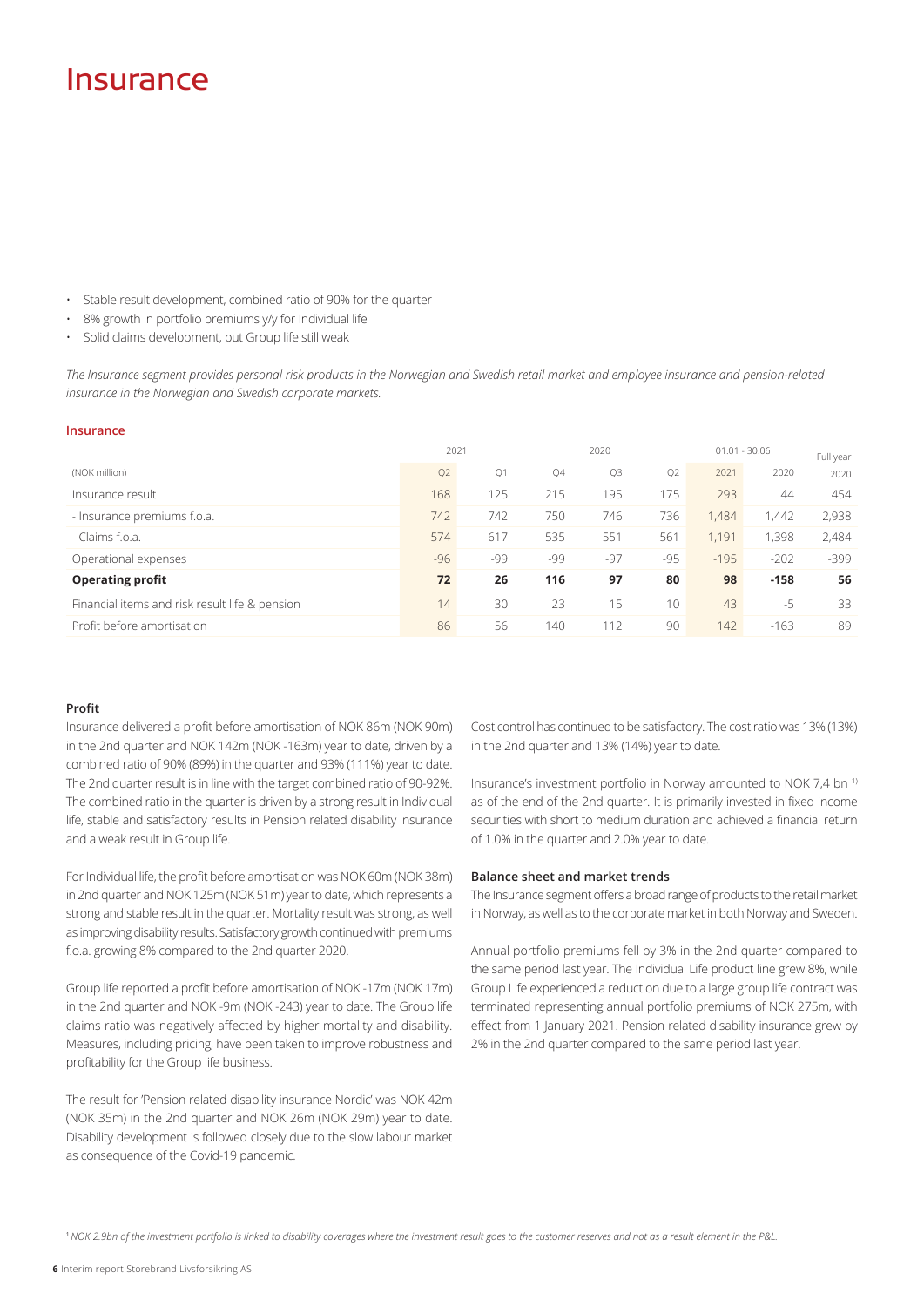|                                          | 2021           |       |       | 2020  |       |  |
|------------------------------------------|----------------|-------|-------|-------|-------|--|
| <b>Portfolio Premium (annual)</b>        |                |       |       |       |       |  |
| (NOK million)                            | O <sub>2</sub> | O1    | Q4    | O3    | Q2    |  |
| Individual life *                        | 753            | 747   | 721   | 680   | 695   |  |
| Group life **                            | 814            | 827   | 1.005 | 975   | 990   |  |
| Pension related disability insurance *** | 1.346          | 1.293 | .336  | 1.269 | 1,315 |  |
| Portfolio premium                        | 2,913          | 2,867 | 3,062 | 2.923 | 3,000 |  |

\* *Individual life disability insurance \*\* Group disability, workers compensation insurance \*\*\* DC disability risk premium Norway and disability risk Sweden*

| <b>Key Figures</b>    | 2021           |                |      | 2020 |      |
|-----------------------|----------------|----------------|------|------|------|
| (NOK million)         | O <sub>2</sub> | O <sub>1</sub> | Q4   | O3   | Q2   |
| Claims ratio          | 77 %           | 83%            | 71 % | 74 % | 76 % |
| Cost ratio            | 13 %           | 13 %           | 13%  | 13 % | 13 % |
| <b>Combined ratio</b> | 90 %           | 97 %           | 85 % | 87 % | 89 % |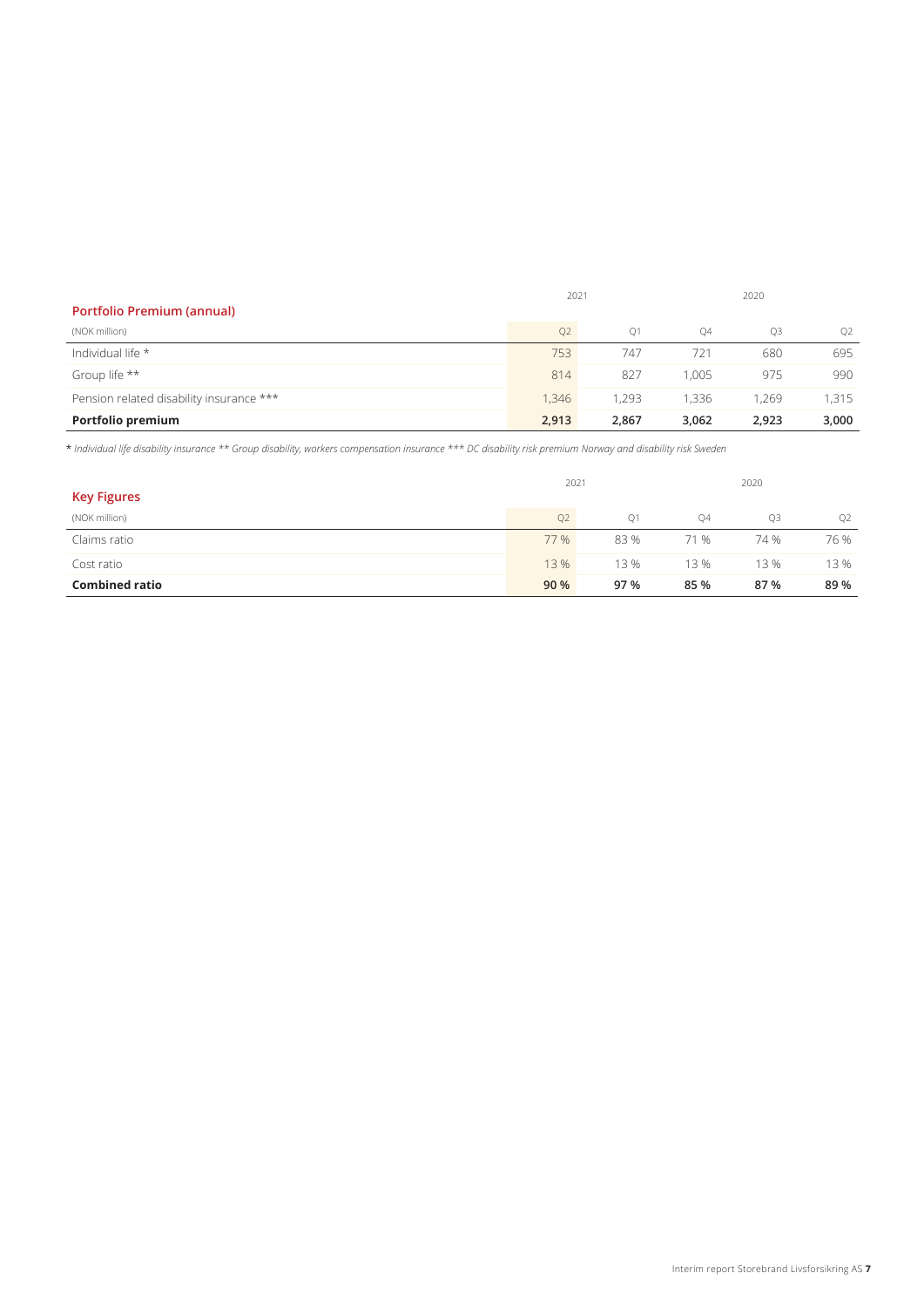## Guaranteed pension

- 12% growth in operating profit y/y
- Profit sharing result mainly from Swedish business
- NOK 5.3 bn increased buffer capita

*The Guaranteed Pension segment includes long-term pension savings products that give customers a guaranteed rate of return. The area includes defined benefit pensions in Norway and Sweden, paid-up policies and individual capital and pension insurances.*

#### **Guaranteed pension**

|                                                | 2021   |        |        | 2020   |                |          | $01.01 - 30.06$ | Full year |
|------------------------------------------------|--------|--------|--------|--------|----------------|----------|-----------------|-----------|
| (NOK million)                                  | Q2     | Q1     | Q4     | Q3     | Q <sub>2</sub> | 2021     | 2020            | 2020      |
| Insurance result                               | 168    | 125    | 215    | 195    | 175            | 293      | 44              | 454       |
| - Insurance premiums f.o.a.                    | 742    | 742    | 750    | 746    | 736            | 1.484    | 1,442           | 2,938     |
| - Claims f.o.a.                                | $-574$ | $-617$ | $-535$ | $-551$ | $-561$         | $-1.191$ | $-1.398$        | $-2,484$  |
| Operational expenses                           | $-96$  | -99    | -99    | $-97$  | $-95$          | $-195$   | $-202$          | $-399$    |
| Operating profit                               | 72     | 26     | 116    | 97     | 80             | 98       | $-158$          | 56        |
| Financial items and risk result life & pension | 14     | 30     | 23     | 15     | 10             | 43       | $-5$            | 33        |
| Profit before amortisation                     | 86     | 56     | 140    | 112    | 90             | 142      | $-163$          | 89        |

*Note: The 'Guaranteed Pension' segment now includes 'Euroben' as a part of 'Guaranteed Pension, Sweden' and historical figures have been adjusted accordingly. Prior to Q1 2021 it was reported under the 'Other' segment.* 

#### **Profit**

Guaranteed Pension achieved a profit before amortisation of NOK 310m (NOK 27m) in the 2nd quarter and NOK 631m (NOK 101m) year to date.

Fee and administration income amounted to NOK 407m (NOK 379m) in the 2nd quarter and NOK 790m (NOK 742m) year to date. The majority of the guaranteed products are closed for new business and are in long term run-off. However, growth in public sector pensions (defined benefit) and paid-up policies drives the increase in fee income.

Operational cost amounted to NOK -227m (NOK -218m) in the 2nd quarter and NOK -424m (NOK -426m) year to date. Operating costs will gradually be reduced as a result of the products being in long-term run-off.

The operating profit increased by 12% to NOK 180m (NOK 160m) in the 2nd quarter and NOK 366m (NOK 316m) year to date.

The risk result amounted to NOK 21m (NOK 53m) in the quarter and NOK 54m (NOK 27m) year to date. A positive disability risk result in Norwegian Paid-up policies and a positive longevity result in Swedish SPP contributed positively to the result. In the Norwegian Defined Benefit portfolio, higher disability and longevity claims continued to contribute negatively to the results. Price adjustments has been implemented from 2021 to counter this, however further measures will be implemented.

Net profit sharing amounted to NOK 108m (NOK -187m) in the 2nd quarter and NOK 212m (NOK -242m) year to date. The result is driven by the Swedish business SPP which achieved a result of NOK 76m (NOK -193m) in the quarter. Solid returns in credit and real estate portfolio reduced the need for Deferred Capital Contributions (DCC). In addition, profit split and indexation fees contributed positively in the quarter. In the Norwegian business, the Paid-up policies and Individual life and pension, contributed with NOK 33m (NOK 6m) in the quarter, due to solid financial returns and risk result to be shared between company and policyholders.

#### **Balance sheet and market trends**

The majority of the guaranteed products are in long term run-off as pension payments are being made to policyholders. Most customers have switched from guaranteed to non-guaranteed products, in line with the Group's strategy. A new growth area for Storebrand is public sector occupational pensions, where Storebrand won its first mandates in 2020, transferred in 1st quarter 2021. This has been the main driver for a large net increase in Defined Benefit (fee based) reserves in the Norwegian business of NOK 8.0bn year to date.

As of the 2nd quarter, customer reserves of guaranteed pensions amounted to NOK 295bn. This is an increase of NOK 8.5bn in the quarter, but adjusted for currency effects, the increase was NOK 5.7bn, driven by the public sector and paid-up policy growth.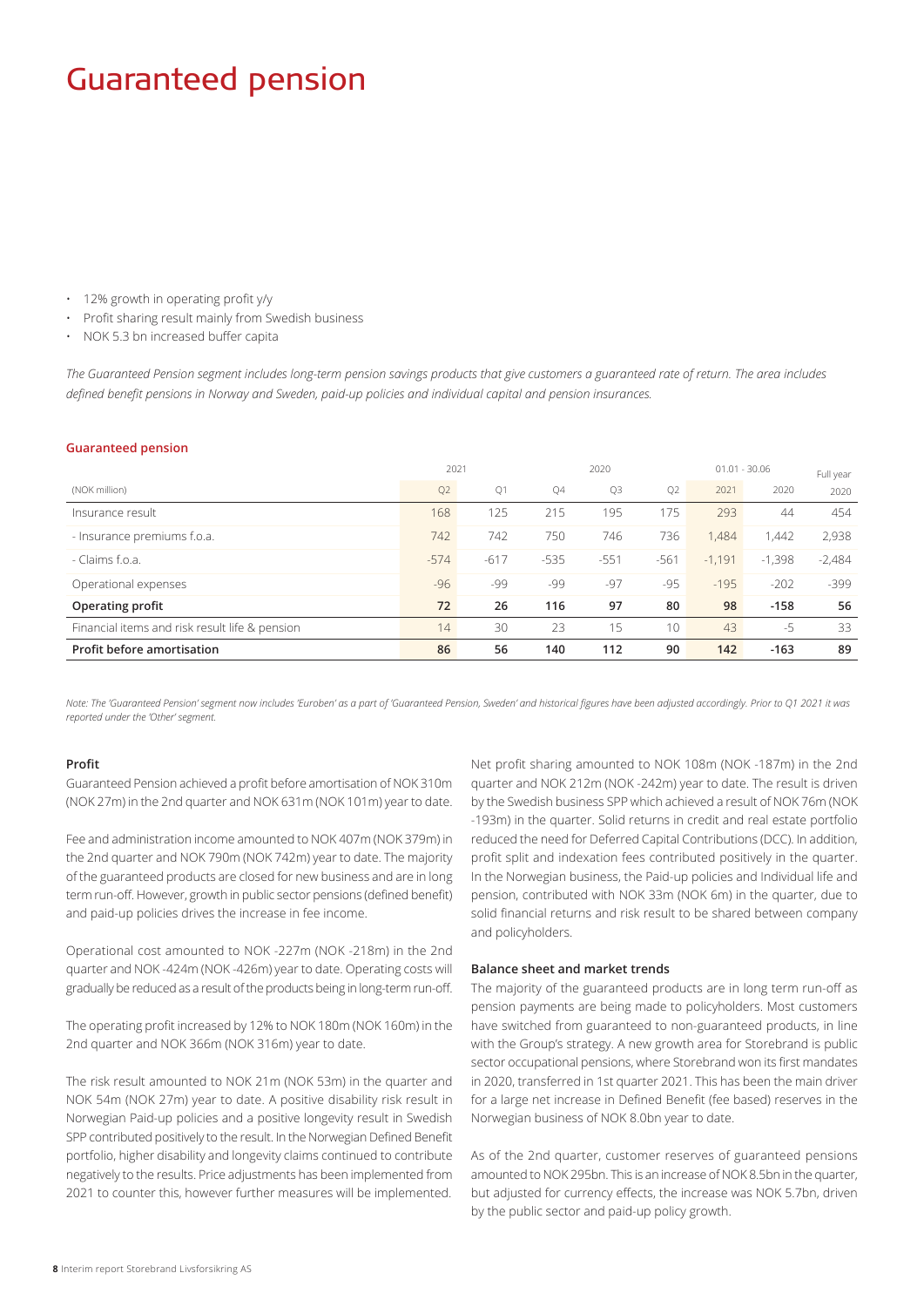As a share of the total balance sheet, guaranteed reserves amounted to 50.0% (54.8%) at the end of the 2nd quarter, a reduction of 4.9 percentage points since the same quarter last year. The premium income for guaranteed pensions (excluding transfers) was NOK 1.3bn (NOK 0.8bn) in the 2nd quarter and NOK 2.9bn (NOK 2.7bn) year to date.

In addition to public sector pensions, Paid-up policies is the other guaranteed pension portfolio experiencing some growth over time as active Defined Benefit contracts eventually become Paid-up policies. The Paid-up portfolio amounted to NOK 149bn as of the 2nd quarter, an increase of NOK 5.4bn from same period last year. The increase is partly caused by a NOK 3bn transfer of profitable guaranteed business.

Guaranteed portfolios in the Swedish business totalled NOK 97bn as of the 2nd quarter, a decrease of NOK 3.0bn from same period last year. Adjusted for currency effects, the reserves are at the same level as in the corresponding period last year.

Storebrand's strategy is to have a solid buffer capital level in order to secure customer returns and protect shareholder's equity under turbulent market conditions. Buffer capital for Guaranteed pensions was 11.3% (9.5%) of reserves in Norway (not including NOK 6.4 bn in additional surplus values of bonds held at amortised cost) and 15.1% (9.3%) in Sweden, corresponding to an overall increase of NOK 5.3bn since same period last year. In the 2nd quarter the increase in buffer capital was NOK 4.5bn, and all elements of the buffer capital increased.

## **Key Figures**

|                                                     | 2021           |        |                | 2020    |        |
|-----------------------------------------------------|----------------|--------|----------------|---------|--------|
| (NOK million)                                       | Q <sub>2</sub> | O1     | O <sub>4</sub> | O3      | Q2     |
| Guaranteed reserves                                 | 294 909        | 286410 | 287 614        | 287 740 | 284832 |
| Guaranteed reseves in % of total reserves           | 50.0 %         | 50.7 % | 51.7 %         | 53.4 %  | 54.8%  |
| Transfer out of guaranteed reserves                 | $-94$          | 6.578  | 704            | $-4$    | 634    |
| Buffer capital in % of customer reserves Storebrand | 11.3 %         | 9.8%   | 11.0%          | 10.5%   | 9.5%   |
| Buffer capital in % of customer reserves SPP        | 15.1 %         | 14.1 % | 11.9 %         | 10.4%   | 9.3%   |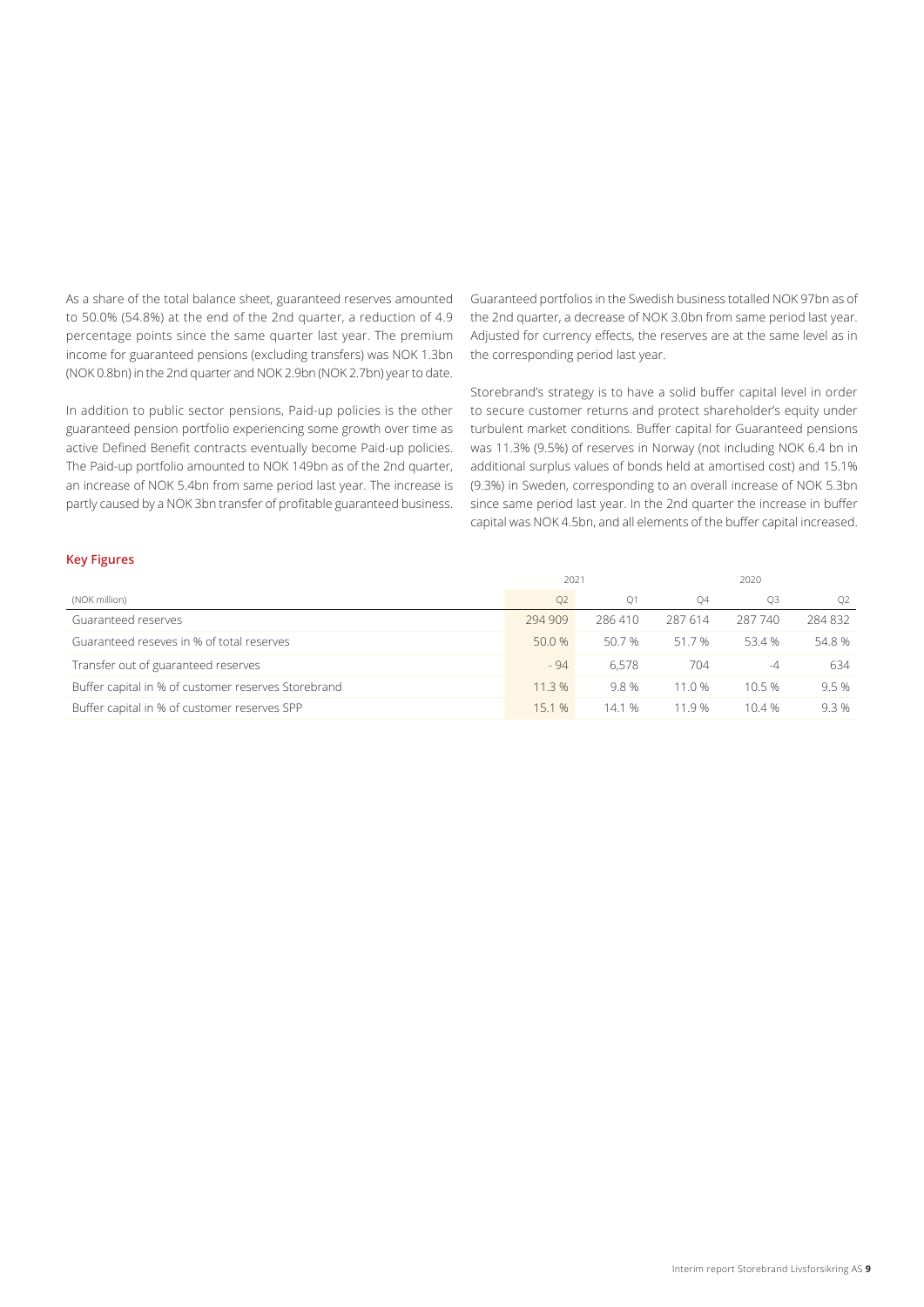## Other

*Under Other, the company portfolios of Storebrand Livsforsikring and SPP are reported.*

### **Other**

|                                                | 2021           |    | 2020      |                |                |       | $01.01 - 30.06$ | Full year      |
|------------------------------------------------|----------------|----|-----------|----------------|----------------|-------|-----------------|----------------|
| (NOK million)                                  | Q <sub>2</sub> | 04 | <b>O3</b> | O <sub>2</sub> | O <sub>2</sub> | 2021  | 2020            | 2020           |
| Fee and administration income                  |                |    |           |                |                |       |                 | $\overline{4}$ |
| Operational expenses                           | $-$ /          | -6 | $-1$      | $-7$           | $-7$           | $-14$ | $-1.5$          | $-30$          |
| Operating profit                               | $-7$           | -6 | -4        | $-7$           | -7             | $-13$ | $-15$           | $-26$          |
| Financial items and risk result life & pension | 397            |    | 18        | 17             | 261            | 399   | $-78$           | 57             |
| Profit before amortisation                     | 390            | -4 | 14        | 110            | 254            | 386   | $-92$           | 32             |

### **Profit**

The Other segment reported a profit before amortisation of NOK 390m (NOK 254m) in the 2nd quarter and NOK 386m (NOK -92m) year to date.

The financial result for the Other segment includes the company portfolios of SPP and Storebrand Life Insurance. The financial result for the other segment amounted to NOK 397m (NOK 261m) in the quarter and NOK 399m (NOK -78m) year to date. The weak result in first half year 2020 stemmed from unrealised losses on investments in the portfolios that occurred during the financial market turmoil but was later reversed through the remainder of the year.

In the 2nd quarter Storebrand closed the divestment of 100% of its share holdings in AS Værdalsbruket, a wholly owned subsidiary of Storebrand, 74.9 % owned by Storebrand Livsforsikring AS and 25.1 % owned by Storebrand ASA. The sale has contributed to the lifeinsurance group accounts with a net gain of NOK 409m in the quarter and is not subject to income tax under Norwegian tax legislation. The gain is classified as Other Income in the accounts and reported under the line Financial Items in the Other segment.

The investments in the company portfolios are primarily in interestbearing securities in Norway and Sweden. The Norwegian company portfolio reported a return of 0.42% in the quarter and 0.94% year to date. The Swedish company portfolio achieved a return of 0.13% in the quarter and 0.3% year to date.

The Storebrand Life Insurance Group is funded by a combination of equity and subordinated loans. Given the interest rate level at the end of the 2nd quarter, interest expenses of approximately NOK 95m per quarter are expected going forward. The company portfolios in the Norwegian and Swedish life insurance companies and the holding company amounted to NOK 33.4bn at end of the 2nd quarter.

## **Balance sheet and capital situation**

Continuous monitoring and active risk management is a core area of

Storebrand's business. Risk and solidity are both followed up on at the Group level and in the legal entities. Regulatory requirements for financial strength and risk management follow the legal entities to a large extent. The section is thus divided up by legal entities.

### **Storebrand Livsforsikring Group**

The Solidity capital<sup>1)</sup> measures the amount of IFRS capital available to cover customer liabilities.The solidity capital amounted to NOK 75.3bn at the end of 2nd quarter 2021, an increase in the 2nd quarter by NOK 5.9bn and year to date by NOK 2.5bn. The change in the quarter is primarily due to increased customer buffers in both the Norwegian and Swedish operations as a result of decreased interest rates. During the 1st quarter, issuance of a new subordinated loan and the repurchase of outstanding bonds added net NOK 2.1bn.

#### **Storebrand Livsforsikring AS**

The market value adjustment reserve increased during the 2nd quarter by NOK 1.3bn and a decrease by NOK 0.4bn year to date. At the end of 2nd quarter the market value adjustment reserve amounted to NOK 6.8bn, corresponding to 3.8% of customer funds with a guarantee.

The additional statutory reserves amounted to NOK 13.3bn, corresponding to 7.5% (6.7% at the end of the 1st quarter) of customer funds with guarantee, at the end of the 2nd quarter 2021. Investment returns in customer portfolios higher than the guaranteed interest rate in the quarter and year to date increased reserves by NOK 0.9bn while new business transferred in contributed positively with NOK 1.1bn in additional statutory reserves.

Together, the customer buffers amounted to 11.3% (9.8% at the end of the 1st quarter) of customer funds with guarantee.

The excess value of bonds and loans valued at amortised cost increased by NOK 0.6bn in the 2nd quarter and a decrease by NOK2.4bn year to date due to higher interest rates and amounted to NOK 6.4bn at the end of the 2nd quarter, but is not included in the financial statements.

<sup>1)</sup> Consists of equity, subordinated loan capital, market value adjustments reserve, risk equalisation reserve, unrealised gains/losses on bonds and loans and loans at amortised cost, additional statutory reserves, conditiional bonuses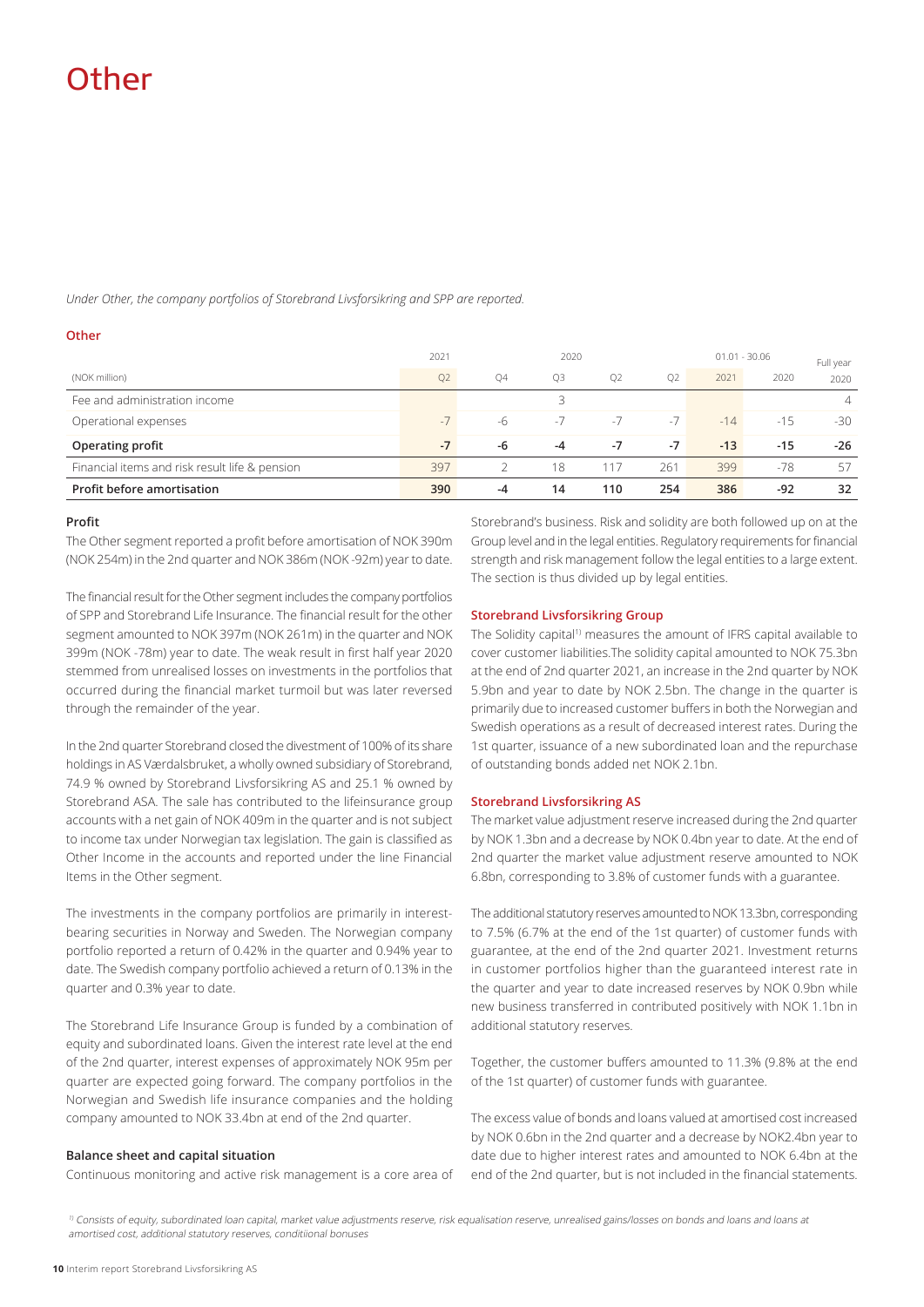

**Market value adjustment reserve in % of customer funds with guarantee** Additional staturory reserves in % of customer funds with guarantee

### **Customer buffers Allocation of guaranteed customer assets**

Customer assets increased by NOK 11.9bn in the 2nd quarter and NOK 37.3bn year to date, amounting to NOK 349bn at the end of the quarter. Customer assets within non-guaranteed savings increased NOK 6.4bn during the 2nd quarter and by NOK 25.8bn year to date, amounting to NOK 151bn at the end of the quarter. Guaranteed customer assets increased in the 2nd quarter by NOK 5.5bn and NOK 11.5bn year to date, amounting to NOK 198bn at the end of the quarter.

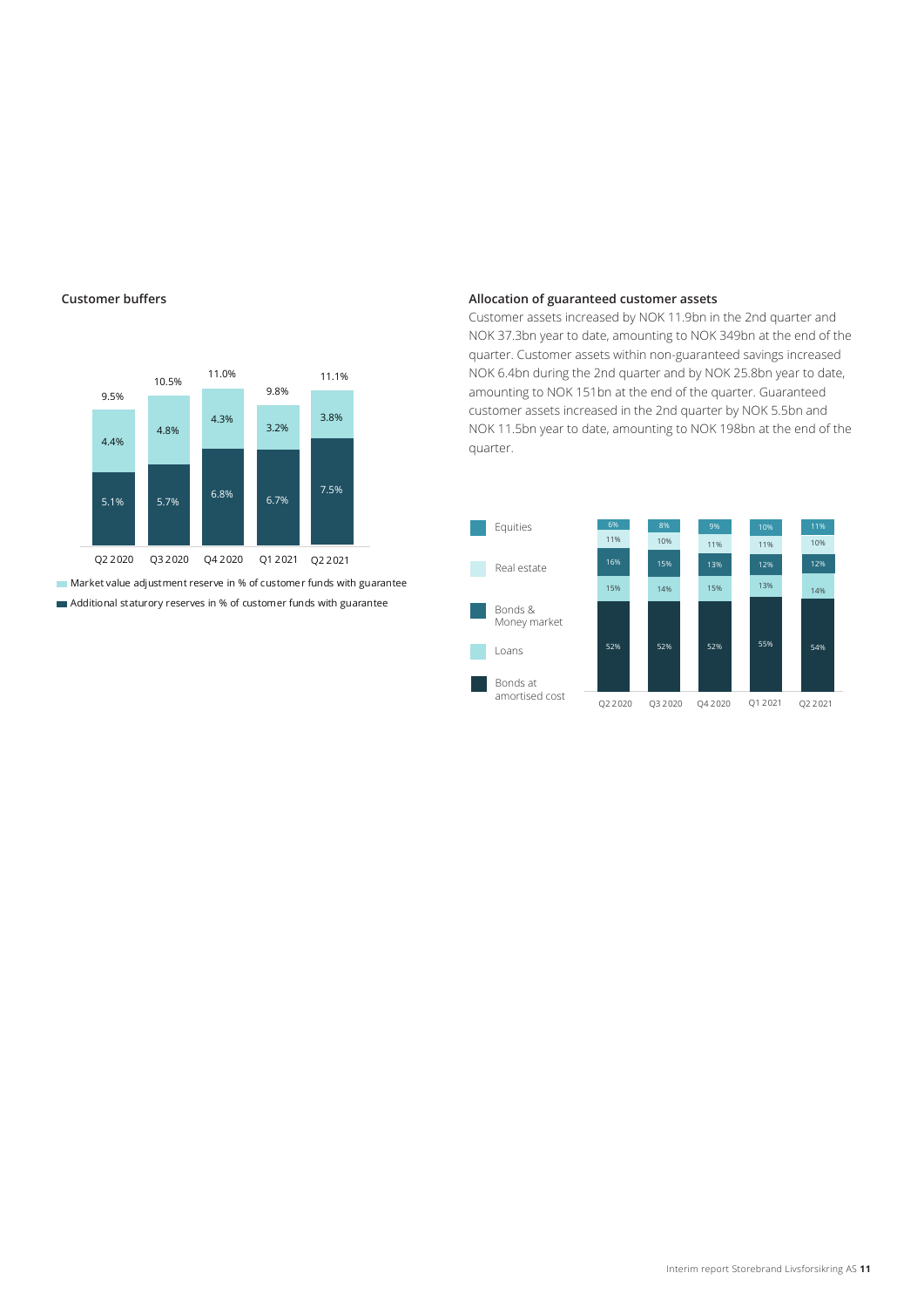## **SPP**

## **Buffer Capital**

The buffer capital (conditional bonuses) including Euroben amounted to SEK 12.6bn (SEK 7.4bn) at the end of the 2nd quarter.



#### **Allocation of Guaranteed Customer Assets**

Total assets under management for customers in SPP were SEK 236bn (SEK 195.4bn) at the end of the 2nd quarter, including Euroben (SEK 10.6bn). This corresponds to an increase of 20.8% compared to the 2nd quarter last year. For customer assets in non-guaranteed savings, assets under management amounted to SEK 143.6bn (SEK 113.3bn) at the end of the 2nd quarter, which corresponds to an increase of 26.7% compared with the 2nd quarter last year.

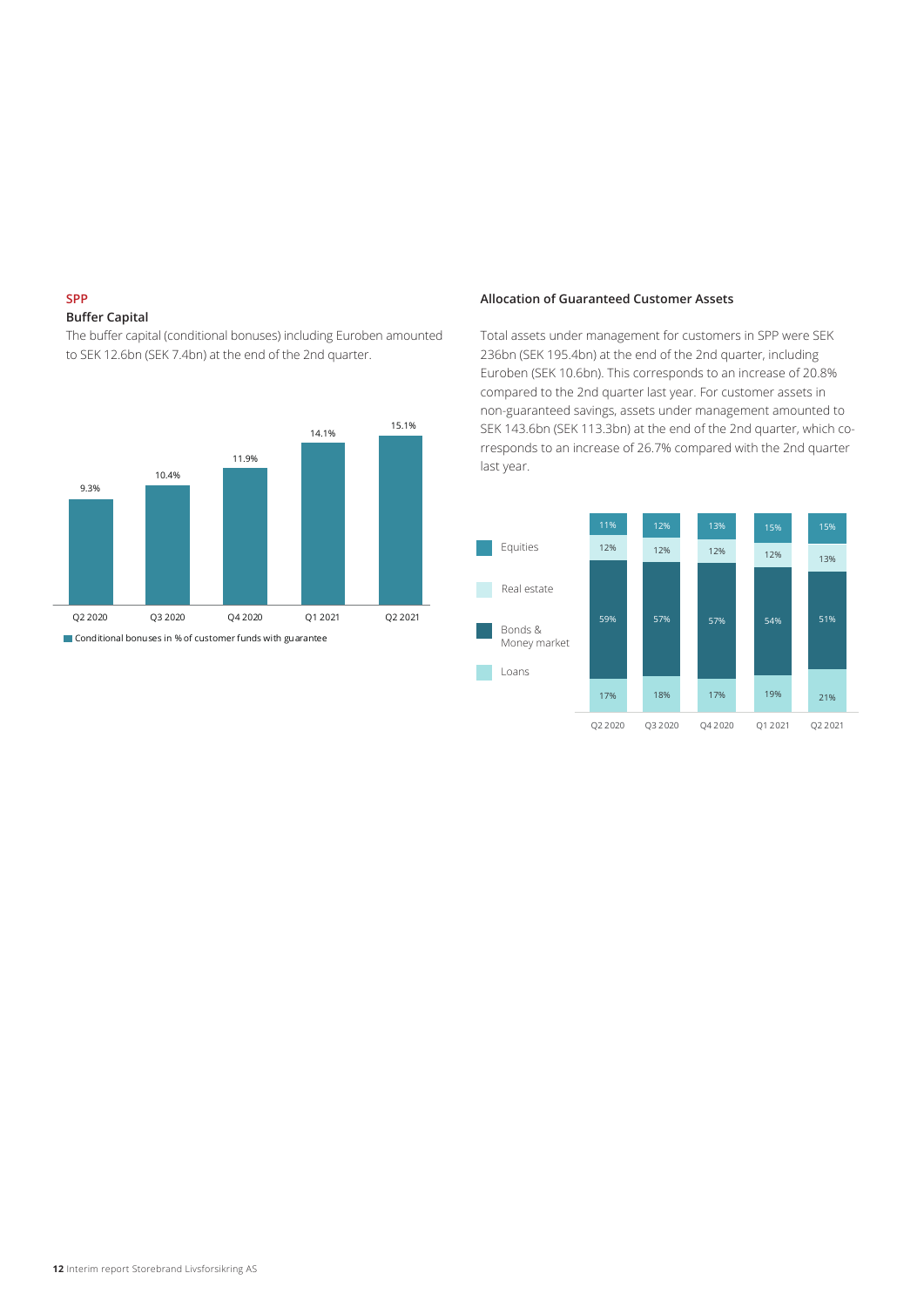## Outlook

### **Strategy**

Storebrand Group follows a two-fold strategy that gives a compelling combination of self-funded growth in the front book, the growth areas of the "future Storebrand", and capital return from a maturing back book of guaranteed pensions.

Storebrand Group aims to be (a) the leading provider of Occupational Pensions in both Norway and Sweden, (b) continue a strategy to build a Nordic Powerhouse in Asset Management and (c) ensure fast growth as a challenger in the Norwegian retail market for financial services. The combined capital, customer base, cost and data synergies across the Group provide a solid platform for profitable growth and value creation.

Storebrand Group also continues to manage capital and a back book with guaranteed products for increased shareholder return. This includes both a dividend policy of growing ordinary dividends from earnings as well as managing the legacy products that carry interest guarantees in a capital-efficient manner. The goal is to release an estimated NOK 10bn of capital by 2030.

### **Financial performance**

In Norway, the market for private sector occupational pensions has experienced increased competition over the last years in anticipation of the new Individual Pension Accounts (IPA) introduced this year. As a consequence of this, the Unit Linked segment in Norway reported a lower margin in the quarter. Continued gradual margin decline is expected within Unit Linked as individuals' contracts are gradually merged into one account through 2021. The resulting economic effect is expected to be moderate in 2021 and slightly more negative in 2022, before recovering in 2023 through strong underlying growth as well as measures to increase profitability. The market has grown structurally over the past years. High single-digit growth in premiums and double-digit growth in assets under management are expected during the next years. We aim to defend Storebrand's strong position in the market, while also focusing on cost leadership and improved customer experience through end-to-end digitalisation.

As a leading occupational pension provider in the private sector, Storebrand also has a competitive offering to the public sector market. The public sector pension market is fast growing and larger than the private sector, thus representing a potential additional source of revenue generation for Storebrand. The ambition is to gain 1% market share annually, or approximately NOK 5bn in annual net

## inflow.

In Sweden, SPP has become a significant profit contributor to the Storebrand Group, driven by earnings growth and ongoing capital release. Growth is expected to continue, driven by an edge in digital and ESG-enhanced solutions, and a strong market position. The market is expected to grow about 8% annually, supported by increasing transfer volumes. Going forward, SPP's ambition is to grow 14-16% annually – twice the overall market growth – through capturing the largest share of transfers.

Overall reserves for guaranteed pensions are expected to start decreasing in the coming years. Guaranteed reserves represent a declining share of the Group's total pension reserves and were 50.0% at the end of the second quarter, 4.9 percentage points lower than for the corresponding period last year. Storebrand's strategy is to secure customer returns and protect shareholder's equity under turbulent market conditions by building customer buffers.

The individualisation of the market for pension and savings is expected to further increase and may be reinforced by the introduction of individual pension accounts in Norway.

Strong cost discipline will be a critical success factor to deliver on the earnings ambition. Storebrand will continue to reduce underlying costs, but it will also be necessary to make selective investments to facilitate profitable growth.

#### **Risk**

Market risk is the Group's biggest risk. In the Board's self-assessment of risk and solvency (ORSA) process, developments in interest rates, credit spreads, and equity and property values are considered to be the biggest risks that influence the solvency of the Group. Should the economic situation worsen, and financial markets deteriorate, investment losses may occur from reduced valuations of such instruments.

Storebrand has adapted to the low interest rate environment by increasing duration in portfolios and building buffer capital. The level of the average annual interest rate guarantee is gradually reduced as older policies with higher guarantees are phased out. In the long term, continued low interest rates will represent a risk for products with guaranteed high interest rates. Storebrand has adjusted its asset allocation by building a robust portfolio of bonds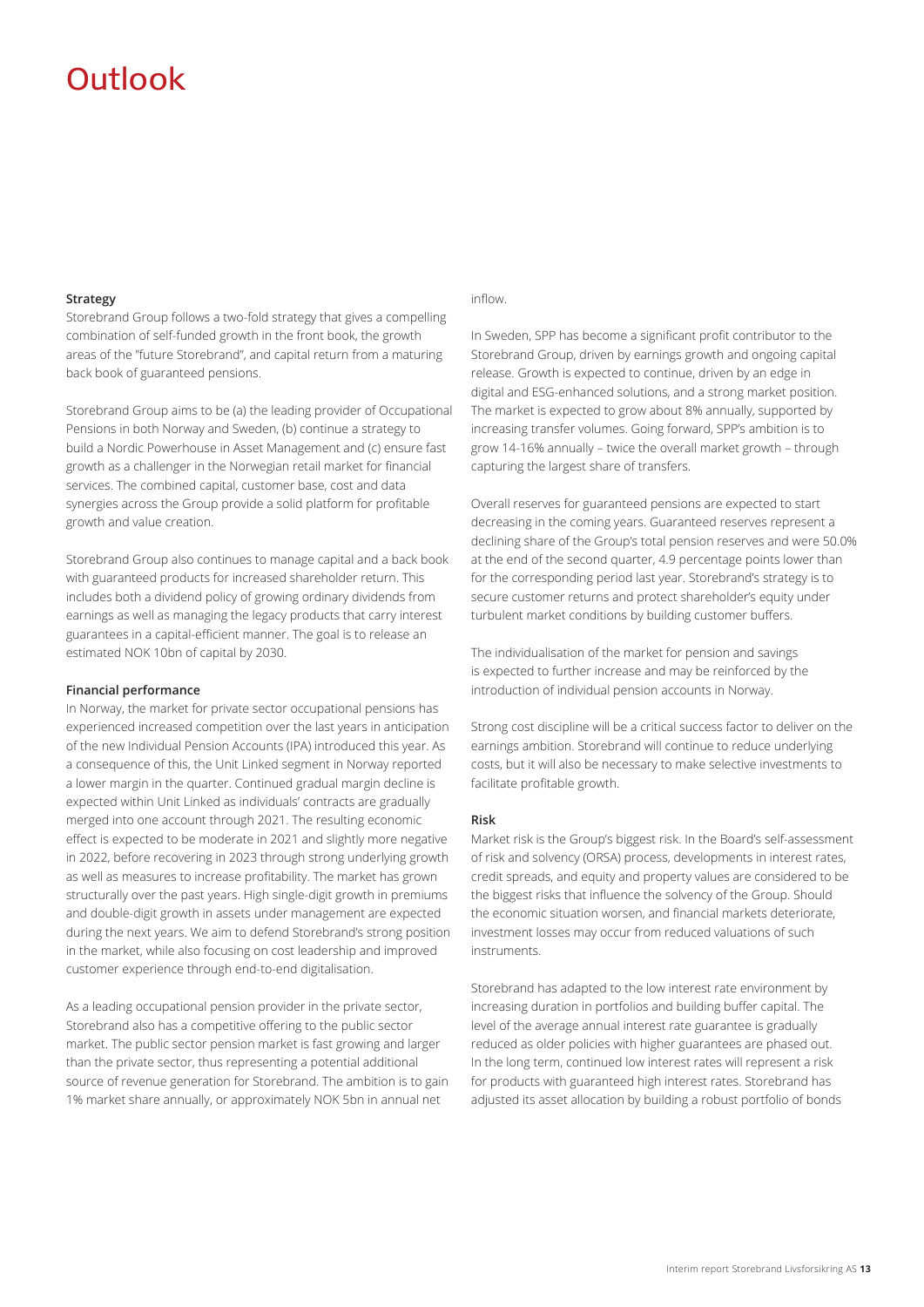at amortised cost to achieve sufficient returns. With over 12% of customer buffers as a share of customer reserves, Storebrand effectively has NOK 33bn more in customer assets than liabilities and NOK 6.4bn in surplus values in bonds held at amortised cost. Customer buffers increase the expected booked returns in Norway. The customer buffers can also be used to compensate for a shortfall in returns under poor market conditions, limiting the financial risk to shareholders and policyholders. In markets with rising interest rates, the buffer capital absorbs lower mark-to-market value on bonds. The investment portfolio in Norway with 55% of the bonds booked at amortised cost, as well as an asset-duration matched portfolio in Sweden, also reduce the impact of interest rate movements.

Increased longevity and development in disability are the main insurance risk factors for the solvency position of the Group. The weakening of the Norwegian economy due to the pandemic has led to a substantial, but likely temporary, increase in unemployment. A prolonged situation with high unemployment could lead to higher disability levels, which may result in increased claims. The development of the insurance reserves is dependent on future scenarios and are currently more uncertain than normal. Storebrand strengthened its disability reserves and general Covid-19 reserves in 2020. The reserves have remained unchanged since and are still deemed to be adequate. Storebrand will continue to monitor the development of Covid-19 and effects for the economy.

Operational risk may also influence solvency. The risk is closely monitored. The span of outcomes from regulatory risk has increased. Several processes, both on the domestic and international level, with potential implications for capital, customer returns and commercial opportunities are described below.

Changes have been made to the Norwegian tax legislation for the insurance industry in recent years. Storebrand and the Norwegian Tax Administration have interpreted some of the legislation changes and the associated transitional rules differently. Consequently, Storebrand has three significant uncertain tax positions with regards to recognised tax expenses. These are described in more detail in note 7. Should Storebrand's interpretation be accepted in all three cases, an estimated positive tax result of up to NOK 2.8bn may be recognised. Should all the Norwegian Tax Administration's interpretations be the final verdict, a tax expense of NOK 1.8bn could be recognised. The timeline for settling the process with the Norwegian Tax Administration might take several years. If necessary, Storebrand will seek clarification from the court of law on the matter.

## **Individual pension account**

The new legislation introducing Individual pension accounts in the Norwegian defined contribution market entered into force 1 January 2021.

Pension capital certificates issued by previous employers are transferred into the active scheme unless the holder made an active choice to stay with the current provider by opting out ("negative acceptance") by 30 April 2021. Transfer of approximately 1.5 million certificates with a combined value of NOK 70bn certificates is taking place from May to November 2021. The long transfer period aims to minimize market impact of the process.

Individual Pension Account holders in Norway have since 1 February been able to transfer their account from the employer's collective scheme to a provider of own choice. So far, approx. 45 000 out of 1.5 million eligible employees have moved their savings to a provider of own choice.

A key aim of the reform is to reduce the costs associated with the administration of pension contributions from previous employers. Regulation stipulates that individuals shall pay the same fee for former savings from pension capital certificates transferred to the Individual Pension Account as the employer pays for current savings. This will lead to significantly lower income related to former pension certificates.

## **Proposed changes to pension regulations in Norway**

The Ministry of Finance has presented a bill to Parliament regarding changes to the regulations of guaranteed pension products and to the rules for saving in Defined Contribution schemes.

### *Guaranteed pensions*

The proposed changes described in the bill to Parliament regarding the regulation of guaranteed pension products are:

- The ability for providers to build additional statutory reserves separately for individual contracts. This will allow for profit sharing and increased benefits on contracts with sufficient additional statutory reserves.
- Faster pay-outs for small paid up-policies. Pay-out periods for paid up-policies can today be reduced so that the yearly benefit equals about 0.3 G (G = NOK 106 399). The Financial Supervisory Authority proposed increasing this threshold to 0.5 G. The Ministry of Finance goes further and proposes that pay-out periods can be reduced so that the yearly benefit equals about 1 G, with the option for customers to choose even faster pay-out up to yearly benefits of 1.5 G. This will somewhat reduce longevity risk and duration risk in the paid up-pension portfolio. The magnitude of the effect is uncertain.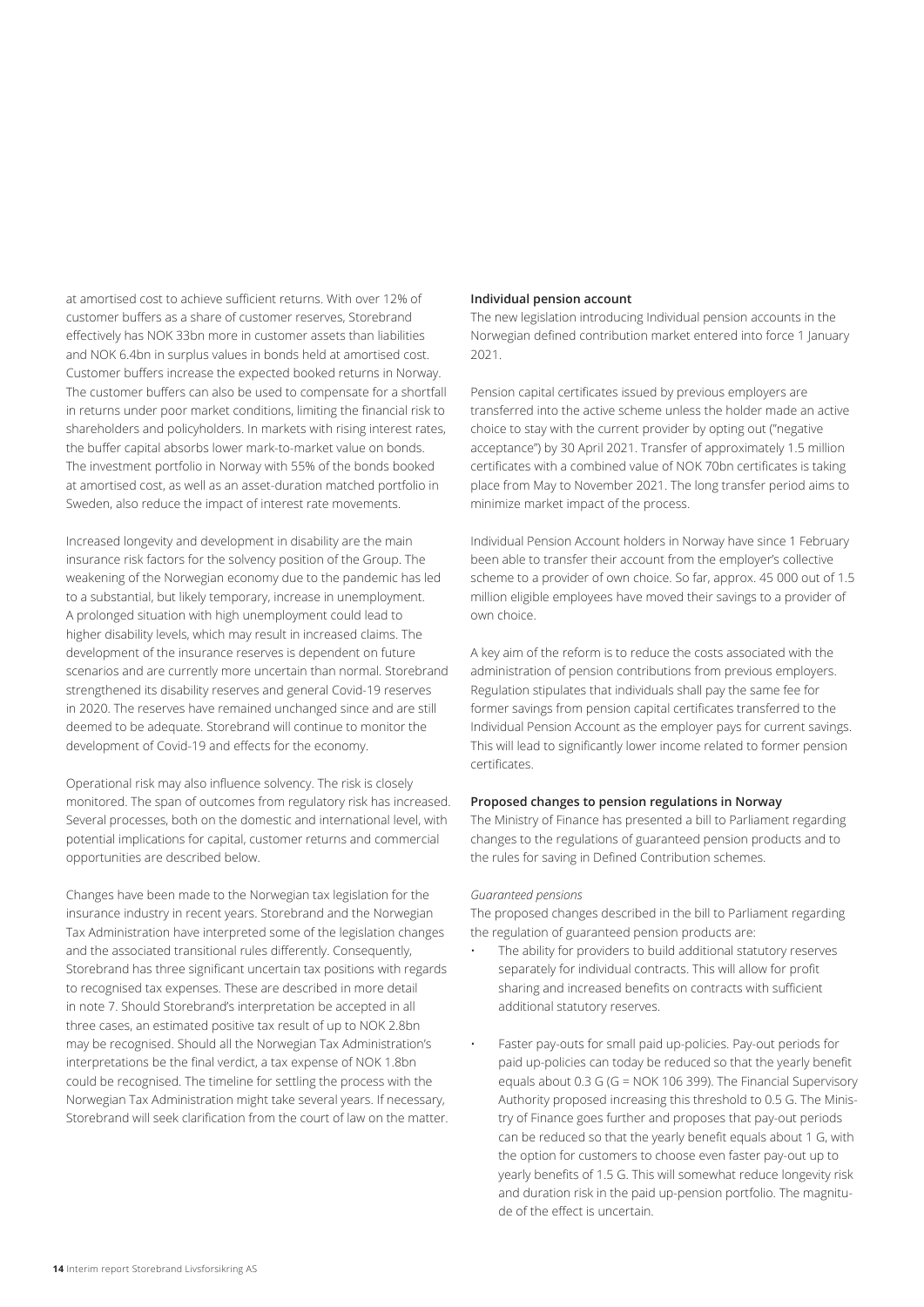The ability for providers to compensate customers who convert paid-up policies to investment choice. It will still be possible to offer conversion without compensation. If compensation is offered, it should reflect the value of the guaranteed returns the customer surrenders.

The Ministry of Finance has not proposed changes to the buffer fund model in this bill. The Ministry of Finance will at a later point consider the need for additional regulatory changes and refers to changes that can facilitate improved competition for municipal pension schemes.

The further process can be impacted by the Parliamentary election in September.

## *Saving in Defined Contribution Schemes*

The proposed changes described in the bill to Parliament regarding the rules for saving in Defined Contribution schemes are:

- All income should give right to pension contributions under the Mandatory Occupational Pension rules, not just income above 1 G, or working more than 20 per cent of full time, as today.
- The right to pension contributions from the age of 13.

The proposals are expected to increase total annual savings in the Defined Contribution market by about NOK 3 bn annually when they enter into force in 2023.

## **Solvency II review**

The European Insurance and Occupational Pension Authority (EIOPA) presented final proposal for changes in the Solvency II standard model to the Commission in December 2020. EIOPA has proposed changes in the interest rate risk module that could increase the solvency capital requirement for Norwegian and Swedish insurers. The Commission is now considering EIOPAS proposals.

We expect final conclusions to be drawn by the Commission, the Parliament and the Council in 2022. This will be followed by work on delegated acts and guidelines. Changes are not expected to enter into force before 2025.

## **Changes in IFRS**

A new accounting standard for insurance contracts, IFRS 17, is expected to be implemented in 2023. Storebrand will also implement IFRS 9, Financial instruments, at the same time. The new standards will lead to changes in the valuation of the insurance contracts and how the profit is accounted. Estimated effects for Storebrand will be presented closer to the implementation date.

## **Sustainable finance**

The European Union's Action Plan on Sustainable Finance aims to contribute to realising the Paris goals of reduced carbon emissions. This is followed by new regulation to increase investments in sustainable activities and increase the resilience of the financial system when it comes to climate risk.

The Financial Supervisory Authority has conducted a public consultation on legislation introducing the EU Taxonomy on classification of sustainable activities and regulation on climaterelated disclosures in Norwegian law. We expect the Ministry of Finance to present a proposal to parliament this spring.

Lysaker, 13 July 2021 Board of directors Storebrand Livsforsikring AS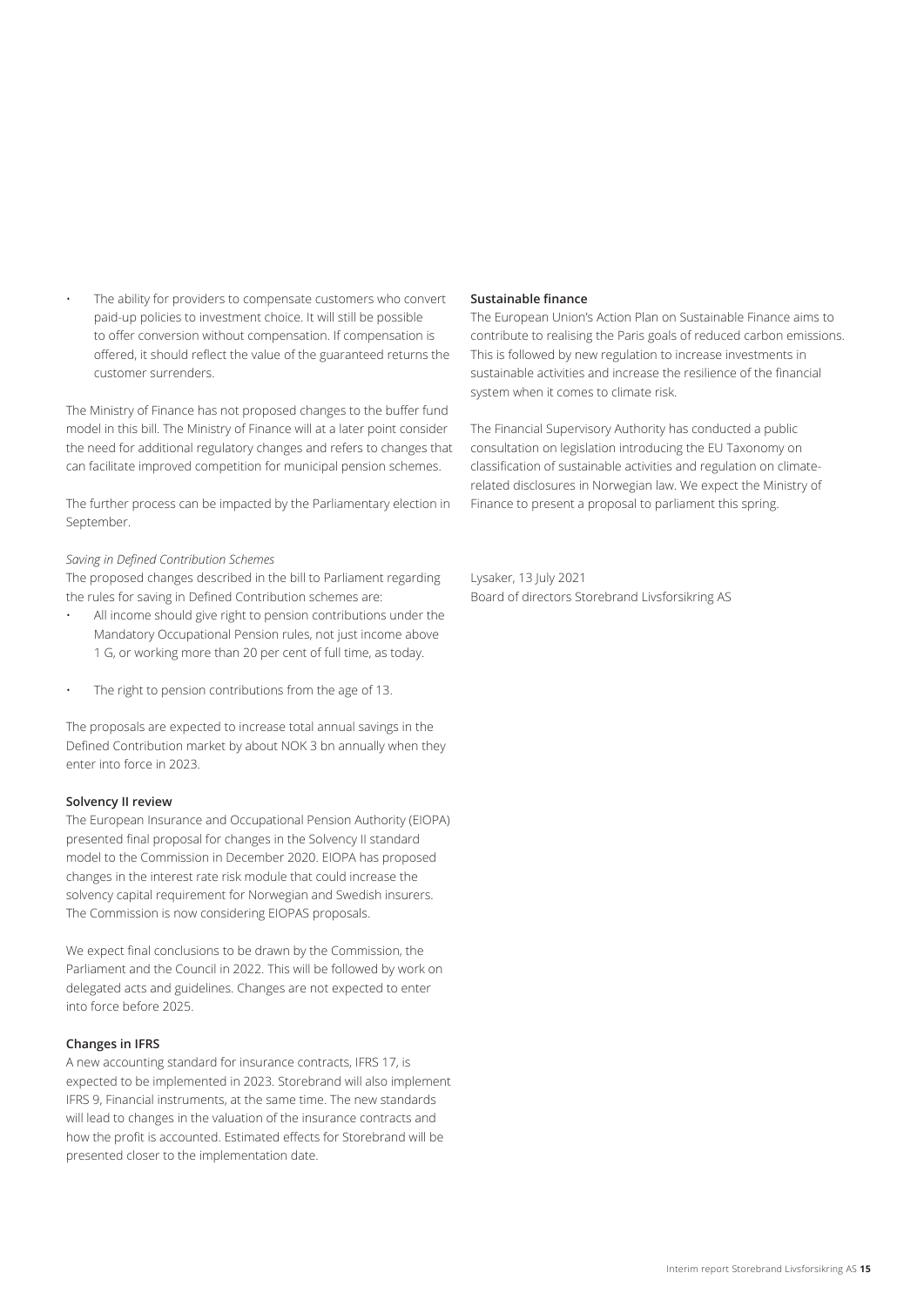## Storebrand Livsforsikring Group Statement of comprehensive income

|                                                                                | Q <sub>2</sub>  |           | $01.01 - 30.06$ |           |           |
|--------------------------------------------------------------------------------|-----------------|-----------|-----------------|-----------|-----------|
| (NOK million)                                                                  | 2021            | 2020      | 2021            | 2020      | Year 2020 |
| <b>TECHNICAL ACCOUNT:</b>                                                      |                 |           |                 |           |           |
| Gross premiums written                                                         | 7,174           | 6,510     | 15,430          | 14,739    | 27,379    |
| Reinsurance premiums ceded                                                     | $-1$            | -3        | $-8$            | $-9$      | $-11$     |
| Premium reserves transferred from other companies                              | 3,007           | 6,658     | 11,818          | 12,297    | 15,437    |
| Premiums for own account                                                       | 10,181          | 13,165    | 27,239          | 27,027    | 42,805    |
|                                                                                |                 |           |                 |           |           |
| Income from investments in subsidiaries, associated companies and joint        |                 |           |                 |           |           |
| ventures companies                                                             | 39              | $-15$     | 101             | 83        | 473       |
| Interest income and dividends etc. from financial assets                       | 1,760           | 1,789     | 3,293           | 3,335     | 6,992     |
| Net operating income from properties                                           | 228             | 272       | 629             | 530       | 1,018     |
| Changes in investment value                                                    | 1,891           | 4,256     | $-971$          | 1,836     | 3,028     |
| Realised gains and losses on investments                                       | 1,267           | 375       | 2,104           | 500       | 2,918     |
| Total net income from investments in the collective portfolio                  | 5,187           | 6,677     | 5,155           | 6,283     | 14,429    |
|                                                                                |                 |           |                 |           |           |
| Income from investments in subsidiaries, associated companies and joint ventu- |                 |           |                 |           |           |
| res companies                                                                  | 11              | $-7$      | 30              | 14        | 96        |
| Interest income and dividends etc. from financial assets                       | 104             | 23        | 171             | 9         | 919       |
| Net operating income from properties                                           | 47              | 31        | 90              | 71        | 168       |
| Changes in investment value                                                    | 9,972           | 15,233    | 24,268          | $-11,359$ | 10,396    |
| Realised gains and losses on investments                                       | 1,868           | 3,368     | 4,374           | 848       | 4,838     |
| Total net income from investments in the investment selection portfolio        | 12,003          | 18,648    | 28,933          | $-10,417$ | 16,418    |
|                                                                                |                 |           |                 |           |           |
| Other insurance related income                                                 | 398             | 368       | 753             | 696       | 1,426     |
|                                                                                |                 |           |                 |           |           |
| Gross claims paid                                                              | $-5,295$        | $-5,008$  | $-10,375$       | $-10,420$ | $-20,372$ |
| Claims paid - reinsurance                                                      |                 | 5         | $\overline{7}$  | 5         | 15        |
| Premium reserves etc. transferred to other companies                           | $-7,368$        | $-1,920$  | $-11,432$       | $-4,131$  | $-8,152$  |
| <b>Claims for own account</b>                                                  | $-12,662$       | $-6,923$  | $-21,800$       | $-14,546$ | $-28,509$ |
| To/from premium reserve, gross                                                 | 1,595           | $-1,391$  | $-2,767$        | $-2,927$  | $-353$    |
| To/from additional statutory reserves                                          | $-1,501$        | 19        | $-2,060$        | 61        | $-2,460$  |
| Change in marketvalue adjustment fund                                          | $-1,271$        | $-2,124$  | 350             | $-1,903$  | $-1,670$  |
| Change in premium fund, deposit fund and the pension surplus fund              |                 |           | $-1$            |           | $-3$      |
| To/from technical reserves for non-life insurance business                     | 5               | 14        | $-3$            | $-119$    | $-106$    |
| Change in conditional bonus                                                    | $-740$          | $-875$    | $-2,518$        | 2,125     | $-223$    |
| Transfer of additional statutory reserves and value adjustment fund from other |                 |           |                 |           |           |
| insurance companies/pension funds                                              | 781             | $-3$      | 1,226           | $-8$      | 27        |
| Changes in insurance obligations recognised in the Profit and Loss Account     |                 |           |                 |           |           |
| - contractual obligations                                                      | $-1,131$        | $-4,360$  | $-5,772$        | $-2,772$  | -4,788    |
| Change in pension capital                                                      | $-12,389$       | $-26,247$ | $-31,561$       | $-4,069$  | $-36,761$ |
| Changes in insurance obligations recognised in the Profit and Loss Account     |                 |           |                 |           |           |
| - investment portfolio separately                                              | $-12,389$       | $-26,247$ | $-31,561$       | $-4,069$  | $-36,761$ |
| Profit on investment result                                                    |                 |           |                 |           | $-508$    |
| Risk result allocated to insurance contracts                                   |                 |           |                 |           | $-113$    |
| Other allocation of profit                                                     |                 |           |                 |           | -84       |
| Unallocated profit                                                             | $-298$          | $-348$    | $-415$          | $-553$    |           |
| Funds allocated to insurance contracts                                         | $-298$          | -348      | $-415$          | $-553$    | $-705$    |
| Management expenses                                                            | $-61$           | -44       | $-114$          | -92       | $-211$    |
| Selling expenses                                                               | $-184$          | $-238$    | $-378$          | $-473$    | $-782$    |
| Change in pre-paid direct selling expenses                                     | $7\overline{ }$ | 24        | 15              | 42        | 68        |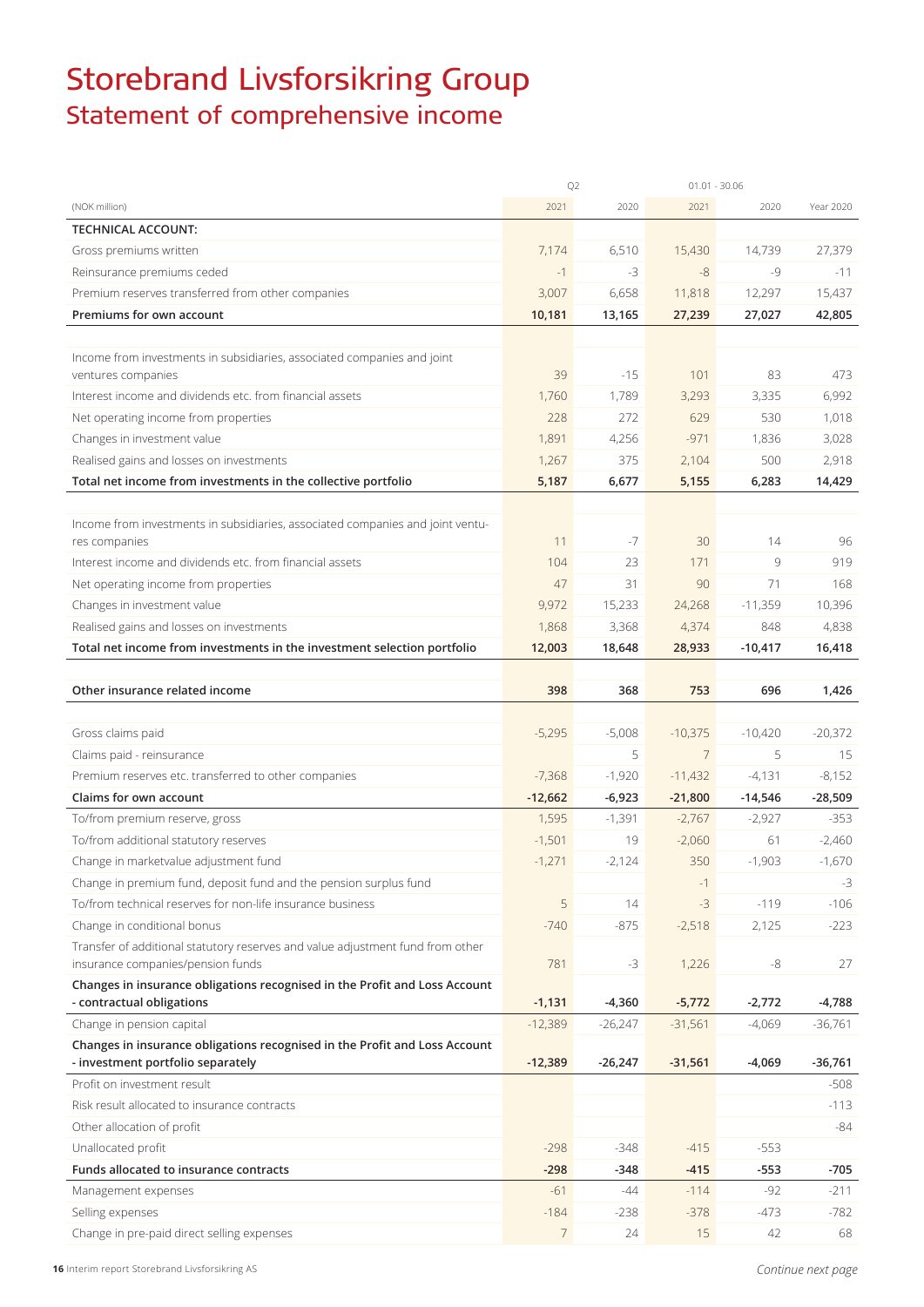## Storebrand Livsforsikring Group Statement of comprehensive income continue

|                                                                                                                        | Q <sub>2</sub> |                  | $01.01 - 30.06$ |            |            |  |
|------------------------------------------------------------------------------------------------------------------------|----------------|------------------|-----------------|------------|------------|--|
| (NOK million)                                                                                                          | 2021           | 2020             | 2021            | 2020       | Year 2020  |  |
| Insurance-related administration expenses (incl. commissions for reinsurance<br>received)                              | $-367$         | $-315$           | $-697$          | $-665$     | $-1,468$   |  |
| Insurance-related operating expenses                                                                                   | $-604$         | $-574$           | $-1,173$        | $-1,189$   | $-2,393$   |  |
| Other insurance related expenses                                                                                       | $-41$          | $-105$           | $-88$           | $-176$     | -279       |  |
| Technical insurance profit                                                                                             | 643            | 300              | 1,271           | 284        | 1,643      |  |
| Non-technical account                                                                                                  |                |                  |                 |            |            |  |
| Income from investments in subsidiaries, associated companies and joint ventu-<br>res companies                        | $-4$           | 24               | $\mathbf{1}$    | 24         | 19         |  |
| Interest income and dividends etc. from financial assets                                                               | 80             | 62               | 163             | 177        | 454        |  |
| Changes in investment value                                                                                            | 22             | 306              | 10              | $-52$      | 30         |  |
| Realised gains and losses on investments                                                                               | $-18$          | $-32$            | 29              | $-104$     | $-114$     |  |
| Net income from investments in company portfolio                                                                       | 80             | 360              | 203             | 45         | 388        |  |
|                                                                                                                        |                |                  |                 |            |            |  |
| Other income                                                                                                           | 444            | 32               | 500             | 88         | 198        |  |
|                                                                                                                        |                |                  |                 |            |            |  |
| Management expenses                                                                                                    | $-5$           | $-5$             | $-9$            | $-9$       | $-19$      |  |
| Other expenses                                                                                                         | $-217$         | $-204$           | $-434$          | $-391$     | $-875$     |  |
| Management expenses and other costs linked to the company portfolio                                                    | $-222$         | $-208$           | $-444$          | $-401$     | -894       |  |
| Profit or loss on non-technical account                                                                                | 302            | 184              | 259             | $-267$     | -307       |  |
| Profit before tax                                                                                                      | 944            | 484              | 1,530           | 17         | 1,336      |  |
|                                                                                                                        |                |                  |                 |            |            |  |
| Tax expenses                                                                                                           | $-23$          | $-190$           | $-289$          | 542        | 344        |  |
| Profit before other comprehensive income                                                                               | 921            | 294              | 1,241           | 559        | 1,679      |  |
|                                                                                                                        |                |                  |                 |            |            |  |
| Change in actuarial assumptions                                                                                        | $-4$           | $-2$             | $-5$            | $-4$       | $-88$      |  |
| Fair value adjustment of properties for own use                                                                        | 11             | 3                | 69              | 22         | 83         |  |
| Other comprehensive income allocated to customers                                                                      | $-11$          | $-3$             | $-69$           | $-22$      | $-83$      |  |
| Tax on other profit elements not to be reclassified to profit/loss                                                     |                |                  |                 |            | 10         |  |
| Other comprehensive income not to be reclassified to profit/loss                                                       | $-4$           | $-2$             | -6              | $-4$       | $-78$      |  |
|                                                                                                                        | $-9$           |                  |                 |            |            |  |
| Profit/loss cash flow hedging                                                                                          |                | $-20$            | $-27$           | 14         | $-32$      |  |
| Translation differences foreign exchange<br>Other profit comprehensive income that may be reclassified to profit /loss | 63<br>54       | $-132$<br>$-152$ | $-73$<br>$-99$  | 248<br>262 | 282<br>250 |  |
|                                                                                                                        |                |                  |                 |            |            |  |
| Other comprehensive income                                                                                             | 50             | $-154$           | $-105$          | 259        | 172        |  |
|                                                                                                                        |                |                  |                 |            |            |  |
| TOTAL COMPREHENSIVE INCOME                                                                                             | 971            | 140              | 1,136           | 818        | 1,851      |  |
|                                                                                                                        |                |                  |                 |            |            |  |
| PROFIT IS ATTRIBUTABLE TO:                                                                                             |                |                  |                 |            |            |  |
| Share of profit for the period - shareholders                                                                          | 922            | 291              | 1,241           | 556        | 1,672      |  |
| Share of profit for the peride - non-controlling interests                                                             | $-1$           | 4                |                 | 3          | 7          |  |
|                                                                                                                        |                |                  |                 |            |            |  |
| <b>COMPREHENSIVE INCOME IS ATTRIBUTABLE TO:</b>                                                                        |                |                  |                 |            |            |  |
| Share of profit for the period - shareholders                                                                          | 971            | 147              | 1,136           | 818        | 1,844      |  |
| Share of profit for the peride - non-controlling interests                                                             |                | -6               |                 |            | 8          |  |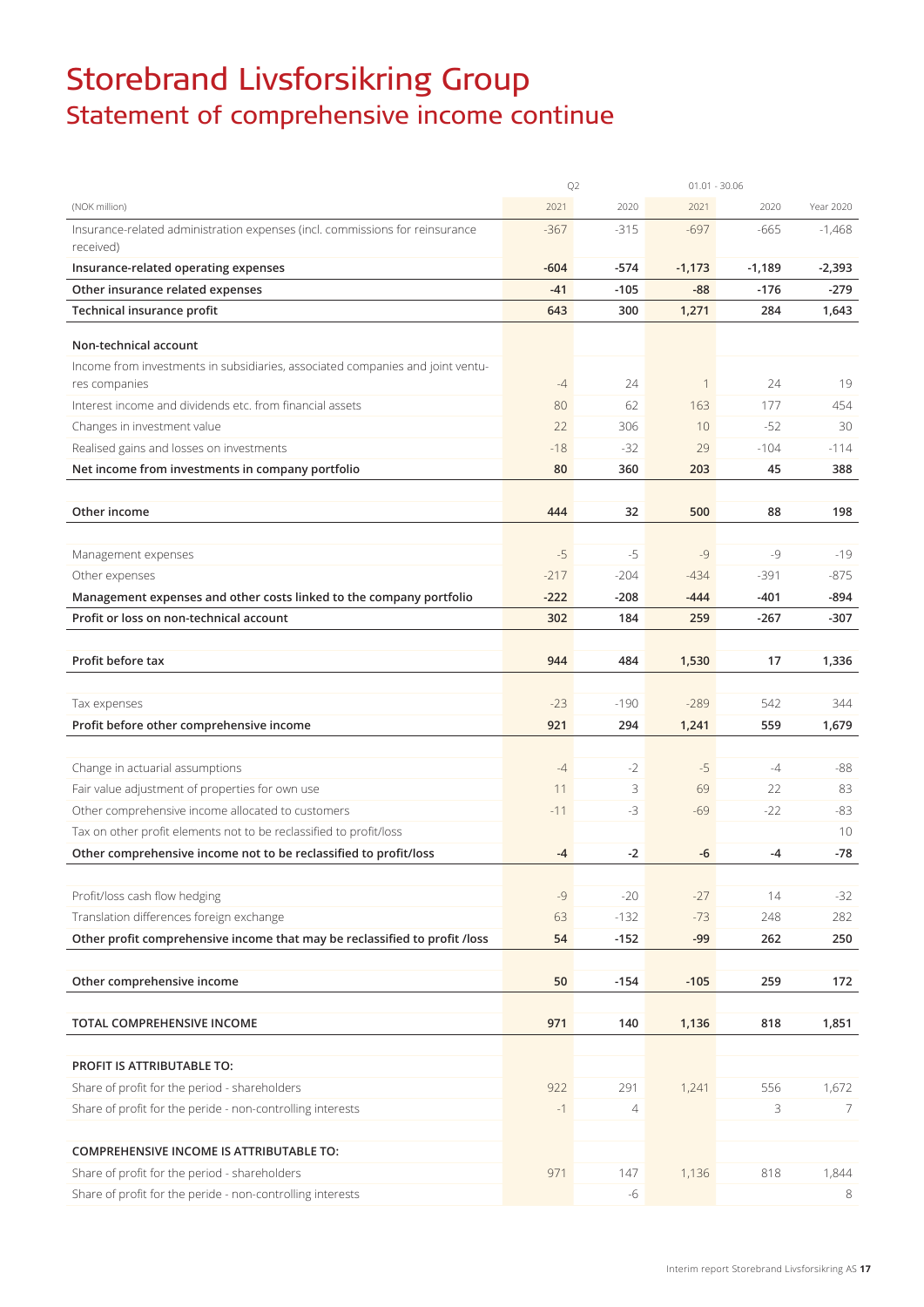## Storebrand Livsforsikring Group Statement of financial position

| (NOK million)                                                               | 30.06.2021  | 30.06.2020    | 31.12.2020     |
|-----------------------------------------------------------------------------|-------------|---------------|----------------|
| Assets                                                                      |             |               |                |
| Assets in company portfolio                                                 |             |               |                |
| Goodwill                                                                    | 803         | 826           | 831            |
| Other intangible assets                                                     | 3,001       | 3,290         | 3,195          |
| <b>Total intangible assets</b>                                              | 3,804       | 4,115         | 4,026          |
|                                                                             |             |               |                |
| Properties at fair value                                                    |             | 49            | 50             |
| Equities and units in subsidiaries, associated companies and joint ventures | 95          | 121           | 133            |
| Loans at amoritsed cost                                                     | 1           | $\mathcal{P}$ | $\mathcal{L}$  |
| Bonds at amortised cost                                                     | 8,463       | 8,113         | 7,361          |
| Deposits at amortised cost                                                  | $-170$      | 903           | 434            |
| Equities and fund units at fair value                                       | 273         | 34            | 102            |
| Bonds and other fixed-income securities at fair value                       | 18,116      | 17,017        | 17,350         |
| Derivatives at fair value                                                   | 803         | 1,301         | 1,316          |
| <b>Total investments</b>                                                    | 27,581      | 27,540        | 26,747         |
|                                                                             |             |               |                |
| Receivables in connection with direct business transactions                 | 764         | 473           | 263            |
| Receivables in connection with reinsurance transactions                     | $\mathbf 1$ | 2             | $\overline{1}$ |
| Receivables with group company                                              | 68          | 74            | 106            |
| Other receivables                                                           | 6,599       | 3,471         | 4,953          |
| <b>Total receivables</b>                                                    | 7,432       | 4,020         | 5,323          |
|                                                                             |             |               |                |
| Tangible fixed assets                                                       | 662         | 352           | 700            |
| Cash, bank                                                                  | 1,949       | 2,255         | 1,785          |
| Tax assets                                                                  | 1,325       | 1,917         | 1,723          |
| Other assets designated according to type                                   |             | 67            | 67             |
| <b>Total other assets</b>                                                   | 3,936       | 4,591         | 4,275          |
|                                                                             |             |               |                |
| Pre-paid direct selling expenses                                            | 708         | 686           | 717            |
| Other pre-paid costs and income earned and not received                     | 297         | 227           | 160            |
| Total pre-paid costs and income earned and not received                     | 1,005       | 913           | 877            |
|                                                                             |             |               |                |
| Total assets in company portfolio                                           | 43,758      | 41,178        | 41,249         |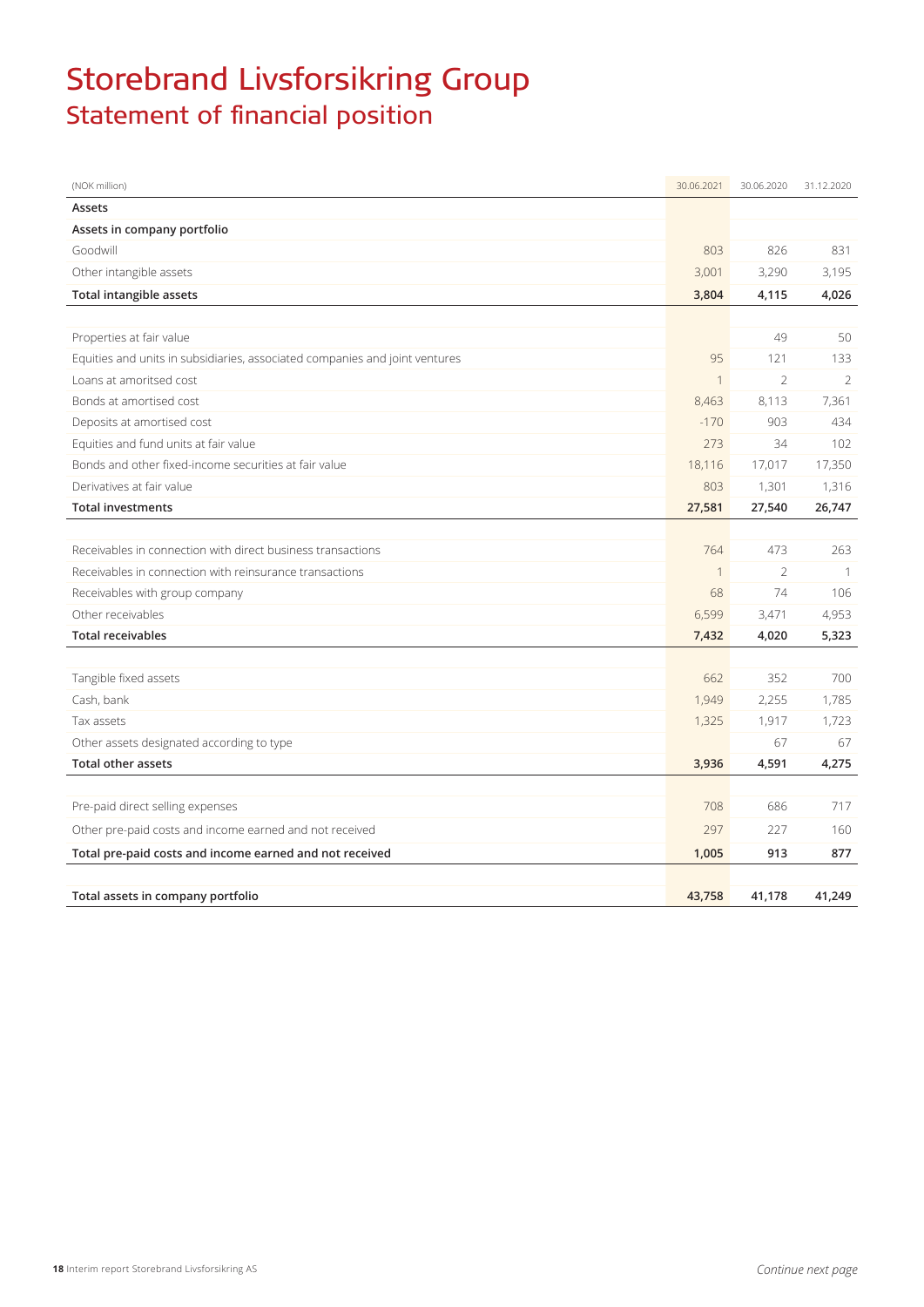## Storebrand Livsforsikring Group Statement of financial position continue

| (NOK million)                                                               | 30.06.2021 | 30.06.2020 | 31.12.2020 |
|-----------------------------------------------------------------------------|------------|------------|------------|
|                                                                             |            |            |            |
| Assets in customer portfolios                                               |            |            |            |
| Properties at fair value                                                    | 27,680     | 26,618     | 27,652     |
| Properties for own use                                                      | 1,623      | 1,537      | 1,609      |
| Equities and units in subsidiaries, associated companies and joint ventures | 5,003      | 4,853      | 5,044      |
| Bonds held to maturity                                                      | 10,033     | 13,394     | 13,026     |
| Bonds at amortised cost                                                     | 105,078    | 91,312     | 92,846     |
| Loans at amortised cost                                                     | 22,402     | 23,378     | 23,733     |
| Deposits at amortised cost                                                  | 6,638      | 9,893      | 9,390      |
| Equities and fund units at fair value                                       | 27,111     | 17,328     | 21,839     |
| Bonds and other fixed-income securities at fair value                       | 90,477     | 98,757     | 97,223     |
| Loans at fair value                                                         | 8,126      | 7,647      | 7,523      |
| Derivatives at fair value                                                   | 3,642      | 8,420      | 6,535      |
| Total investments in collective portfolio                                   | 307,813    | 303,136    | 306,419    |
|                                                                             |            |            |            |
| Reinsurance share of insurance obligations                                  | 13         | 24         | 24         |
|                                                                             |            |            |            |
| Properties at fair value                                                    | 4,816      | 3,860      | 4,415      |
| Equities and units in subsidiaries, associated companies and joint ventures | 1,134      | 1,060      | 1,123      |
| Loans                                                                       | 1,007      | 36         | 36         |
| Deposits at amortised cost                                                  | 925        | 718        | 900        |
| Equities and fund units at fair value                                       | 237,051    | 179,003    | 208,607    |
| Bonds and other fixed-income securities at fair value                       | 51,108     | 49,223     | 50,939     |
| Loans at fair value                                                         | 138        | 141        | 142        |
| Derivatives at fair value                                                   | 25         | 757        | 2,052      |
| Total investments in investment selection portfolio                         | 296,204    | 234,799    | 268,215    |
| Total assets in customer portfolio                                          | 604,030    | 537,958    | 574,657    |
| <b>Total assets</b>                                                         | 647,787    | 579,137    | 615,906    |
|                                                                             |            |            |            |
| <b>Equity and liabilities</b>                                               |            |            |            |
| Share capital                                                               | 3,540      | 3,540      | 3,540      |
| Share premium                                                               | 9,711      | 9,711      | 9,711      |
| Other paid in equity                                                        | 1,110      | 599        | 599        |
| Total paid in equity                                                        | 14,361     | 13,850     | 13,850     |
| Risk equalisation fund                                                      | 444        | 459        | 438        |
| Security reserves                                                           | 5          | 5          | 5          |
| Other earned equity                                                         | 10,234     | 10,279     | 11,323     |
| Non-controlling interests                                                   |            | 65         | 69         |
| <b>Total earned equity</b>                                                  | 10,683     | 10,808     | 11,835     |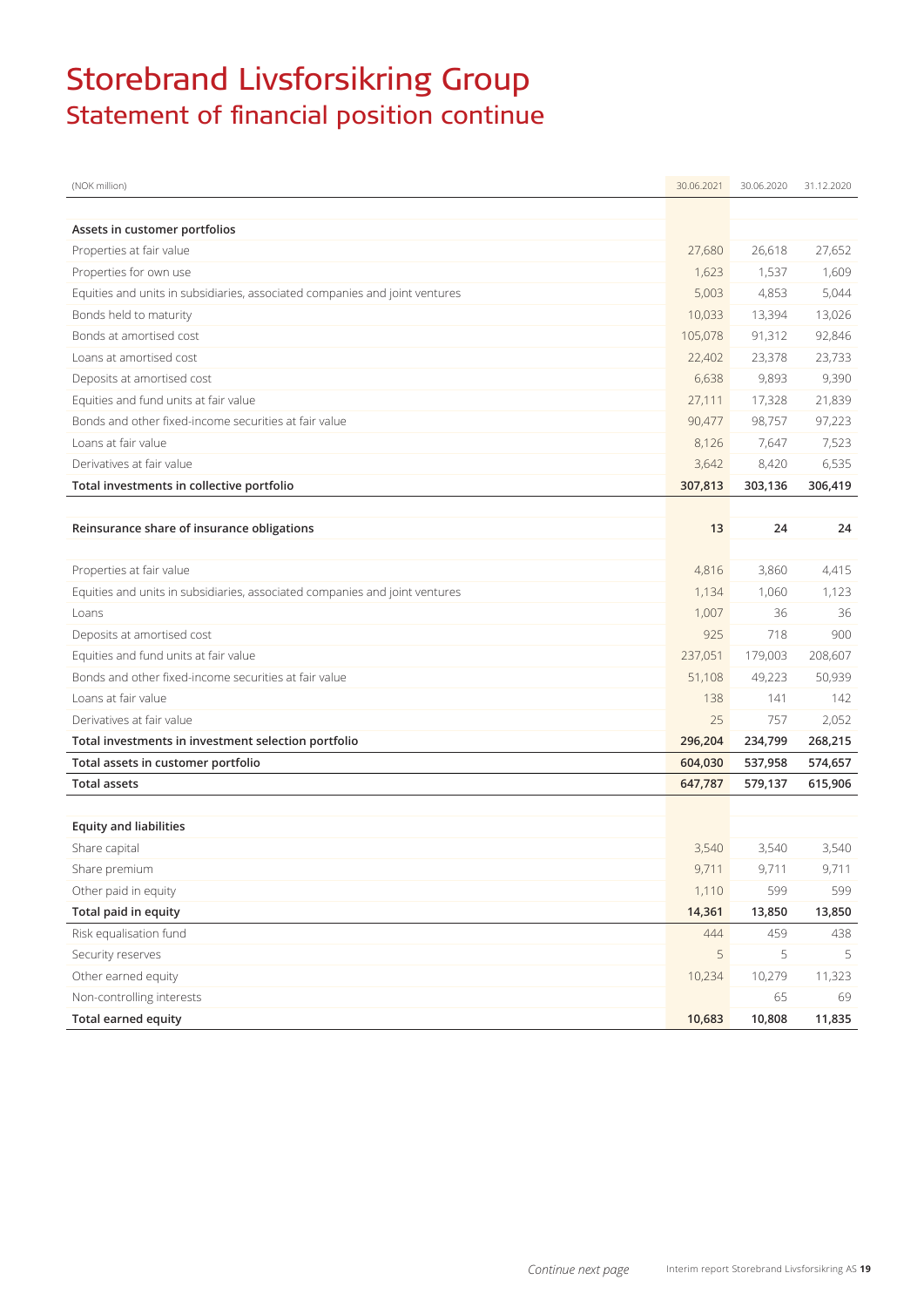## Storebrand Livsforsikring Group Statement of financial position continue

| (NOK million)                                                                   | 30.06.2021     | 30.06.2020    | 31.12.2020 |
|---------------------------------------------------------------------------------|----------------|---------------|------------|
| Perpetual subordinated loans                                                    | 1,100          | 1,100         | 1,100      |
| Dated subordinated loans                                                        | 9,829          | 7,731         | 7,734      |
| Total subordinated loans and hybrid tier 1 capital                              | 10,929         | 8,832         | 8,834      |
|                                                                                 |                |               |            |
| Premium reserves                                                                | 266,015        | 264,757       | 263,383    |
| Additional statutory reserves                                                   | 13,333         | 8,653         | 11,380     |
| Market value adjustment reserve                                                 | 6,820          | 7,403         | 7,170      |
| Premium fund, deposit fund and the pension surplus fund                         | 2,416          | 2,063         | 2,266      |
| Conditional bonus                                                               | 12,680         | 8,453         | 10,769     |
| Unallocated profit to insurance contracts                                       | 444            | 771           |            |
| Other technical reserve                                                         | 694            | 695           | 702        |
| Total insurance obligations in life insurance - contractual obligations         | 302,402        | 292,795       | 295,671    |
|                                                                                 |                |               |            |
| Pension capital                                                                 | 295,190        | 234,632       | 268,331    |
| Total insurance obligations in life insurance - investment portfolio separately | 295,190        | 234,632       | 268,331    |
|                                                                                 |                |               |            |
| Pension liabilities etc.                                                        | 171            | 105           | 180        |
| Deferred tax                                                                    | 687            | 587           | 647        |
| Other provisions for liabilities                                                | 108            | 115           | 115        |
| <b>Total provisions for liabilities</b>                                         | 966            | 807           | 942        |
|                                                                                 |                |               |            |
| Liabilities in connection with direct insurance                                 | 1,197          | 850           | 695        |
| Liabilities in connection with reinsurance                                      | $\overline{4}$ | $\mathcal{P}$ | 11         |
| Derivatives                                                                     | 2,664          | 1,297         | 886        |
| Liabilities to group companies                                                  | 25             | 1,541         | 29         |
| Other liabilities                                                               | 8,938          | 13,263        | 14,276     |
| <b>Total liabilities</b>                                                        | 12,829         | 16,953        | 15,897     |
|                                                                                 |                |               |            |
| Other accrued expenses and received, unearned income                            | 428            | 460           | 546        |
| Total accrued expenses and received, unearned income                            | 428            | 460           | 546        |
|                                                                                 |                |               |            |
| <b>Total equity and liabilities</b>                                             | 647,787        | 579,137       | 615,906    |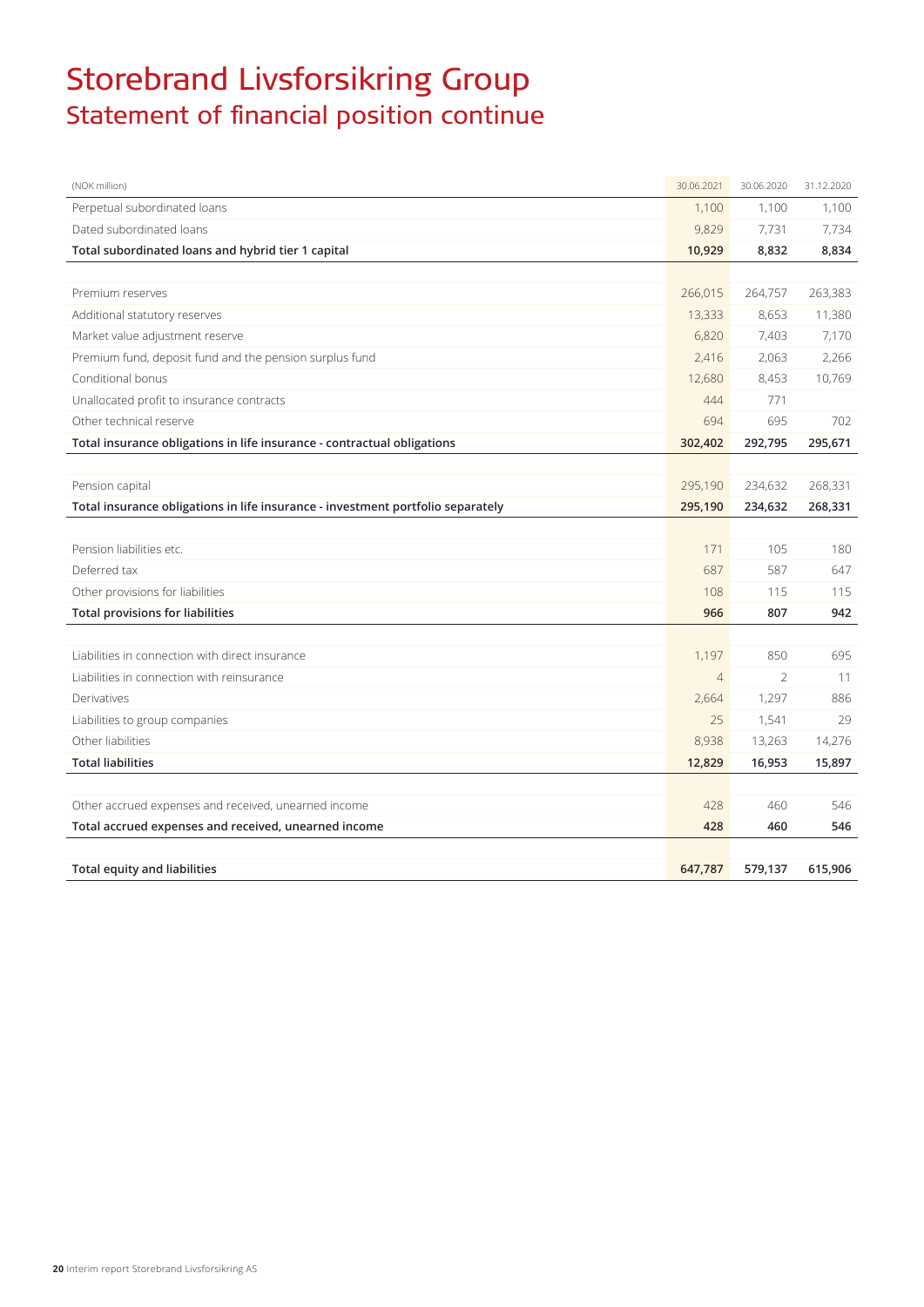## Storebrand Livsforsikring Group Statement of change in equity

|                                           |         |        |         | Majority's share of equity |             |          |          |                |          |
|-------------------------------------------|---------|--------|---------|----------------------------|-------------|----------|----------|----------------|----------|
|                                           |         | Share  | Other   |                            | Risk        |          |          |                |          |
|                                           | Share   | premi- | paid in | Total paid                 | equalisati- | Security | Other    | Minority       | Total    |
| (NOK million)                             | capital | um     | equity  | in equity                  | on fund     | reserves | equity   | interests      | equity   |
| Equity at 31.12.2019                      | 3,540   | 9,711  | 88      | 13,339                     | 466         | 5        | 11,628   | 113            | 25,550   |
| Profit for the period                     |         |        |         |                            | $-7$        |          | 563      | 3              | 559      |
| Other comprehensive income                |         |        |         |                            |             |          | 259      |                | 259      |
| Total comprehensive income for the period |         |        |         |                            | $-7$        |          | 822      | 3              | 818      |
|                                           |         |        |         |                            |             |          |          |                |          |
| Equity transactions with owner:           |         |        |         |                            |             |          |          |                |          |
| Received dividend/group contributions     |         |        | 511     | 511                        |             |          |          |                | 511      |
| Paid dividend/group contributions         |         |        |         |                            |             |          | $-2,219$ |                | $-2,219$ |
| Other                                     |         |        |         |                            |             |          | 49       | $-52$          | $-3$     |
| Equity at 30.06.2020                      | 3,540   | 9,711  | 599     | 13,850                     | 459         | 5        | 10,280   | 65             | 24,658   |
| Profit for the period                     |         |        |         |                            | $-27$       |          | 1,699    | $\overline{7}$ | 1,679    |
| Other comprehensive income                |         |        |         |                            |             |          | 164      | 8              | 172      |
| Total comprehensive income for the period |         |        |         |                            | $-27$       |          | 1,864    | 15             | 1,851    |
|                                           |         |        |         |                            |             |          |          |                |          |
| Equity transactions with owner:           |         |        |         |                            |             |          |          |                |          |
| Received dividend/group contributions     |         |        | 511     | 511                        |             |          |          |                | 511      |
| Paid dividend/group contributions         |         |        |         |                            |             |          | $-2,220$ |                | $-2,220$ |
| Other                                     |         |        |         |                            |             |          | 52       | $-59$          | $-7$     |
| Equity at 31.12.2020                      | 3,540   | 9,711  | 599     | 13,850                     | 438         | 5        | 11,323   | 69             | 25,686   |
| Profit for the period                     |         |        |         |                            | 6           |          | 1,236    |                | 1,241    |
| Other comprehensive income                |         |        |         |                            |             |          | $-105$   |                | $-105$   |
| Total comprehensive income for the period |         |        |         |                            | 6           |          | 1,131    | 0              | 1,136    |
|                                           |         |        |         |                            |             |          |          |                |          |
| Equity transactions with owner:           |         |        |         |                            |             |          |          |                |          |
| Received dividend/group contributions     |         |        | 511     | 511                        |             |          |          |                | 511      |
| Paid dividend/group contributions         |         |        |         |                            |             |          | $-2,220$ |                | $-2,220$ |
| Other                                     |         |        |         |                            |             |          |          | -69            | $-69$    |
| Equity at 30.06.2021                      | 3,540   | 9,711  | 1,110   | 14,361                     | 444         | 5        | 10,235   | 0              | 25,044   |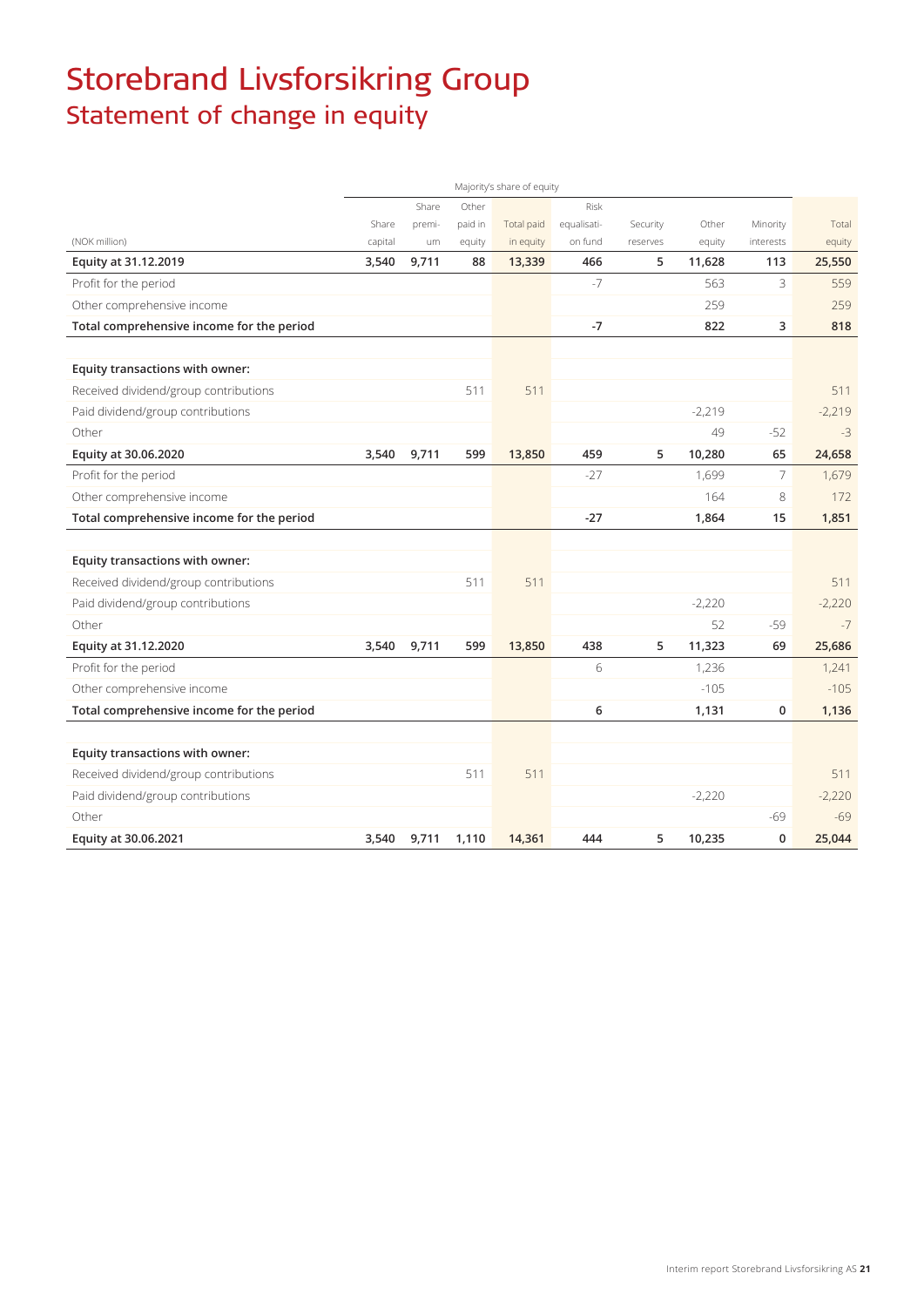## Storebrand Livsforsikring AS Statement of cash flow 1. January - 30. June

| Storebrand           |           |                                                                 |           | Storebrand Livsforsikring AS |
|----------------------|-----------|-----------------------------------------------------------------|-----------|------------------------------|
| Livsforsikring group |           |                                                                 |           |                              |
| 2020                 | 2021      | (NOK million)                                                   | 2021      | 2020                         |
|                      |           | Cash flow from operating activities                             |           |                              |
| 14,582               | 14.920    | Net received - direct insurance                                 | 9,942     | 9,848                        |
| $-10,537$            | $-9,870$  | Net claims/benefits paid - direct insurance                     | $-5,644$  | $-6,555$                     |
| 8,167                | 385       | Net receipts/payments - policy transfers                        | 1,829     | 2,017                        |
| $-49$                | 3,974     | Net change insurance liabilities                                | 4,004     | 65                           |
| $-1,189$             | $-1,173$  | Net receipts/payments operations                                | $-677$    | $-678$                       |
| 516                  | 330       | Net receipts/payments - other operational activities            | $-2,262$  | 5,353                        |
| 11,490               | 8,567     | Net cash flow from operating activities before financial assets | 7,192     | 10,822                       |
| $-15$                | $-502$    | Net receipts/payments - loans to customers                      | 510       | 523                          |
| $-7,362$             | $-12,442$ | Net receipts/payments - financial assets                        | $-13,726$ | $-7,965$                     |
| 481                  | $-142$    | Net receipts/payments - property activities                     |           |                              |
| $-2,988$             | 2,636     | Net change bank deposits insurance customers                    | 3,227     | $-2,110$                     |
| $-9,884$             | $-10,448$ | Net cash flow from operating activities from financial assets   | $-9,989$  | $-9,552$                     |
| 1,605                | $-1,882$  | Net cash flow from operating activities                         | $-2,798$  | 499                          |
|                      |           |                                                                 |           |                              |
|                      |           | Cash flow from investing activities                             |           |                              |
|                      |           | 613 Net payments - sale/purchase of subsidiaries                | 621       |                              |
| -46                  |           | Net payments - purchase/capitalisation associated companies     |           | -46                          |
| $-17$                | $-10$     | Net receipts/payments - sale/purchase of fixed assets           | $-3$      | $-3$                         |
| -63                  | 603       | Net cash flow from investing activities                         | 618       | $-49$                        |
|                      |           |                                                                 |           |                              |
|                      |           | Cash flow from financing activities                             |           |                              |
| 499                  | 3,004     | Receipts - subordinated loans issued                            | 3,004     | 499                          |
| $-872$               | $-373$    | Repayment of subordinated loans                                 | $-373$    | $-872$                       |
| $-313$               | $-286$    | Payments - interest on subordinated loans                       | $-286$    | $-313$                       |
| 682                  | 680       | Payments received of dividend and group contribution            | 1,884     | 1,286                        |
| $-682$               | $-2,220$  | Payment of dividend and group contribution                      | $-2,220$  | $-682$                       |
| $-686$               | 805       | Net cash flow from financing activities                         | 2,009     | -81                          |
|                      |           |                                                                 |           |                              |
| 856                  |           | -474 Net cash flow for the period                               | $-170$    | 369                          |
| 10,741               | 9,975     | of which net cash flow for the period before financial assets   | 9,819     | 9,920                        |
|                      |           |                                                                 |           |                              |
| 856                  | $-474$    | Net movement in cash and cash equivalent assets                 | $-170$    | 369                          |
| 2,396                | 2,218     | Cash and cash equivalents at the start of the period            | 1,167     | 1,410                        |
| $-95$                | 34        | Currency translation differences                                |           |                              |
| 3,157                | 1,779     | Cash and cash equivalent assets at the end of the period        | 997       | 1,779                        |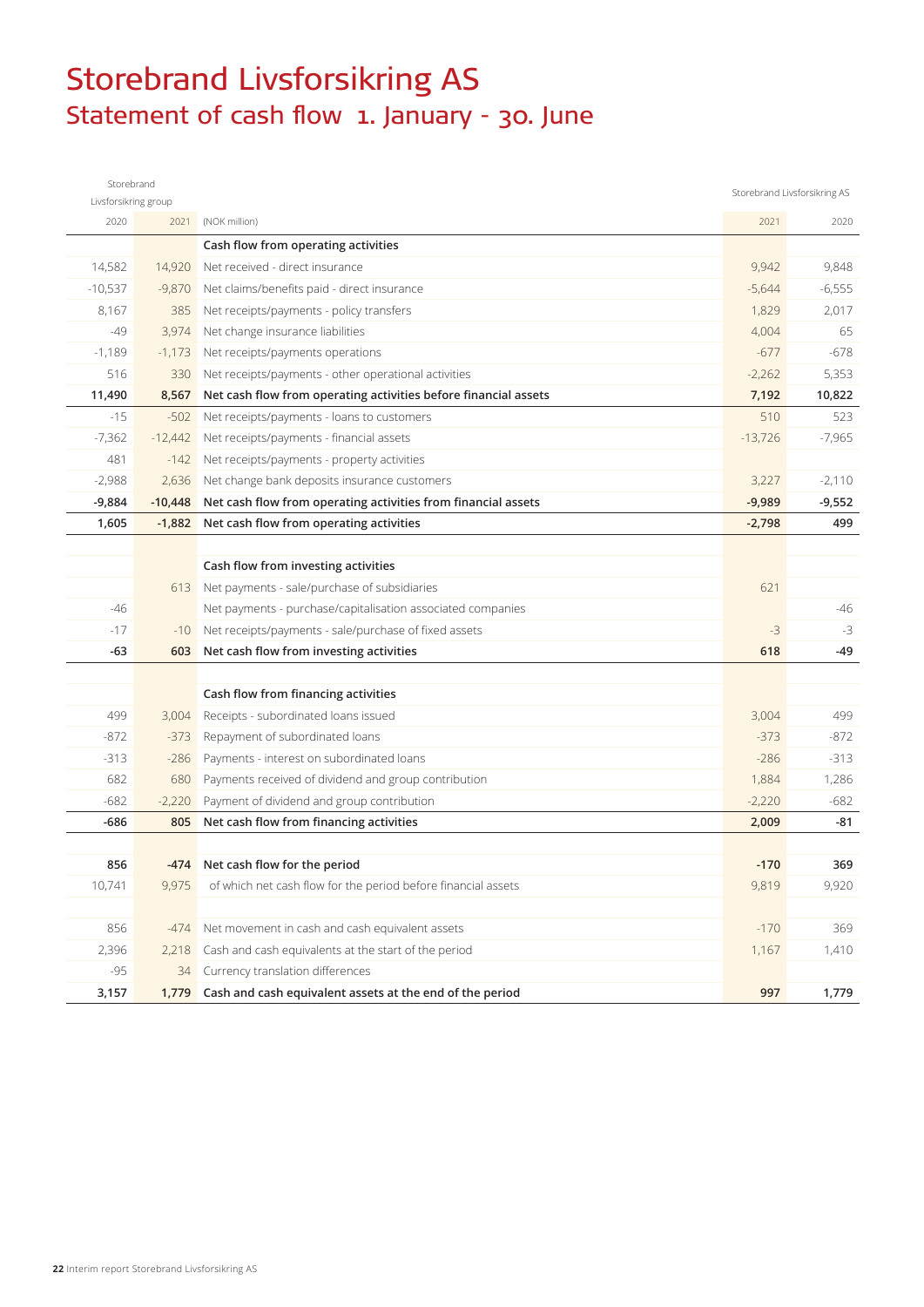## Storebrand Livsforsikring AS Statement of comprehensive income

|                                                                                                         | Q <sub>2</sub>   |                  | $01.01 - 30.06$      |                  |           |
|---------------------------------------------------------------------------------------------------------|------------------|------------------|----------------------|------------------|-----------|
| (NOK million)                                                                                           | 2021             | 2020             | 2021                 | 2020             | Year 2020 |
| <b>Technical account:</b>                                                                               |                  |                  |                      |                  |           |
| Gross premiums written                                                                                  | 4,672            | 4,048            | 10,446               | 10,014           | 18,099    |
| Reinsurance premiums ceded                                                                              |                  | $-2$             | -6                   | -8               | -9        |
| Premium reserves transferred from other companies                                                       | 2,045            | 355              | 9,991                | 4,994            | 6,051     |
| Premiums for own account                                                                                | 6,717            | 4,402            | 20,430               | 15,000           | 24,142    |
|                                                                                                         |                  |                  |                      |                  |           |
| Income from investments in subsidiaries, associated companies and joint                                 |                  |                  |                      |                  |           |
| ventures companies                                                                                      | 242              | 269              | 514                  | $-474$           | 1,397     |
| of which from investment in property companies                                                          | 242              | $-137$           | 514                  | $-30$            | 1,397     |
| Interest income and dividends etc. from financial assets                                                | 1,367            | 1,186            | 2,371                | 2,471            | 5,389     |
| Changes in investment value                                                                             | 1,269            | 1,582            | $-300$               | 3,228            | 1,622     |
| Realised gains and losses on investments                                                                | 851              | 811              | 1,154                | $-122$           | 1,901     |
| Total net income from investments in the collective portfolio                                           | 3,729            | 3,848            | 3,739                | 5,104            | 10,308    |
| Income from investments in subsidiaries, associated companies and joint                                 |                  |                  |                      |                  |           |
| ventures companies                                                                                      | 76               | 1,347            | 160                  | 585              | 355       |
| of which from investment in rproperty companies                                                         | 77               | $-37$            | 160                  | $-10$            | 357       |
| Interest income and dividends etc. from financial assets                                                | 104              | $-54$            | 171                  | $-155$           | 919       |
| Changes in investment value                                                                             | 4,265            | 4,653            | 7,379                | $-4,853$         | 5,268     |
| Realised gains and losses on investments                                                                | 1,865            | 4,482            | 4,366                | 21               | 4,839     |
| Total net income from investments in the investment selection<br>portfolio                              | 6,310            | 10,428           | 12,076               | $-4,402$         | 11,381    |
|                                                                                                         |                  |                  |                      |                  |           |
| Other insurance related income                                                                          | 225              | 222              | 413                  | 407              | 815       |
|                                                                                                         |                  |                  |                      |                  |           |
| Gross claims paid                                                                                       | $-3,165$         | $-2,970$         | $-6,230$             | $-6,459$         | $-12,278$ |
| Claims paid - reinsurance                                                                               |                  | $\overline{4}$   | $\overline{7}$       | $\overline{4}$   | 14        |
| Premium reserves etc. transferred to other companies                                                    | $-5,436$         | $-1,295$         | $-8,162$             | $-2,977$         | $-5,021$  |
| Claims for own account                                                                                  | $-8,601$         | $-4,262$         | $-14,385$            | $-9,432$         | $-17,285$ |
|                                                                                                         |                  |                  |                      |                  |           |
| To/from premium reserve, gross                                                                          | 1,070            | 661              | $-6,288$             | $-362$           | 554       |
| To/from additional statutory reserves                                                                   | $-769$           | 19               | $-1,203$             | 61               | $-2,460$  |
| Change in marketvalue adjustment fund                                                                   | $-1,271$         | $-2,124$         | 350                  | $-1,903$         | $-1,670$  |
| Change in premium fund, deposit fund and the pension surplus fund                                       |                  |                  | $-1$                 |                  | -3        |
| To/from technical reserves for non-life insurance business                                              | 5                | 14               | $-3$                 | $-119$           | $-106$    |
| Transfer of additional statutory reserves and value adjustment fund from                                |                  |                  |                      |                  |           |
|                                                                                                         |                  |                  |                      |                  |           |
|                                                                                                         | 781              | $-3$             |                      | $-8$             | 27        |
| other insurance companies/pension funds                                                                 |                  |                  | 1,226                |                  |           |
| Changes in insurance obligations recognised in the Profit and Loss<br>Account - contractual obligations | $-184$           | $-1,433$         | $-5,918$             | $-2,332$         | $-3,658$  |
| Change in pension capital                                                                               | $-6,428$         | $-12,157$        | $-13,688$            | $-2,803$         | $-22,580$ |
| Changes in insurance obligations recognised in the Profit and Loss                                      |                  |                  |                      |                  |           |
| Account - investment portfolio separately                                                               | $-6,428$         | $-12,157$        | $-13,688$            | $-2,803$         | $-22,580$ |
| Profit on investment result                                                                             |                  |                  |                      |                  | -508      |
| Risk result allocated to insurance contracts                                                            |                  |                  |                      |                  | $-113$    |
| Other allocation of profit                                                                              |                  |                  |                      |                  | $-84$     |
| Unallocated profit<br>Funds allocated to insurance contracts                                            | $-954$<br>$-954$ | $-372$<br>$-372$ | $-1,300$<br>$-1,300$ | $-762$<br>$-762$ | $-705$    |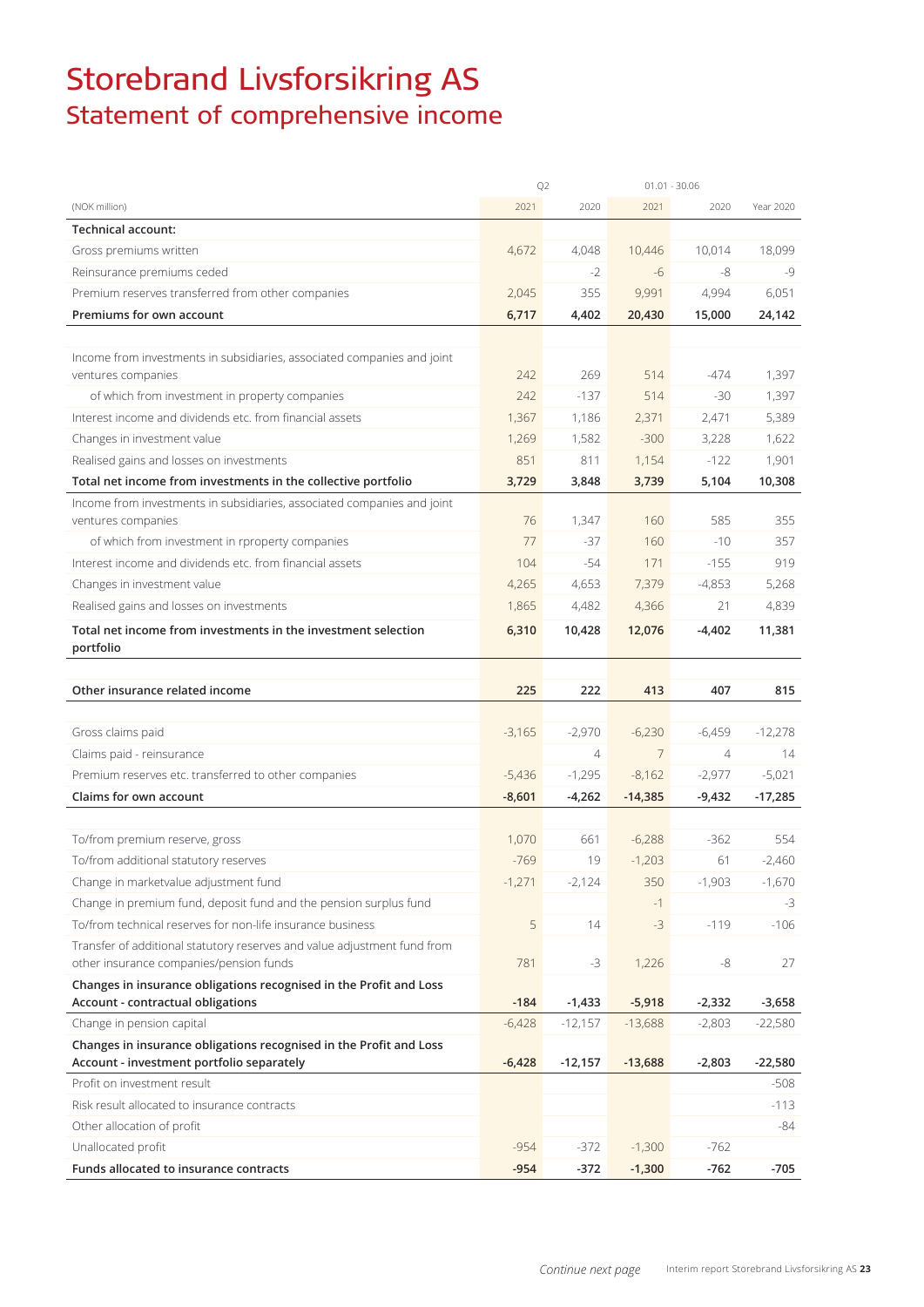## Storebrand Livsforsikring AS Statement of comprehensive income continue

|                                                                                               |             | Q <sub>2</sub> |              | $01.01 - 30.06$ |           |
|-----------------------------------------------------------------------------------------------|-------------|----------------|--------------|-----------------|-----------|
| (NOK million)                                                                                 | 2021        | 2020           | 2021         | 2020            | Year 2020 |
|                                                                                               |             |                |              |                 |           |
| Management expenses                                                                           | $-61$       | $-44$          | $-114$       | $-92$           | $-211$    |
| Selling expenses                                                                              | $-56$       | $-87$          | $-121$       | $-183$          | $-216$    |
| Insurance-related administration expenses (incl. commissions for                              |             |                |              |                 |           |
| reinsurance received)                                                                         | $-238$      | $-179$         | $-443$       | $-402$          | $-936$    |
| Insurance-related operating expenses                                                          | $-355$      | $-310$         | $-677$       | $-678$          | $-1,362$  |
| Other insurance related expenses after reinsurance share                                      | $-36$       | $-91$          | $-68$        | $-156$          | $-247$    |
| Technical insurance profit                                                                    | 422         | 274            | 622          | $-53$           | 808       |
|                                                                                               |             |                |              |                 |           |
| Non-technical account                                                                         |             |                |              |                 |           |
|                                                                                               |             |                |              |                 |           |
| Income from investments in subsidiaries, associated companies and joint<br>ventures companies | 691         | 382            | 1,596        | 1,018           | 1,117     |
| Interest income and dividends etc. from financial assets                                      | 79          | 60             | 159          | 172             | 418       |
| Changes in investment value                                                                   | 12          | 262            | $-8$         | 29              | 35        |
| Realised gains and losses on investments                                                      | $-136$      | 157            | 201          | $-562$          | $-581$    |
| Net income from investments in company portfolio                                              | 645         | 862            | 1,948        | 657             | 989       |
|                                                                                               |             |                |              |                 |           |
| Other income                                                                                  | $\mathbf 0$ | -3             | $\mathbf{1}$ | 1               | 4         |
|                                                                                               |             |                |              |                 |           |
| Management expenses                                                                           | $-5$        | $-5$           | $-9$         | $-9$            | $-19$     |
| Other expenses                                                                                | $-106$      | $-82$          | $-202$       | $-191$          | $-392$    |
| Total management expenses and other costs linked to the company                               | $-111$      | -87            | $-211$       | $-200$          | $-411$    |
| portfolio                                                                                     |             |                |              |                 |           |
| Profit or loss on non-technical account                                                       | 534         | 773            | 1,737        | 458             | 582       |
|                                                                                               |             |                |              |                 |           |
| Profit before tax                                                                             | 956         | 1,047          | 2,359        | 405             | 1,390     |
|                                                                                               |             |                |              |                 |           |
| Tax expenses                                                                                  | $-36$       | $-170$         | $-220$       | 597             | 369       |
|                                                                                               |             |                |              |                 |           |
| Profit before other comprehensive income                                                      | 921         | 877            | 2,139        | 1,002           | 1,759     |
|                                                                                               |             |                |              |                 |           |
| Change in actuarial assumptions                                                               |             |                |              |                 | $-3$      |
| Tax on other profit elements not to be reclassified to profit/loss                            |             |                |              |                 | 8         |
| Other comprehensive income not to be reclassified to profit/loss                              |             |                |              |                 | 5         |
|                                                                                               |             |                |              |                 |           |
| Profit/loss cash flow hedging                                                                 | -9          | $-20$          | $-27$        | 14              | $-32$     |
| Other profit comprehensive income that may be reclassified to<br>profit /loss                 | -9          | $-20$          | $-27$        | 14              | $-32$     |
| Other comprehensive income                                                                    | $-9$        | $-20$          | $-27$        | 14              | $-27$     |
| Total comprehensive income                                                                    | 911         | 857            | 2,113        | 1,016           | 1,732     |
|                                                                                               |             |                |              |                 |           |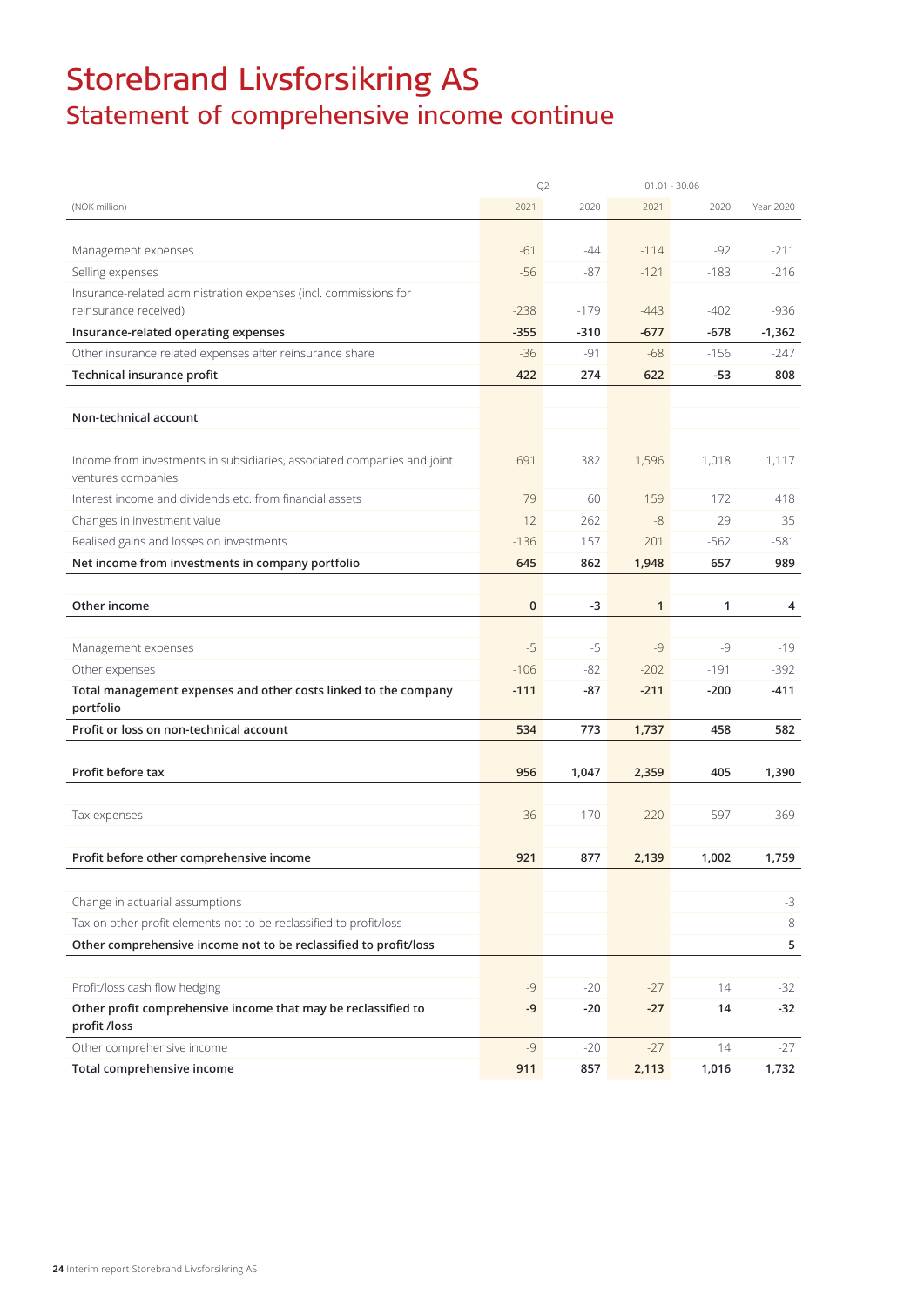## Storebrand Livsforsikring AS Statement of financial position

| (NOK million)                                                               | 30.06.2021 | 30.06.2020 | 31.12.2020 |
|-----------------------------------------------------------------------------|------------|------------|------------|
| Assets                                                                      |            |            |            |
| Assets in company portfolio                                                 |            |            |            |
| Other intangible assets                                                     | 468        | 380        | 419        |
| Total intangible assets                                                     | 468        | 380        | 419        |
| Equities and units in subsidiaries, associated companies and joint ventures | 12,750     | 13,627     | 13,225     |
| Loans at amortised cost                                                     |            | 1          |            |
| Bonds at amortised cost                                                     | 8,463      | 8,113      | 7,361      |
| Deposits at amoritsed cost                                                  | $-204$     | 806        | 373        |
| Equities and fund units at fair value                                       | 362        | 33         | 51         |
| Bonds and other fixed-income securities at fair value                       | 12,724     | 10,573     | 10,748     |
| Loans at fair value                                                         |            |            | 12         |
| Derivatives at fair value                                                   | 803        | 1,301      | 1,316      |
| <b>Total investments</b>                                                    | 34,899     | 34,453     | 33,085     |
| Receivables in connection with direct business transactions                 | 755        | 470        | 257        |
| Receivables in connection with reinsurance transactions                     | 1          | 2          | -1         |
| Receivables with group company                                              | 42         | 59         | 753        |
| Other receivables                                                           | 4,522      | 1,156      | 1,474      |
| <b>Total receivables</b>                                                    | 5,319      | 1,687      | 2,485      |
| Tangible fixed assets                                                       | 12         | 17         | 14         |
| Cash, bank                                                                  | 1,200      | 973        | 794        |
| Tax assets                                                                  | 1,327      | 1,935      | 1,547      |
| <b>Total other assets</b>                                                   | 2,539      | 2,924      | 2,355      |
| Other pre-paid costs and income earned and not received                     | 47         | 47         | 27         |
| Total pre-paid costs and income earned and not received                     | 47         | 47         | 27         |
| Total assets in company portfolio                                           | 43,272     | 39,492     | 38,371     |
|                                                                             |            |            |            |
| Assets in customer portfolios                                               |            |            |            |
| Equities and units in subsidiaries, associated companies and joint ventures | 21,024     | 29,255     | 21,155     |
| of which investment in property companies                                   | 21,024     | 20,287     | 21,104     |
| Bonds held to maturity                                                      | 10,033     | 13,394     | 13,026     |
| Bonds at amortised cost                                                     | 105,078    | 91,312     | 92,846     |
| Loans at amoritsed cost                                                     | 22,402     | 23,378     | 23,733     |
| Deposits at amoritsed cost                                                  | 3,392      | 7,220      | 6,499      |
| Equities and fund units at fair value                                       | 16,810     | 5,262      | 11,902     |
| Bonds and other fixed-income securities at fair value                       | 25,552     | 28,385     | 27,035     |
| Loans at fair value                                                         | $-1$       |            | 104        |
| Derivatives at fair value                                                   | 2,132      | 5,824      | 4,247      |
| Total investments in collective portfolio                                   | 206,422    | 204,030    | 200,546    |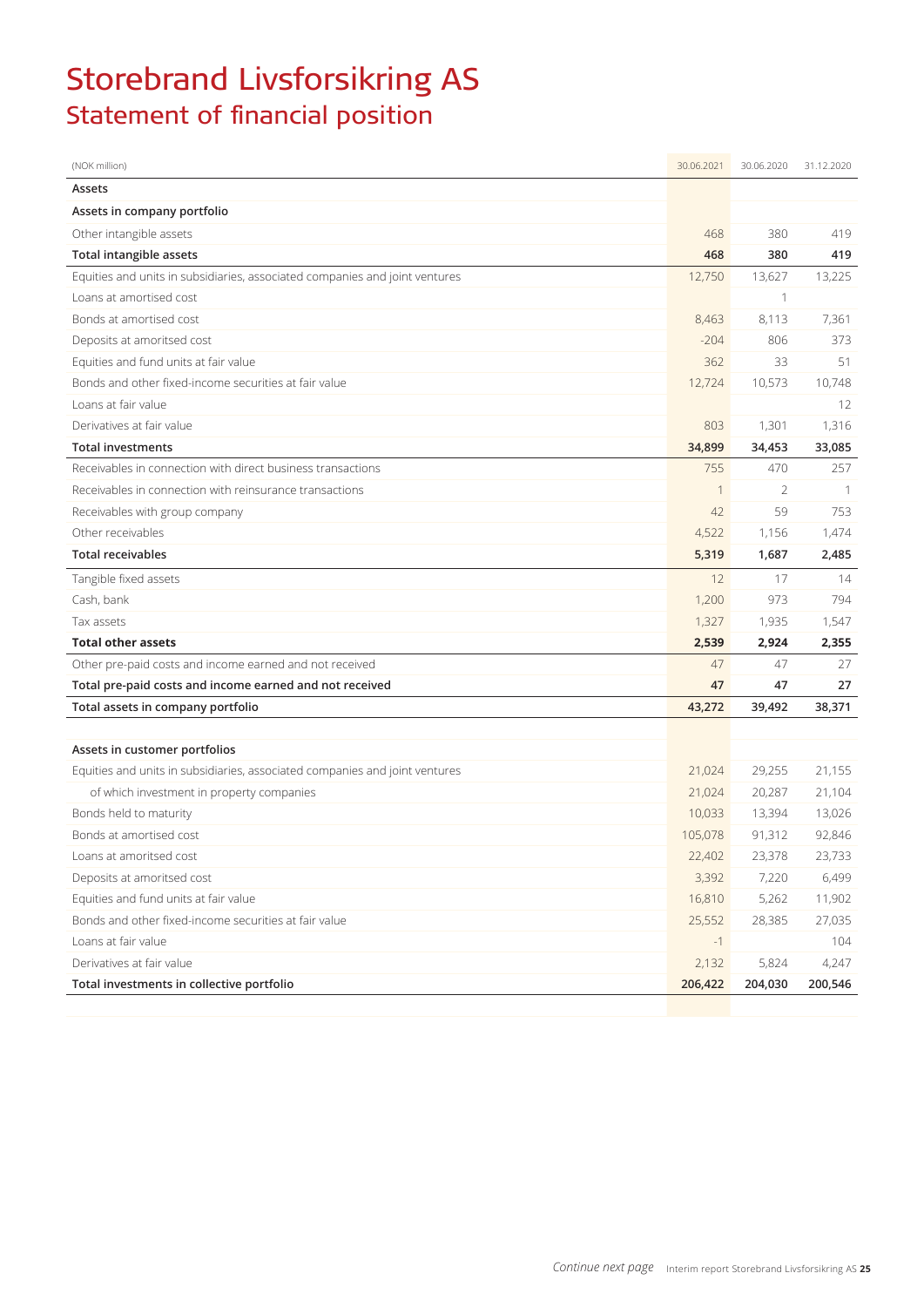## Storebrand Livsforsikring AS Statement of financial position continue

| (NOK million)                                                                   | 30.06.2021     | 30.06.2020 | 31.12.2020 |
|---------------------------------------------------------------------------------|----------------|------------|------------|
| Reinsurance share of insurance obligations                                      | $\overline{4}$ | 21         | 15         |
|                                                                                 |                |            |            |
| Equities and units in subsidiaries, associated companies and joint ventures     | 6,030          | 20,774     | 5,601      |
| of which investment in property companies                                       | 6,030          | 4,958      | 5,586      |
| Loans at amoritsed cost                                                         | 1,007          | 36         | 36         |
| Deposits at amoritsed cost                                                      | 368            | 321        | 488        |
| Equities and fund units at fair value                                           | 101,141        | 55,425     | 86,267     |
| Bonds and other fixed-income securities at fair value                           | 43,026         | 40,050     | 42,340     |
| Loans at fair value                                                             | 138            | 141        | 171        |
| Derivatives at fair value                                                       | 25             | 757        | 2,052      |
| Total investments in investment selection portfolio                             | 151,734        | 117,503    | 136,955    |
| Total assets in customer portfolios                                             | 358,160        | 321,554    | 337,515    |
| <b>Total assets</b>                                                             | 401,432        | 361,046    | 375,886    |
|                                                                                 |                |            |            |
| <b>Equity and liabilities</b>                                                   |                |            |            |
| Share capital                                                                   | 3,540          | 3.540      | 3,540      |
| Share premium                                                                   | 9,711          | 9,711      | 9,711      |
| Other paid in equity                                                            | 1,110          | 599        | 1,110      |
| Total paid in equity                                                            | 14,361         | 13,850     | 14,361     |
| Risk equalisation fund                                                          | 444            | 459        | 438        |
| Security reserves                                                               | 5              | 5          | 5          |
| Other earned equity                                                             | 12,836         | 12,212     | 10,729     |
| Total earned equity                                                             | 13,285         | 12,676     | 11,172     |
| Perpetual subordinated loans                                                    | 1,100          | 1,100      | 1,100      |
| Dated subordinated loans                                                        | 9,829          | 7,731      | 7,734      |
| Total subordinated loans and hybrid tier 1 capital                              | 10,929         | 8,832      | 8,834      |
| Premium reserves                                                                | 181,137        | 172,534    | 172,089    |
| Additional statutory reserves                                                   | 12,476         | 8,862      | 11,380     |
| Market value adjustment reserve                                                 | 6,820          | 7,403      | 7,170      |
| Premium fund, deposit fund and the pension surplus fund                         | 2,416          | 2,063      | 2,266      |
| Unallocated profit to insurance contracts                                       | 1,328          | 771        |            |
| Other technical reserve                                                         | 694            | 695        | 702        |
| Total insurance obligations in life insurance - contractual obligations         | 204,871        | 192,328    | 193,607    |
| Pension capital                                                                 | 150,736        | 117,333    | 137,089    |
| Total insurance obligations in life insurance - investment portfolio separately | 150,736        | 117,333    | 137,089    |
| Pension liabilities etc.                                                        | 7              | 7          | 7          |
| <b>Total provisions for liabilities</b>                                         | 7              | 7          | 7          |
| Liabilities in connection with direct insurance                                 | 1,037          | 612        | 469        |
| Derivatives                                                                     | 2,207          | 740        | 401        |
| Liabilities to group companies                                                  | 20             | 1,553      | 2,254      |
| Other liabilities                                                               | 3,806          | 12,974     | 7,553      |
| <b>Total liabilities</b>                                                        | 7,071          | 15,879     | 10,678     |
| Other accrued expenses and received, unearned income                            | 171            | 141        | 137        |
| Total accrued expenses and received, unearned income                            | 171            | 141        | 137        |
| <b>Total equity and liabilities</b>                                             | 401,432        | 361,046    | 375,886    |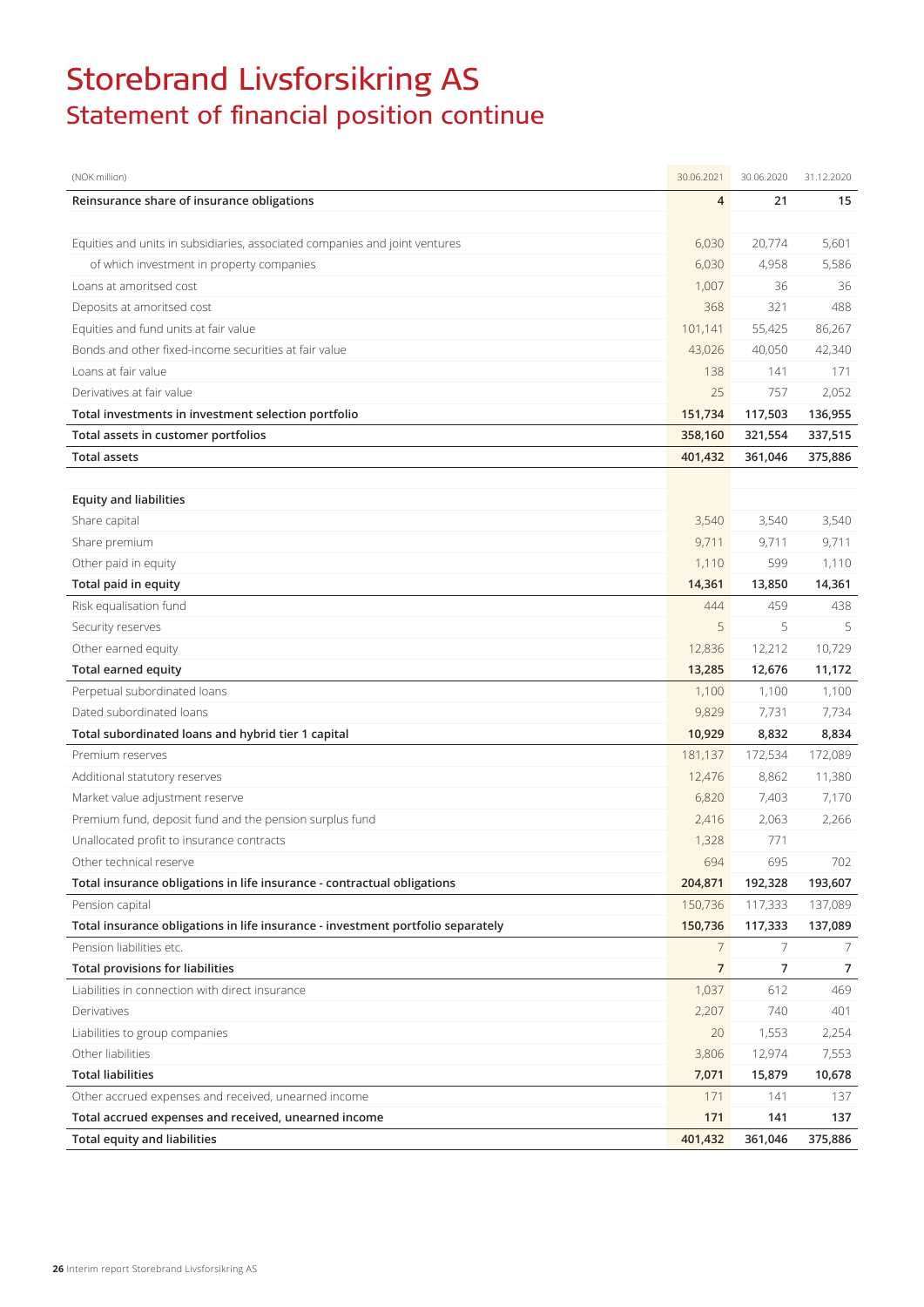## Storebrand Livsforsikring AS Statement of change in equity

|                                              |                       | Share   | Other   | Total       | Risk         |          |          |                |
|----------------------------------------------|-----------------------|---------|---------|-------------|--------------|----------|----------|----------------|
|                                              | Share                 | premium | paid in | paid in     | equalisation | Security | Other    | Total          |
| (NOK million)                                | capital <sup>1)</sup> | reserve | capital | equity      | fund         | reserves | equity   | equity         |
| Equity 31.12.2019                            | 3,540                 | 9,711   | 599     | 13,850      | 466          | 5        | 11,190   | 25,511         |
| Profit for the period                        |                       |         |         |             | $-7$         |          | 1,009    | 1,002          |
| Other comprehensive income                   |                       |         |         |             |              |          | 14       | 14             |
| Total comprehensive income for the<br>period |                       |         |         |             | $-7$         |          | $-1$     | $-1$           |
| Equity transactions with owner:              |                       |         |         |             |              |          |          |                |
| Received dividend/group contributions        |                       |         |         |             |              |          |          |                |
| Paid dividend/group contributions            |                       |         |         |             |              |          |          |                |
| Other                                        |                       |         |         |             |              |          | $-1$     | $-1$           |
| Equity 30.06.2020                            | 3,540                 | 9,711   | 599     | 13,850      | 459          | 5        | 12,212   | 26,526         |
| Profit for the period                        |                       |         |         |             | $-27$        |          | 1,787    | 1,759          |
| Other comprehensive income                   |                       |         |         |             |              |          | $-27$    | $-27$          |
| Total comprehensive income for the           |                       |         |         |             |              |          |          |                |
| period                                       |                       |         |         |             | $-27$        |          | 1,759    | 1,732          |
|                                              |                       |         |         |             |              |          |          |                |
| Equity transactions with owner:              |                       |         |         |             |              |          |          |                |
| Received dividend/group contributions        |                       |         | 511     | 511         |              |          |          | 511            |
| Paid dividend/group contributions            |                       |         |         |             |              |          | $-2,222$ | $-2,222$       |
| Other                                        |                       |         |         |             |              |          | 1        | $\overline{1}$ |
| Equity at 31.12.2020                         | 3,540                 | 9,711   | 1,110   | 14,361      | 438          | 5        | 10,729   | 25,533         |
| Profit for the period                        |                       |         |         |             | 6            |          | 2,134    | 2,139          |
| Other comprehensive income                   |                       |         |         |             |              |          | $-27$    | $-27$          |
| Total comprehensive income for the<br>period |                       |         |         |             | 6            |          | 2,107    | 2,113          |
|                                              |                       |         |         |             |              |          |          |                |
| Equity transactions with owner:              |                       |         |         |             |              |          |          |                |
| Received dividend/group contributions        |                       |         |         | $\mathbf 0$ |              |          |          | $\overline{0}$ |
| Paid dividend/group contributions            |                       |         |         |             |              |          |          |                |
| Other                                        |                       |         |         |             |              |          |          | $\overline{0}$ |
| Equity 30.06.2021                            | 3,540                 | 9,711   | 1,110   | 14,361      | 444          | 5        | 12,836   | 27,646         |

1) 35 404 200 shares of NOK 100 par value.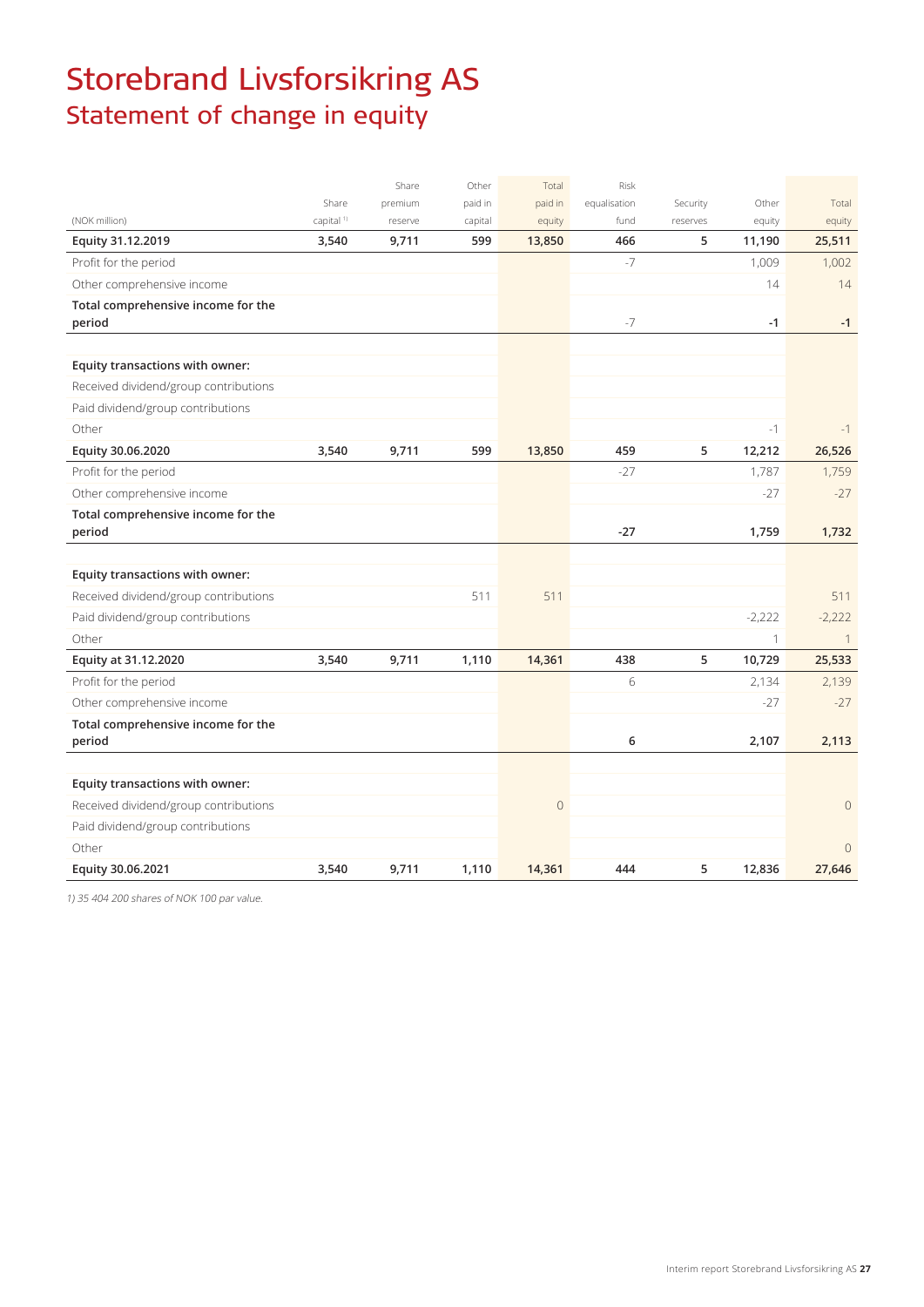## **Notes** Storebrand Livsforsikring Group



## Accounting policies

The Group's interim financial statements include Storebrand Livsforsikring AS, subsidiaries, associated and joint-ventures companies. The financial statements are prepared in accordance with the "Regulation on the annual accounts etc. of lifeinsurance companies" for the parent company and the consolidated financial statements in accordance with IAS 34 Interim Financial Reporting. The interim financial statements do not contain all the information that is required in full annual financial statements.

A description of the accounting policies applied in the preparation of the financial statements are provided in the 2020 annual report, and the interim financial statements are prepared in accordance with these accounting policies.

### **Storebrand Livsforsikring AS - the company's financial statements**

The financial statements have been prepared in accordance with the accounting principles that were used in the annual report for 2020.

There are none new or changed accounting standards that entered into effect in 2021 that have significant effect on Storebrand's consolidated financial statements.

### Note  $\Omega$

03

## Estimates

In preparing the Group's financial statements the management are required to make estimates, judgements and assumptions of uncertain amounts. The estimates and underlying assumptions are reviewed on an ongoing basis and are based on historical experience and expectations of future events and represent the management's best judgement at the time the financial statements were prepared.

Actual results may differ from these estimates.

A description of the most critical estimates and judgements that can affect recognised amounts is included in the 2020 annual report in note 2, insurance risk in note 6, valuation of financial instruments at fair value is described in note 11 and in the interim financial statements note 9 Solvency II.

#### Segments - profit by business area **Note**

Storebrand´s operation includes the segments Savings, Insurance, Guaranteed Pension and Other.

#### **Savings**

The savings segment includes products for retirement savings with no interest rate guarantees. The segment consists of defined contribution pensions in Norway and Sweden. In addition, certain other subsidiaries in Storebrand Livsforsikring and SPP are included in Savings.

#### **Insurance**

The insurance segment provides personal risk products in the Norwegian retail market in addition to employer's liability insurance and pension-related insurance in the Norwegian and Swedish corporate markets.

### **Guaranteed pension**

The guaranteed Pension segment includes long-term pension savings products that which give provides customers a guaranteed rate of return. The area includes defined benefit pensions in Norway and Sweden, paid-up policies and individual capital and pension insurances.

#### **Other**

The result for Storebrand ASA is reported under Other, as well as the result for the company portfolios of Storebrand Livsforsikring and SPP. The elimination of intra-group transactions is also included in the Other segment.been included in the other segments has also been included.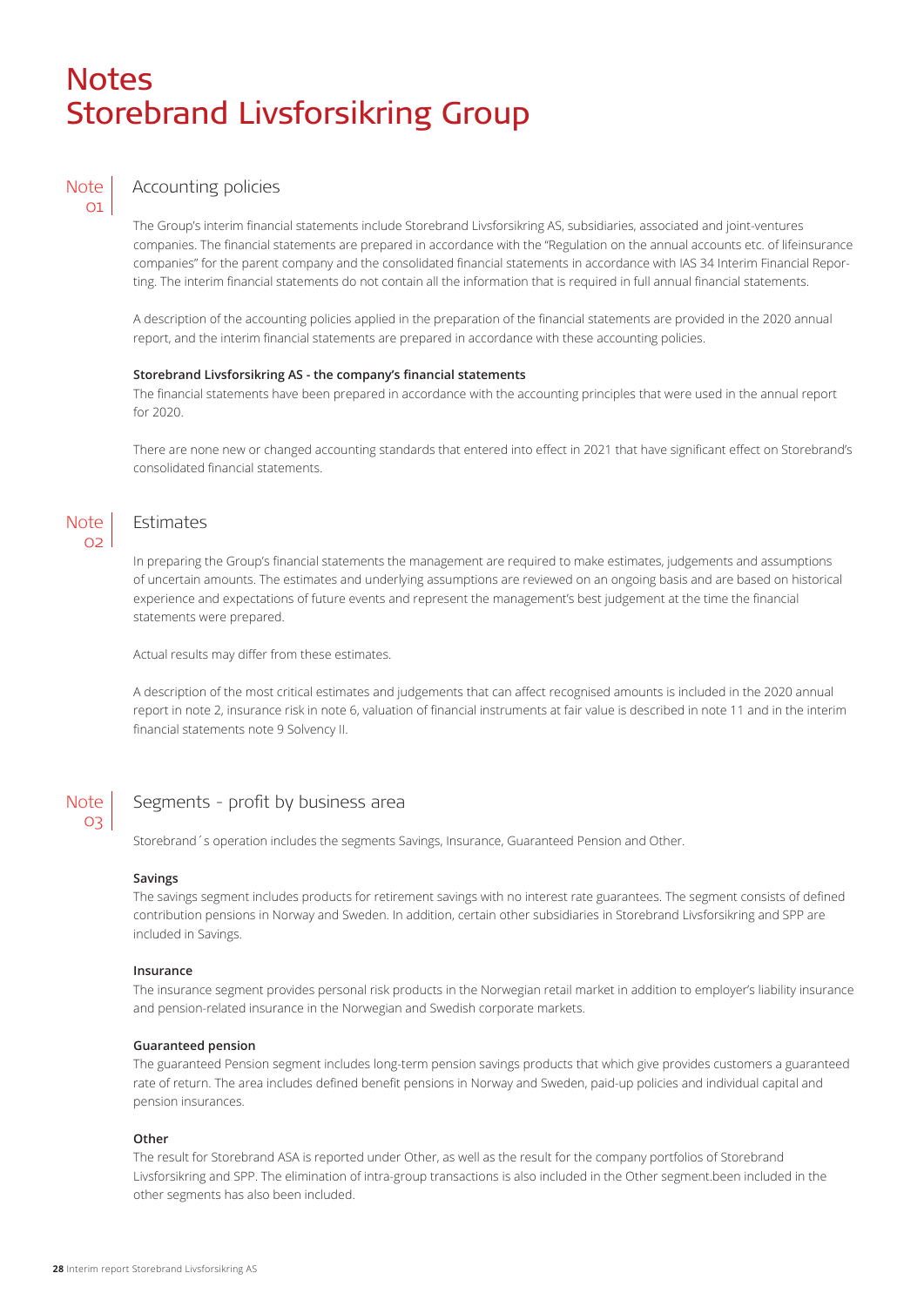## **Reconciliation with the profit and loss account**

Profit in the segments are reconciled with the corporate profit and loss account before tax. The corporate profit and loss account includes gross income and gross expenses linked to both the insurance customers and owners. The various segments are to a large extent followed up on net profit margins, including risk and administration results. The profit lines that are used in segment reporting will therefore not be identical with the profit lines in the corporate profit and loss account.

A description of the most important differences is included in the 2020 annual report in note 3 Segment reporting.

## **Profit by segments**

|                                   | Q <sub>2</sub> |       | $01.01 - 30.06$ |        |           |
|-----------------------------------|----------------|-------|-----------------|--------|-----------|
| (NOK million)                     | 2021           | 2020  | 2021            | 2020   | Year 2020 |
| Savings                           | 250            | 207   | 555             | 355    | 782       |
| Insurance                         | 86             | 90    | 142             | $-163$ | 89        |
| Guaranteed pension <sup>1)</sup>  | 310            | 27    | 631             | 101    | 775       |
| Other                             | 390            | 254   | 386             | $-92$  | -61       |
| <b>Profit before amortisation</b> | 1,035          | 578   | 1,713           | 200    | 1,707     |
| Amortisation intangible assets    | $-91$          | $-94$ | $-183$          | $-183$ | $-372$    |
| Profit before tax                 | 944            | 484   | 1,530           | 17     | 1,336     |

1) *Comparing figures for previous periods have been revised. The result for Euroben has been moved from "Other" to "Guaranteed pension"*

### **Segment information Q2**

|                                                | Savings |        | Insurance |        |        | Guaranteed pension |
|------------------------------------------------|---------|--------|-----------|--------|--------|--------------------|
| (NOK million)                                  | 2021    | 2020   | 2021      | 2020   | 2021   | 2020               |
| Fee and administration income                  | 530     | 487    |           |        | 407    | 379                |
| Insurance result                               |         |        | 168       | 175    |        |                    |
| - Insurance premiums for own account           |         |        | 742       | 736    |        |                    |
| - Claims for own account                       |         |        | $-574$    | $-561$ |        |                    |
| Operational cost                               | $-283$  | $-265$ | $-96$     | $-95$  | $-227$ | $-218$             |
| Operating profit                               | 247     | 222    | 72        | 80     | 180    | 160                |
| Financial items and risk result life & pension | 3       | $-15$  | 14        | 10     | 130    | $-134$             |
| Profit before amortisation                     | 250     | 207    | 86        | 90     | 310    | 27                 |
| Amortisation of intangible assets              |         |        |           |        |        |                    |
| Profit before tax                              | 250     | 207    | 86        | 90     | 310    | 27                 |

|                                                |      |       | Storebrand Livsforsikring |        |
|------------------------------------------------|------|-------|---------------------------|--------|
|                                                |      | Other | group                     |        |
| (NOK million)                                  | 2021 | 2020  | 2021                      | 2020   |
| Fee and administration income                  |      |       | 938                       | 867    |
| Insurance result                               |      |       | 168                       | 175    |
| - Insurance premiums for own account           |      |       | 742                       | 736    |
| - Claims for own account                       |      |       | $-574$                    | $-561$ |
| Operational cost                               | $-7$ | $-7$  | $-614$                    | $-586$ |
| <b>Operating profit</b>                        | $-7$ | $-7$  | 492                       | 456    |
| Financial items and risk result life & pension | 397  | 261   | 543                       | 123    |
| Profit before amortisation                     | 390  | 254   | 1,035                     | 578    |
| Amortisation of intangible assets              |      |       | $-91$                     | -94    |
| Profit before tax                              | 390  | 254   | 944                       | 484    |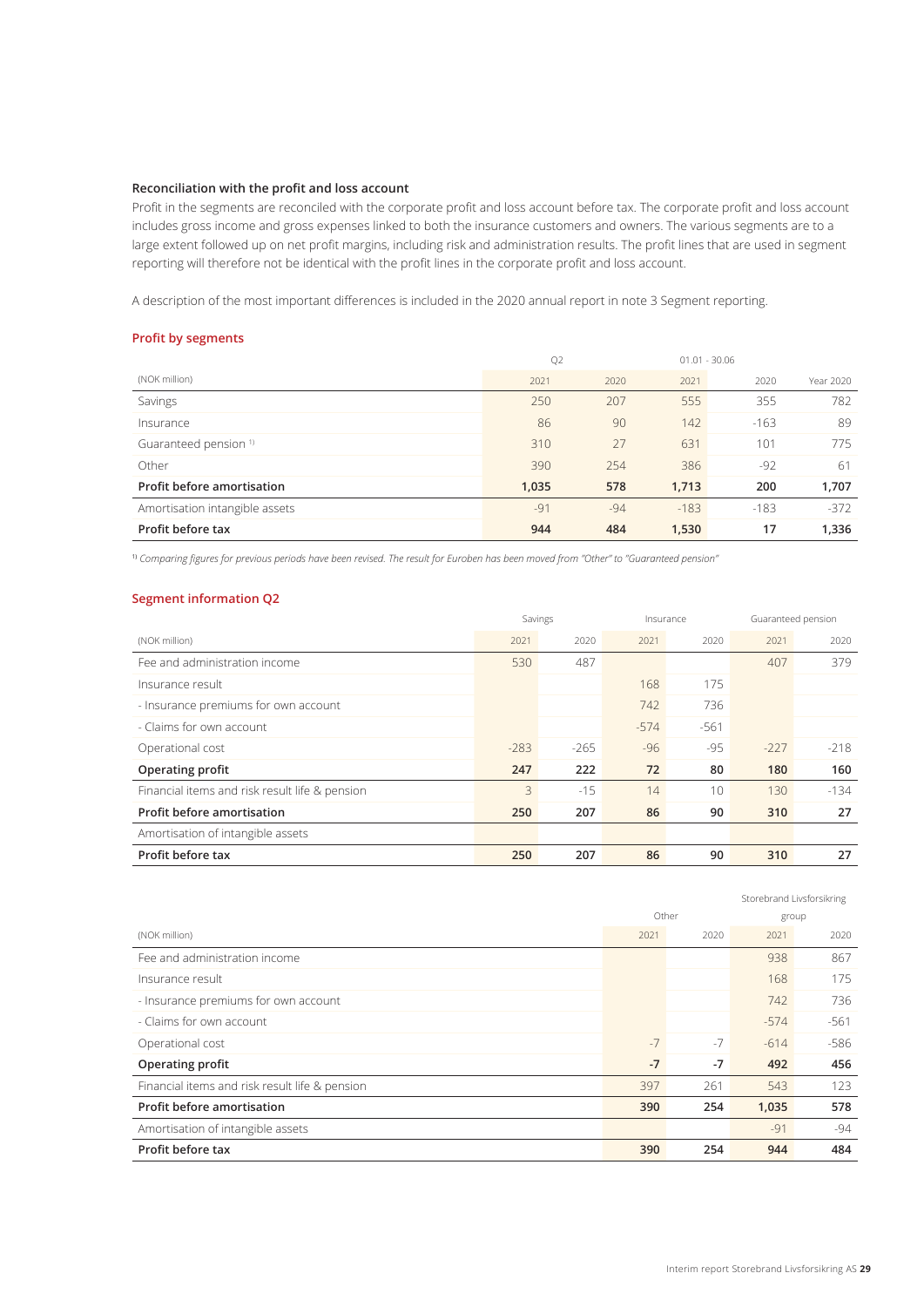### **Segment information as at 30.06**

|                                                | Savings |        | Insurance |          |        | Guaranteed pension |
|------------------------------------------------|---------|--------|-----------|----------|--------|--------------------|
| (NOK million)                                  | 2021    | 2020   | 2021      | 2020     | 2021   | 2020               |
| Fee and administration income                  | 1.106   | 975    |           |          | 790    | 742                |
| Insurance result                               |         |        | 293       | 44       |        |                    |
| - Insurance premiums for own account           |         |        | 1.484     | 1,442    |        |                    |
| - Claims for own account                       |         |        | $-1,191$  | $-1,398$ |        |                    |
| Operational cost                               | $-565$  | $-570$ | $-195$    | $-202$   | $-424$ | -426               |
| Operating profit                               | 541     | 405    | 98        | $-158$   | 366    | 316                |
| Financial items and risk result life & pension | 13      | $-51$  | 43        | $-5$     | 266    | $-215$             |
| Profit before amortisation                     | 555     | 355    | 142       | $-163$   | 631    | 101                |
| Amortisation of intangible assets              |         |        |           |          |        |                    |
| Profit before tax                              | 555     | 355    | 142       | $-163$   | 631    | 101                |

|                                                |       |       |          | Storebrand Livsforsikring |
|------------------------------------------------|-------|-------|----------|---------------------------|
|                                                |       | Other |          | group                     |
| (NOK million)                                  | 2021  | 2020  | 2021     | 2020                      |
| Fee and administration income                  |       |       | 1,897    | 1,717                     |
| Insurance result                               |       |       | 293      | 44                        |
| - Insurance premiums for own account           |       |       | 1,484    | 1,442                     |
| - Claims for own account                       |       |       | $-1,191$ | $-1,398$                  |
| Operational cost                               | $-14$ | $-15$ | $-1,198$ | $-1,213$                  |
| <b>Operating profit</b>                        | $-13$ | $-15$ | 992      | 549                       |
| Financial items and risk result life & pension | 399   | $-78$ | 722      | $-348$                    |
| Profit before amortisation                     | 386   | $-92$ | 1,713    | 200                       |
| Amortisation of intangible assets              |       |       | $-183$   | $-183$                    |
| Profit before tax                              | 386   | $-92$ | 1,530    | 17                        |

## Note  $O/A$

## Financial market risk and insurance risk

Risks are described in the annual report for 2020 in note 6 (Insurance risk), note 7 (Financial market risk), note 8 (Liquidity risk), note 9 (Credit risk) and note 10 (Concentrations of risk).

## **Financial market risk**

Market risk means changes in the value of assets due to unexpected volatility or price changes in the financial markets. It also refers to the risk that the value of the insurance liability develops differently than the assets due to interest rate changes. The most significant market risks for Storebrand are interest rate risk, equity market risk, property price risk, credit risk and currency exchange rate risk.

For the life insurance companies, the financial assets are invested in a variety of sub-portfolios. Market risk affects Storebrand's income and profit differently in the different portfolios. There are three main types of sub-portfolios: company portfolios, customer portfolios without a guarantee (unit linked) and customer portfolios with a guarantee.

The market risk in the company portfolios has a direct impact on Storebrand's profit.

The market risk in customer portfolios without a guarantee (unit linked) is borne by the customers, meaning Storebrand is not directly affected by changes in value. Nevertheless, changes in value do affect Storebrand's profit indirectly. Income is based mainly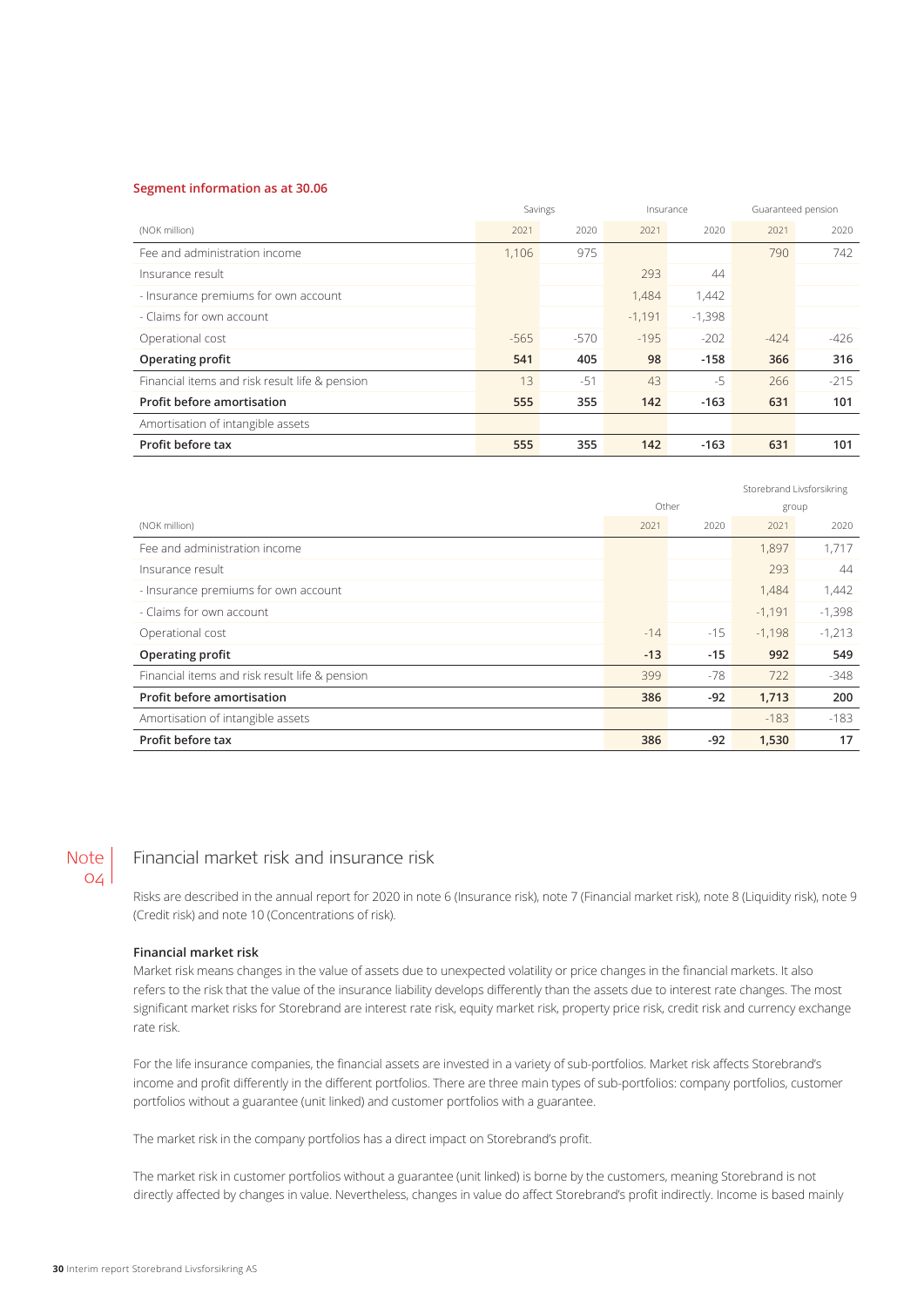on the size of the portfolios, while the costs tend to be fixed. Lower returns from the financial market than expected will therefore have a negative effect on Storebrand's income and profit.

For customer portfolios with a guarantee, the net risk for Storebrand will be lower than the gross market risk. The extent of risk sharing with customers depends on several factors, the most important being the size and flexibility of the customer buffers, and the level and duration of the interest rate guarantee. If the investment return is not sufficiently high to meet the guaranteed interest rate, the shortfall will be met by using customer buffers in the form of risk capital built up from previous years' surpluses. Risk capital primarily consists of unrealised gains, additional statutory reserves, and conditional bonuses. Storebrand is responsible for meeting any shortfall that cannot be covered by the customer buffers.

For guaranteed customer portfolios, the risk is affected by changes in the interest rate level. Falling interest rates are positive for the investment return in the short term due to price appreciation for bonds, but negative in the long term because it reduces the probability of achieving a return higher than the guarantee.

The first half of 2021 has been generally positive for risk assets, in particular equities. Positive drivers are increased economic activity as the society gradually reopens, the roll-out of vaccines, and continued fiscal and monetary stimulus. Inflation has increased due to supply-shortages. The pick-up in inflation has caused some uncertainty and market volatility, as some fear that the increase is more than transitory. The uncertainty regarding the financial markets and the effects from Covid-19 going forward is still higher than normal market risk. Storebrand has risk management which through policies and principles handles and dampens the effect of volatile financial markets.

Global equities rose 8 percent in the second quarter and rose 14 percent in the first half year. Norwegian equities rose 6 percent in the second quarter and rose 15 percent in the first half year. The credit spreads for corporate bonds has decreased slightly in the second quarter and the first half year.

Long-term interest rates rose during the first quarter, back to near pre-pandemic levels. During the second quarter the trend was less clear. The Norwegian 10-year swap-rate fell 0.2 pp in the second quarter but are 0.4 pp higher from the start of the year. The Swedish 10-year swap-rate are little changed in the second quarter but are 0.4 pp higher from the start of the year. Short term interest rates are still low both in Norway and Sweden, as the Central banks have kept rates unchanged. But it's now expected that the interest rates will be lifted earlier, in Norway starting in the second half this year. Due to most of the interest rate investments in the Norwegian customer portfolios being held at amortized cost, changes in interest rates have a limited effect on booked returns in the short term. However, with the present interest rates, new bond investments provide a lower return than the average interest rate guarantee. A lower interest rate is also negative for the solvency position.

The Norwegian Krone strengthened in the first quarter, but some of the strengthening was reversed in the second quarter. Since the start of the year, the Krone has strengthened 4 percent against the Swedish Krone and 3 percent against the Euro. The exchange rate against the US dollar is almost unchanged. A high degree of currency hedging in the portfolio means that the exchange rate fluctuations have a modest effect on results and Storebrand's market risk.

Financial instruments valued at fair value level three are priced based on models. Examples of such financial instruments are investment property, private equity, and mortgages. The valuation models gather and employ information from a wide range of wellinformed sources. There is greater uncertainty regarding the input factors and the valuation from these models than normal. Any continued spread of Covid-19, governmental measurements to contain the spread and the effects for the economy are uncertain and will have impact on the valuation of financial instruments. There is a large range of possible outcomes for these input data and thus for the modelled prices. Hence, the values reflect management's best estimate, but contain greater uncertainty than in a normal quarter.

During the first half the investment allocation has not been materially changed.

The market-based return for guaranteed customer portfolios in Norway in general was lower than the guarantee in the first quarter. In the second quarter the return was higher than the guarantee. In Sweden the return for guaranteed customer portfolios was better than the change in value for the liabilities in the second quarter and the first half, mainly resulting in increased conditional bonuses.

The return for the unit linked portfolios was generally positive, both in second quarter and in the first half.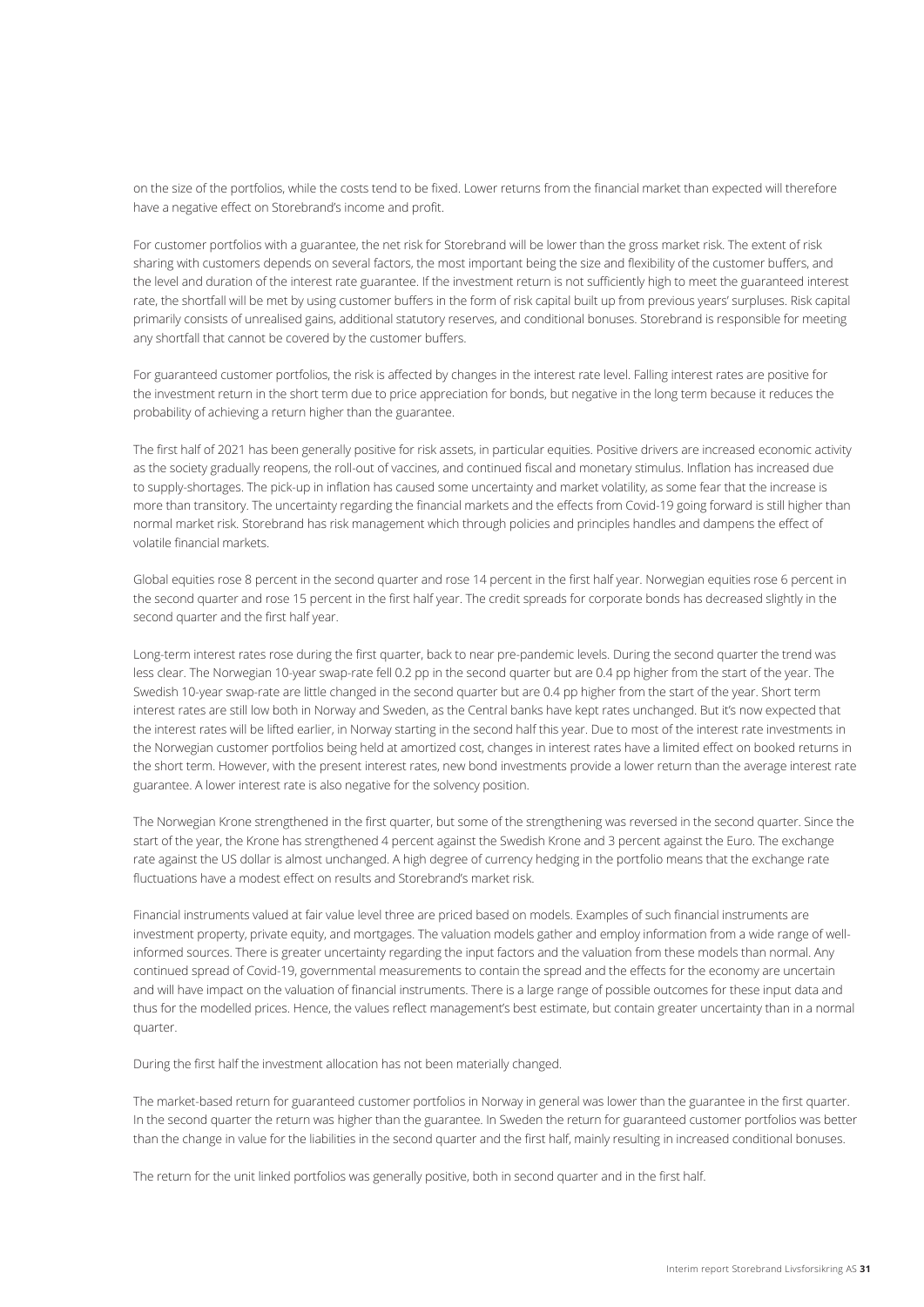### **Sensitivity analyses**

The tables show the fall in value for Storebrand Life Insurance and SPP's investment portfolios because of immediate changes in value related to financial market risk. The calculation is model-based, and the result is dependent on the choice of stress level for each category of asset. The stresses have been applied to the company portfolio and guaranteed customer portfolios as at 30 June 2021. The effect of each stress changes the return in each profile.

Unit linked insurance without a guaranteed annual return is not included in the analysis. For these products, the customers bear the market risk and the effect of a falling market will not directly affect the result or buffer capital.

The amount of stress is the same that is used for the company's risk management. Two stress tests have been defined. Stress test 1 is a fall in the value of shares, corporate bonds and property in combination with lower interest rates. Stress test 2 is a somewhat smaller fall in the value of shares, corporate bonds, and property in combination with higher interest rates.

## **Level of stress**

|                                      |      | Stresstest 1 Stresstest 2 |
|--------------------------------------|------|---------------------------|
| Interest level (parallel shiftt)     |      | $-50bp$ $+100bp$          |
| Equity                               | -20% | $-12\%$                   |
| Property                             |      | $-12\%$ $-7\%$            |
| Credit spread (share of Solvency II) | 50 % | 30 %                      |

For 2021, the interest rate down stress has been changed to -50bp from -100bp.

Because it is the immediate market changes that are calculated, dynamic risk management will not affect the outcome. If it is assumed that the market changes occur over a period, then dynamic risk management would reduce the effect of the negative outcomes and reinforce the positive outcomes to some extent.

As a result of customer buffers, the effect of the stresses on the result will be lower than the values described in the tables. As at 30 June 2021, the customer buffers are of such a size that the effects on the result are significantly lower.

### **Stresstest 1**

|                    | Storebrand Livsforsikring |                    | SPP Pension & Försäkring |                    |  |
|--------------------|---------------------------|--------------------|--------------------------|--------------------|--|
| Sensitivity        | NOK Million               | Share of portfolio | NOK Million              | Share of portfolio |  |
| Interest rate risk | 2.181                     | 1.0%               | $-147$                   | $-0.2%$            |  |
| Equtiy risk        | $-3,223$                  | $-1.4%$            | $-2.499$                 | $-2.7%$            |  |
| Property risk      | $-2.605$                  | $-1.1%$            | $-1.268$                 | $-1.4%$            |  |
| Credit risk        | $-1,362$                  | $-0.6%$            | $-850$                   | $-0.9%$            |  |
| Total              | $-5.009$                  | $-2.2%$            | $-4,763$                 | $-5.2%$            |  |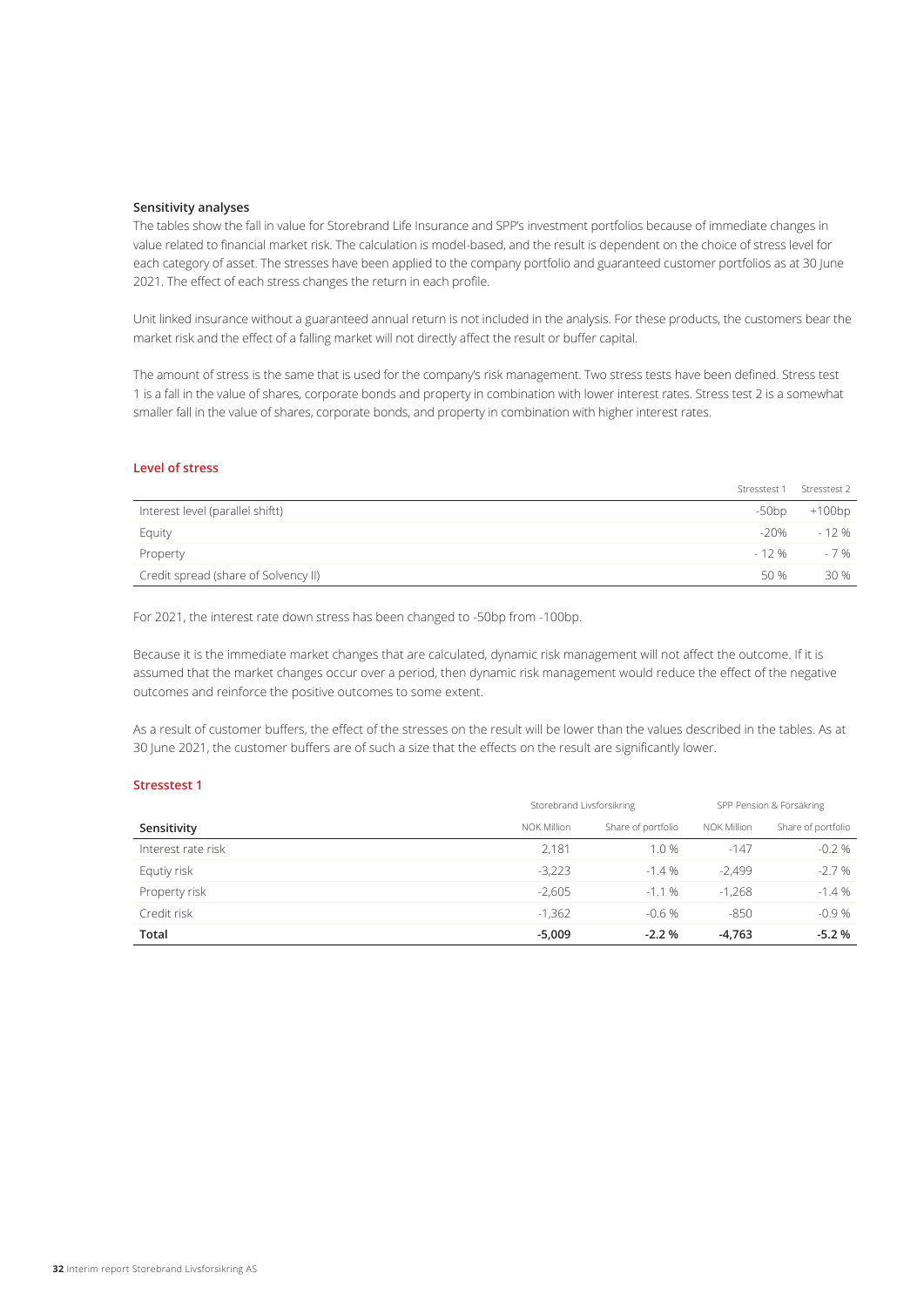### **Stresstest 2**

|                    | Storebrand Livsforsikring |                    | SPP Pension & Försäkring |                    |  |
|--------------------|---------------------------|--------------------|--------------------------|--------------------|--|
| Sensitivity        | NOK Million               | Share of portfolio | NOK Million              | Share of portfolio |  |
| Interest rate risk | $-4,361$                  | $-1.9%$            | 293                      | 0.3%               |  |
| Equtiy risk        | $-1.934$                  | $-0.8%$            | $-1.499$                 | $-1.6%$            |  |
| Property risk      | $-1.520$                  | $-0.7%$            | $-739$                   | $-0.8%$            |  |
| Credit risk        | $-817$                    | $-0.4%$            | $-510$                   | $-0.6%$            |  |
| Total              | $-8,632$                  | $-3.8%$            | $-2.456$                 | $-2.7%$            |  |

#### **Storebrand Livsforsikring**

Stress test 2, which includes an increase in interest rates, makes the greatest impact for Storebrand Livsforsikring. The overall market risk is NOK 8.6 billion (NOK 8.4 billion as at 31 March 2021), which is equivalent to 3.8 (3.8) per cent of the investment portfolio.

If the stress causes the return to fall below the guarantee, it will have a negative impact on the result if the customer buffer is not adequate. Other negative effects on the result are a lower return from the company portfolio and that there is no profit sharing from paid-up policies and individual contracts.

#### **SPP Pension & Försäkring**

For SPP it is stress test 1, which includes a fall in interest rates, that creates the greatest impact. The overall market risk is SEK 4.8 billion (SEK 4.6 billion as at 31 March 2021), which is equivalent to 5.2 (5.0) per cent of the investment portfolio.

The buffer situation for the individual contracts will determine if all or portions of the fall in value will affect the financial result. Only the portion of the fall in value that cannot be settled against the customer buffer will be charged to the result. In addition, the reduced profit sharing or loss of the indexing fees may affect the financial result.

#### **Insurance risk**

Insurance risk is the risk of higher than expected payments and/or an unfavourable change in the value of an insurance liability due to actual developments deviating from what was expected when premiums or provisions were calculated. Most of the insurance risk for the group is related to life insurance. Changes in longevity is the greatest insurance risk for Storebrand because higher longevity means that the guaranteed benefits must be paid over a longer period. There are also risks related to disability and early death.

The weakening of the Norwegian economy due to the pandemic has led to a substantial increase in unemployment. This increase is possibly temporary due to the containment of the virus. There has historical been correlations between the unemployment rate and the disability levels. The governments have put in place several measures to support the economy from effects from Covid-19, but the long-term unemployment rate and the outcome of the pandemic is uncertain.

The development of the insurance reserves is dependent on future scenarios and are currently more uncertain than normal. Storebrand will continue to monitor the development of Covid-19 and effects for the economy. A prolonged situation with high unemployment could lead to higher disability levels and increased reserves. However, the current insurance reserves represent Storebrand's best estimate of the insurance liabilities.

Other insurance risk was not materially changed during the first half.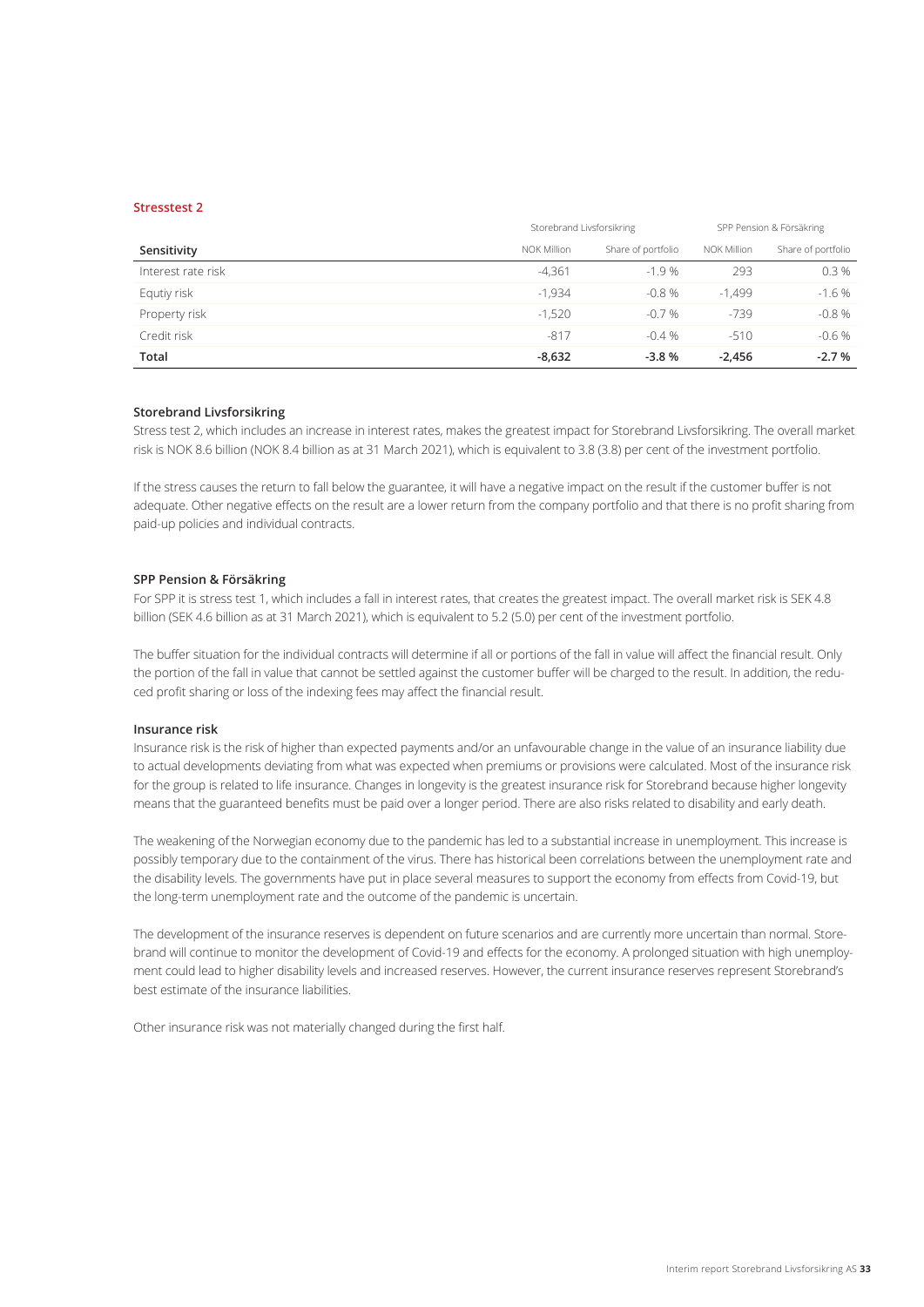#### Liquidty risk Note 05

## **Specification of subordinated loan capital**

| (NOK million)                                                 | Nominal value | Currency   | Interest rate | Call date | Book value |
|---------------------------------------------------------------|---------------|------------|---------------|-----------|------------|
| Issuer                                                        |               |            |               |           |            |
|                                                               |               |            |               |           |            |
| Perpetual subordinated loans                                  |               |            |               |           |            |
| Storebrand Livsforsikring AS                                  | 1.100         | <b>NOK</b> | Variable      | 2024      | 1,100      |
|                                                               |               |            |               |           |            |
| Dated subordinated loans                                      |               |            |               |           |            |
| Storebrand Livsforsikring AS                                  | 750           | <b>SEK</b> | Variable      | 2021      | 760        |
| Storebrand Livsforsikring AS                                  | 1,000         | <b>SEK</b> | Variable      | 2022      | 1,008      |
| Storebrand Livsforsikring AS                                  | 900           | <b>SEK</b> | Variable      | 2025      | 907        |
| Storebrand Livsforsikring AS                                  | 1,000         | <b>SEK</b> | Variable      | 2024      | 1,009      |
| Storebrand Livsforsikring AS                                  | 500           | <b>NOK</b> | Variable      | 2025      | 499        |
| Storebrand Livsforsikring AS                                  | 250           | <b>EUR</b> | Fixed         | 2023      | 2,666      |
| Storebrand Livsforsikring AS                                  | 300           | <b>EUR</b> | Fixed         | 2031      | 2,980      |
| Total subordinated loans and hybrid tier 1 capital 30.06.2021 |               |            |               |           | 10,929     |
| Total subordinated loans and hybrid tier 1 capital 31.12.2020 |               |            |               |           | 8,834      |

## Note 06

## Valuation of financial instruments and properties

The Group categorises financial instruments valued at fair value on three different levels. Criteria for the categorisation and processes associated with valuing are described in more detail in note 11 in the annual report for 2020.

The company has established valuation models and gathers information from a wide range of well-informed sources with a view to minimize the uncertainty of valuations.

## **Fair value of financial assets and liabilities at amortised cost**

|                                           | Fair value | Fair value | Book value | Book value |
|-------------------------------------------|------------|------------|------------|------------|
| (NOK million                              | 30.06.2021 | 31.12.2020 | 30.06.2021 | 31.12.2020 |
| <b>Financial assets</b>                   |            |            |            |            |
| Loans to customers - corporate            | 5,525      | 6.211      | 5.497      | 6.220      |
| Loans to customers - retail               | 18.064     | 17.195     | 17.913     | 17,195     |
| Bonds held to maturity                    | 10.938     | 14.876     | 10.033     | 13,394     |
| Bonds classified as loans and receivables | 118,883    | 107,363    | 113,541    | 99,425     |
| <b>Financial liabilities</b>              |            |            |            |            |
| Subordinated loan capital                 | 11.098     | 8,882      | 10.929     | 8.834      |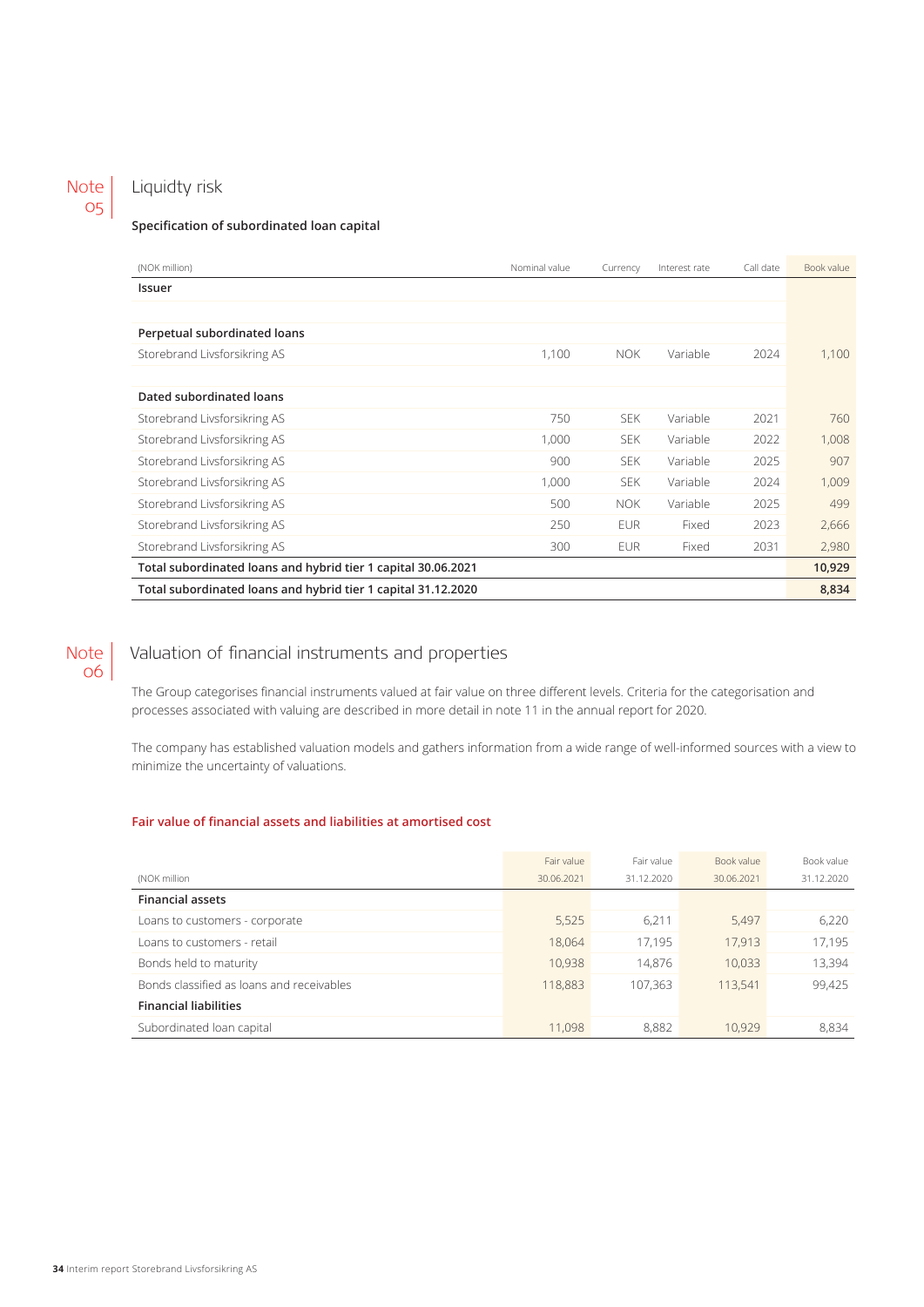## **Valuation of financial instruments and properties at fair value**

## **Storebrand Livsforsikring Group**

|                                               | Level 1       | Level 2     | Level 3        |            |            |
|-----------------------------------------------|---------------|-------------|----------------|------------|------------|
|                                               |               | Observable  | Non-observable | Total      | Total      |
| (NOK million)                                 | Quoted prices | assumptions | assumptions    | 30.06.2021 | 31.12.2020 |
| Assets                                        |               |             |                |            |            |
| <b>Equities and fund units</b>                |               |             |                |            |            |
| - Equities                                    | 37,225        | 490         | 310            | 38,025     | 32,233     |
| - Fund units                                  |               | 214,797     | 11,612         | 226,409    | 198,314    |
| Total equities and fund units 30.06.2021      | 37,225        | 215,287     | 11,922         | 264,434    |            |
| Total equities and fund units 31.12.2020      | 31,285        | 189,064     | 10,199         |            | 230,548    |
| <b>Total loans to customers</b>               |               |             |                |            |            |
| - Loans to customers - corporate              |               |             | 8,264          | 8,264      | 7,665      |
| Bonds and other fixed income securities       |               |             |                |            |            |
| - Government bonds                            | 15,099        | 15,789      |                | 30,888     | 34,206     |
| - Corporate bonds                             |               | 57,455      |                | 57,455     | 62,043     |
| - Structured notes                            |               |             |                |            |            |
| - Collateralised securities                   |               | 3,543       |                | 3,543      | 3.128      |
| - Bond funds                                  |               | 56,190      | 11,626         | 67,816     | 66,136     |
| Total bonds and other fixed income securities |               |             |                |            |            |
| 30.06.2021                                    | 15,099        | 132,977     | 11,626         | 159,701    |            |
| Total bonds and other fixed income securities |               |             |                |            |            |
| 31.12.2020                                    | 15,959        | 140,040     | 9,514          |            | 165,513    |
| Derivatives:                                  |               |             |                |            |            |
| - Equity derivatives                          |               |             |                |            | 1          |
| - Interest derivatives                        |               | 3,835       |                | 3,835      | 2,539      |
| - Currency derivatives                        |               | $-2,029$    |                | $-2,029$   | 1,780      |
| Total derivatives 30.06.2021                  |               | 1,806       |                | 1,806      |            |
| - derivatives with a positive market value    |               | 4,470       |                | 4.470      | 9,903      |
| - derivatives with a negative market value    |               | $-2,664$    |                | $-2,664$   | $-886$     |
| Total derivatives 31.12.2020                  |               | 9,017       |                |            | 9,017      |
| Properties:                                   |               |             |                |            |            |
| - investment properties                       |               |             | 32,496         | 32,496     | 32,117     |
| - Owner-occupied properties                   |               |             | 1,623          | 1,623      | 1,609      |
| Total properties 30.06.2021                   |               |             | 34,119         | 34,119     |            |
| Total properties 31.12.2020                   |               |             | 33,726         |            | 33.726     |

There is no significant movement between level 1 and level 2 in this quarter and year to date.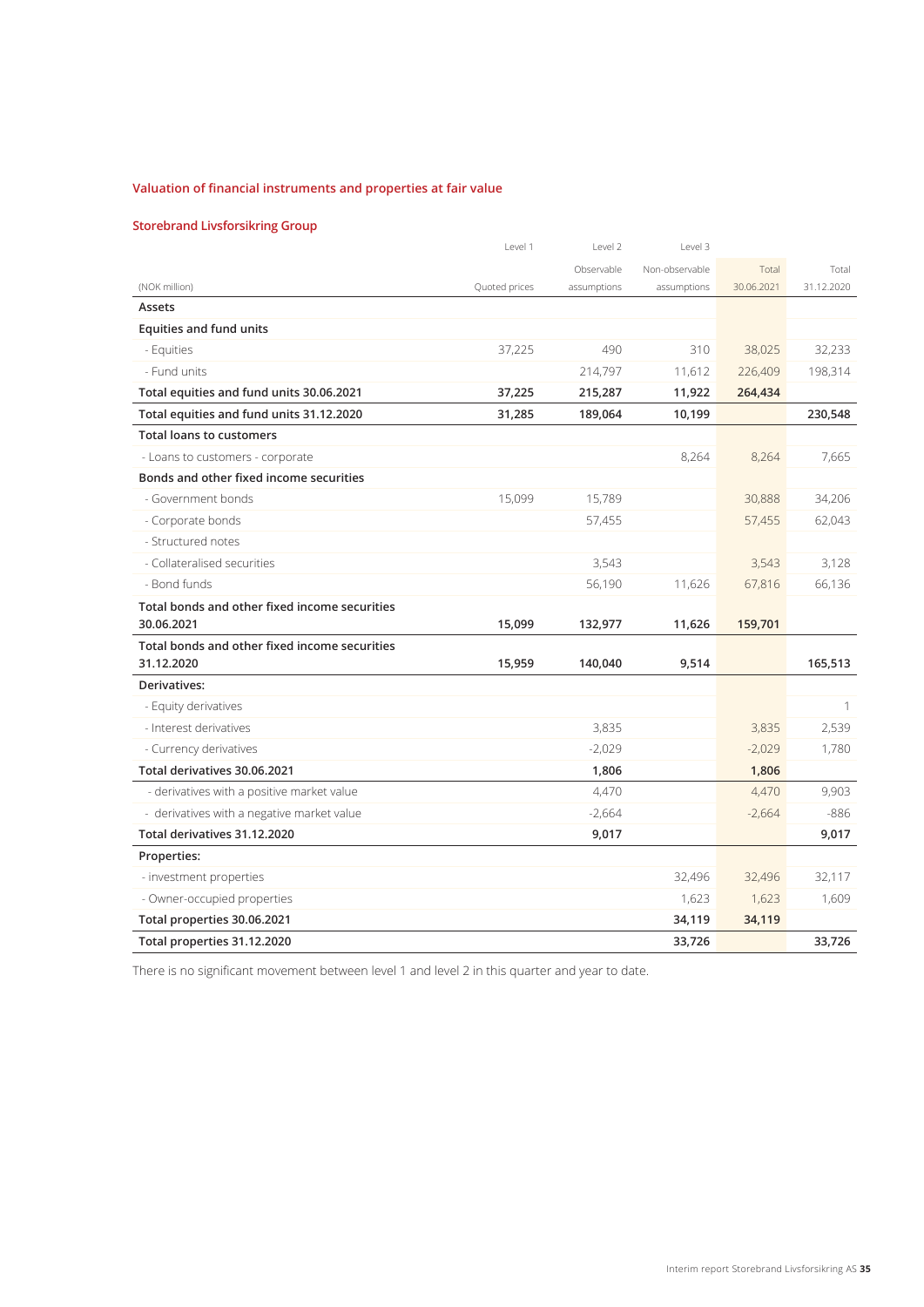## **Movement level 3**

|                                  |          |        |           |           |            |            | Owner-         |
|----------------------------------|----------|--------|-----------|-----------|------------|------------|----------------|
|                                  |          | Fund   | Loans to  | Corporate |            | Investment | occupied       |
| (NOK million)                    | Equities | units  | customers | bonds     | Bond funds | properties | properties     |
| Book value 01.01                 | 839      | 9,360  | 7.665     | 318       | 9.196      | 32,117     | 1.609          |
| Net profit/loss                  | $-20$    | 2,656  | 37        | $-281$    | 43         | 233        | 63             |
| Supply/disposal                  |          | 604    | 1.007     |           | 2.768      | 889        | 42             |
| Sales/overdue/settlement         | $-511$   | $-848$ | $-183$    | $-38$     | $-95$      | $-479$     | $-2$           |
| Currency translation differences |          | $-72$  | $-262$    |           | $-287$     | $-411$     | -93            |
| Other                            |          |        |           |           |            | 146        | $\overline{4}$ |
| Book value 30.06.2021            | 310      | 11.612 | 8,264     | 0         | 11.626     | 32.496     | 1,623          |

As at 30 June 2021, Storebrand Livsforsikring had NOK 6 133million invested in Storebrand Eiendomsfond Norge KS and Ruseløkkveien 26 AS, Oslo.

The investments are classified as "investment in associated companies and joint ventures" in the Consolidated Financial Statements.

## **Storebrand Livsforsikring AS**

|                                               | Level 1       | Level 2     | Level 3        |            |            |
|-----------------------------------------------|---------------|-------------|----------------|------------|------------|
|                                               |               | Observable  | Non-observable | Total      | Total      |
| (NOK million)                                 | Quoted prices | assumptions | assumptions    | 30.06.2021 | 31.12.2020 |
| Assets                                        |               |             |                |            |            |
| <b>Equities and fund units</b>                |               |             |                |            |            |
| - Equities                                    | 35,331        | 479         | 305            | 36,114     | 29,791     |
| - Fund units                                  |               | 72,941      | 9,257          | 82,198     | 68,428     |
| Total equities and fund units 30.06.2021      | 35,331        | 73,420      | 9,562          | 118,312    |            |
| Total equities and fund units 31.12.2020      | 29,362        | 61,239      | 7,619          |            | 98,219     |
| <b>Total loans to customers</b>               |               |             |                |            |            |
| - Loans to customers - corporate              |               |             | 137            | 137        |            |
| Bonds and other fixed income securities       |               |             |                |            |            |
| - Government bonds                            | 9,604         | 164         |                | 9,769      | 7,661      |
| - Corporate bonds                             |               | 26,050      |                | 26,050     | 28,313     |
| - Collateralised securities                   |               | 1,359       |                | 1,359      | 1,097      |
| - Bond funds                                  |               | 42,780      | 1,344          | 44,124     | 43,052     |
| Total bonds and other fixed income securities |               |             |                |            |            |
| 30.06.2021                                    | 9,604         | 70,353      | 1,344          | 81,302     |            |
| Total bonds and other fixed income securities |               |             |                |            |            |
| 31.12.2020                                    | 7,497         | 71,341      | 1,285          |            | 80,122     |
| Derivatives:                                  |               |             |                |            |            |
| - Equity derivatives                          |               |             |                |            |            |
| - Interest derivatives                        |               | 2,730       |                | 2,730      | 4,233      |
| - Currency derivatives                        |               | $-1,977$    |                | $-1,977$   | 2,981      |
| Total derivatives 30.06.2021                  |               | 753         |                | 753        |            |
| - derivatives with a positive market value    |               | 2,960       |                | 2,960      | 7,615      |
| - derivatives with a negative market value    |               | $-2,207$    |                | $-2,207$   | $-401$     |
| Total derivatives 31.12.2020                  |               | 7,214       |                |            | 7,214      |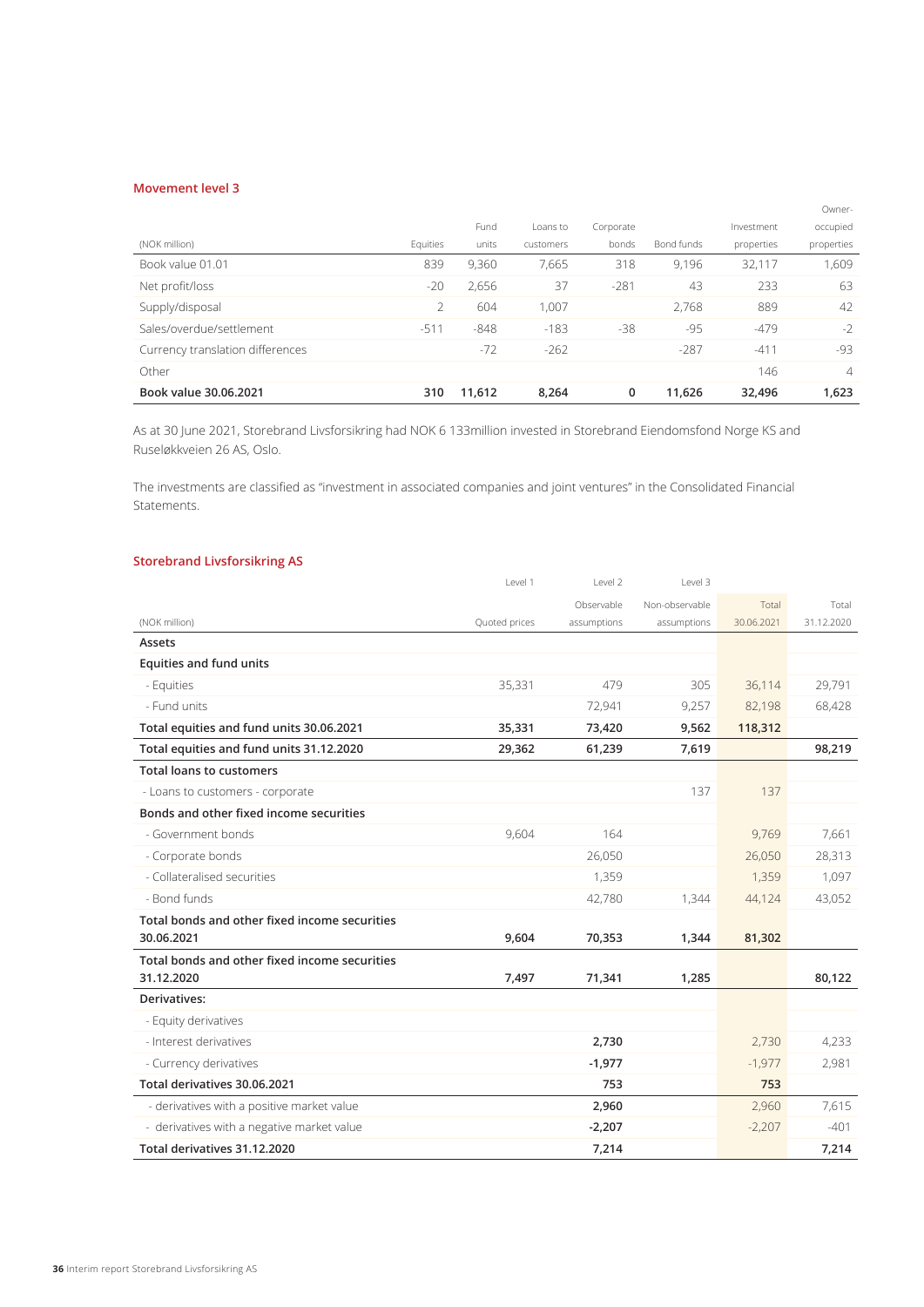#### **Movement level 3**

|                          |          | Fund   | Loans to  | Corporate | Bond  |
|--------------------------|----------|--------|-----------|-----------|-------|
| (NOK million)            | Equities | units  | customers | bonds     | funds |
| Book value 01.01         | 328      | 7.291  | 286       | 318       | 966   |
| Net profit/loss          | $-25$    | 2.057  | -4        | $-281$    | $-13$ |
| Supply/disposal          |          | 557    |           |           | 399   |
| Sales/overdue/settlement |          | $-649$ | $-147$    | $-38$     | -8    |
| Book value 30.06.2021    | 305      | 9,257  | 136       | 0         | 1,344 |

### **Sensitivity assessments**

Sensitivity assessments of investments on level 3 are described in note 11 in the 2020 annual report. There is no significant change in sensitivity in this quarter.



## Tax

The effective tax rate is influenced by the fact that the Group has operations in countries with tax rates that are different from Norway and differences from currency hedging of the Swedish subsidiary SPP. The tax rate for companies' subject to the financial tax is 25 per cent. The Storebrand Group includes companies that are both subject to and not subject to the financial tax. Therefore, when capitalising deferred tax/deferred tax assets in the consolidated financial statements, the company tax rate that applies for the individual companies is used (22 or 25 per cent).

The tax rate for companies in Sweden is 20.6 per cent.

Storebrand has hedged part of the currency risk from the investment in the Swedish subsidiaries. Gains/losses on currency derivatives are taxable/deducible, while agio/disagio on the shares in the subsidiaries falls under the exemption method. Hence, large SEK/NOK movements will affect the group tax cost.

#### **Uncertain tax positions**

The tax rules for the insurance industry have undergone changes in recent years. In some cases, Storebrand and the Norwegian Tax Administration have had different interpretations of the tax rules and associated transitional rules. As a result of this, uncertain tax positions arise in connection with the recognised tax expenses. Whether or not the uncertain tax positions have to be recognised in the financial statements is assessed in accordance with IAS 12 and IFRIC 23. Uncertain tax positions will only be recognised in the financial statements if the company considers it to be probable that the Norwegian Tax Administration's interpretation will be accepted in a court of law. Significant uncertain tax positions are described below.

A. A. In 2015, Storebrand Livsforsikring AS discontinued the Norwegian subsidiary, Storebrand Eiendom Holding AS, with a tax loss of approximately NOK 6.5 billion and a corresponding increase in the tax loss carryforward. In January 2018, Storebrand Livsforsikring AS received notice of an adjustment to the tax returns for 2015 which claimed that the calculated loss was excessive but provided no further quantification. Storebrand Livsforsikring AS disagrees with the arguments that were put forward and submitted its response to the Norwegian Tax Administration on 2 March 2018. The notice was unclear, but based on the notice, a provision was made in the 2017 annual financial statements for an uncertain tax position of approximately NOK 1.6 billion related to the former booked tax loss (appears as a reduction in the loss carryforward and, in isolation, gave an associated increased tax expense for 2017 of approximately NOK 0.4 billion). In May 2019, Storebrand Livsforsikring AS received a draft decision from the Norwegian Tax Administration claiming changes in the tax return from 2015. Storebrand disagrees with the notice from the Norwegian Tax Administration and submitted its response in October 2019. In March 2021 Storebrand received a decision from the Norwegian Tax Administration based on similar grounds as the ones outlined in the draft decision. Storebrand continues to disagree with the view of the Norwegian Tax Administration in this case and has in May 2021 challenged the decision to the Norwegian Tax Appeals Committee. Storebrand considers it to be probable that Storebrand's understanding of the tax legislation will be accepted by the Tax Appeals Committee or a court of law, and thus, no additional uncertain tax position has been recognised in the financial statements based on the received decision. If the Norwegian Tax Administration's position is accepted, Storebrand estimates that a tax expense for the company of approximately NOK 1.2 billion will arise. There will also be negative effects for returns on customer assets after tax. The effects are based on best estimates and following a review with external expertise.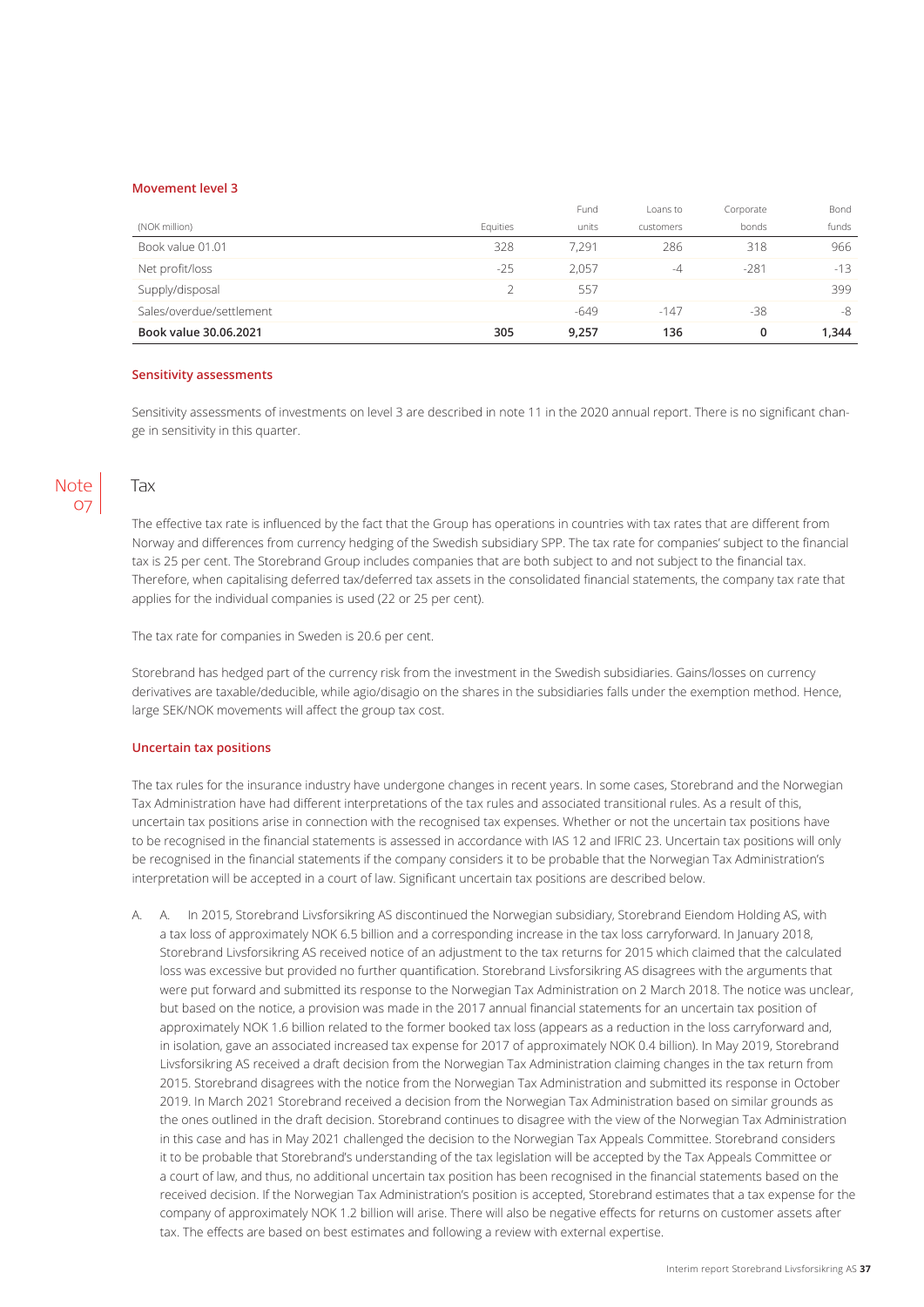- B. B. New tax rules for life insurance and pension companies were introduced for the 2018 financial year. These rules contained transitional rules for how the companies should revalue/write-down the tax values as at 31 December 2018. In December 2018, the Norwegian Directorate of Taxes published an interpretive statement that Storebrand does not consider to be in accordance with the wording of the relevant act. When presenting the national budget for 2020 in October 2019, the Ministry of Finance proposed a clarification of the wording of the transitional rules in line with the interpretive statement from the Norwegian Directorate of Taxes. The clarification was approved by the Norwegian Parliament in December 2019. Storebrand considers there to be uncertainty regarding the value such subsequent work on a legal rule has as a source of law, and which in this instance only applies for a previous financial year. In the tax return for 2018, Storebrand Livsforsikring AS applied the wording in the original transitional rule. However, in October 2019 Storebrand received a notice of adjustment of tax assessment in line with the interpretive statement from the Norwegian Directorate of Taxes and the clarification from the Ministry of Finance. Storebrand Livsforsikring AS disagrees with the Norwegian Tax Administration's interpretation but considers it uncertain as to whether the company's interpretation will be accepted if the case is decided by a court of law. The uncertain tax position has therefore been recognised in the financial statements. Based on our revised best estimate, the difference between Storebrand's interpretation and the Norwegian Tax Administration's interpretation is approximately NOK 6.4 billion in an uncertain tax position. If Storebrand's interpretation is accepted, a deferred tax expense of approximately NOK 1.6 billion will be derecognised from the financial statements.
- C. The outcome of the interpretation of tax rules for group contributions referred to above under (A) will have an impact when calculating the effect from the transitional rules for the new tax rules referred to under point (B). An equivalent interpretation to that described under (A) has been used as a basis in the financial statements when calculating tax input values on property shares owned by customer assets for 2016 and 2017. There is thus an uncertain tax position relating to the effect from the transitional rules described in (B). This effect will depend on the interpretation and outcome of (A). If Storebrand's position is accepted under (A), Storebrand will recognise a tax income of approximately NOK 0.8 billion. If the Norwegian Tax Administration prevails with its argument under point (A), Storebrand will recognise a tax expense of approximately NOK 0.6 billion.

The timeline for the continued process with the Norwegian Tax Administration is unclear, but if necessary, Storebrand will seek clarification from the court of law for the aforementioned uncertain tax positions.

## Contingent liabilities

**Note** 08

|                                                               | Storebrand Livsforsikring |          | Storebrand        |          |
|---------------------------------------------------------------|---------------------------|----------|-------------------|----------|
|                                                               | group                     |          | Livsforsikring AS |          |
| (NOK million)                                                 | 30.06.2021                | 31.12.20 | 30.06.2021        | 31.12.20 |
| Uncalled residual liabilities limitied partnership            | 5.553                     | 8.251    | 5.036             | 7.686    |
| Uncalled residual liabilities in alternative investment funds | 9.531                     |          | 7.393             |          |
| Total contigent liabilities                                   | 15.084                    | 8.251    | 12.429            | 7.686    |

Guarantees essentially encompass payment and contract guarantees.

Unused credit facilities encompass granted and any unused credit accounts and credit cards, as well as, any unused flexible mortgage facilities.

Storebrand Group companies are engaged in extensive activities in Norway and abroad, and are subject for client complaints and may become a party in legal disputes, see also note 2 and note 42 in the 2020 annual report.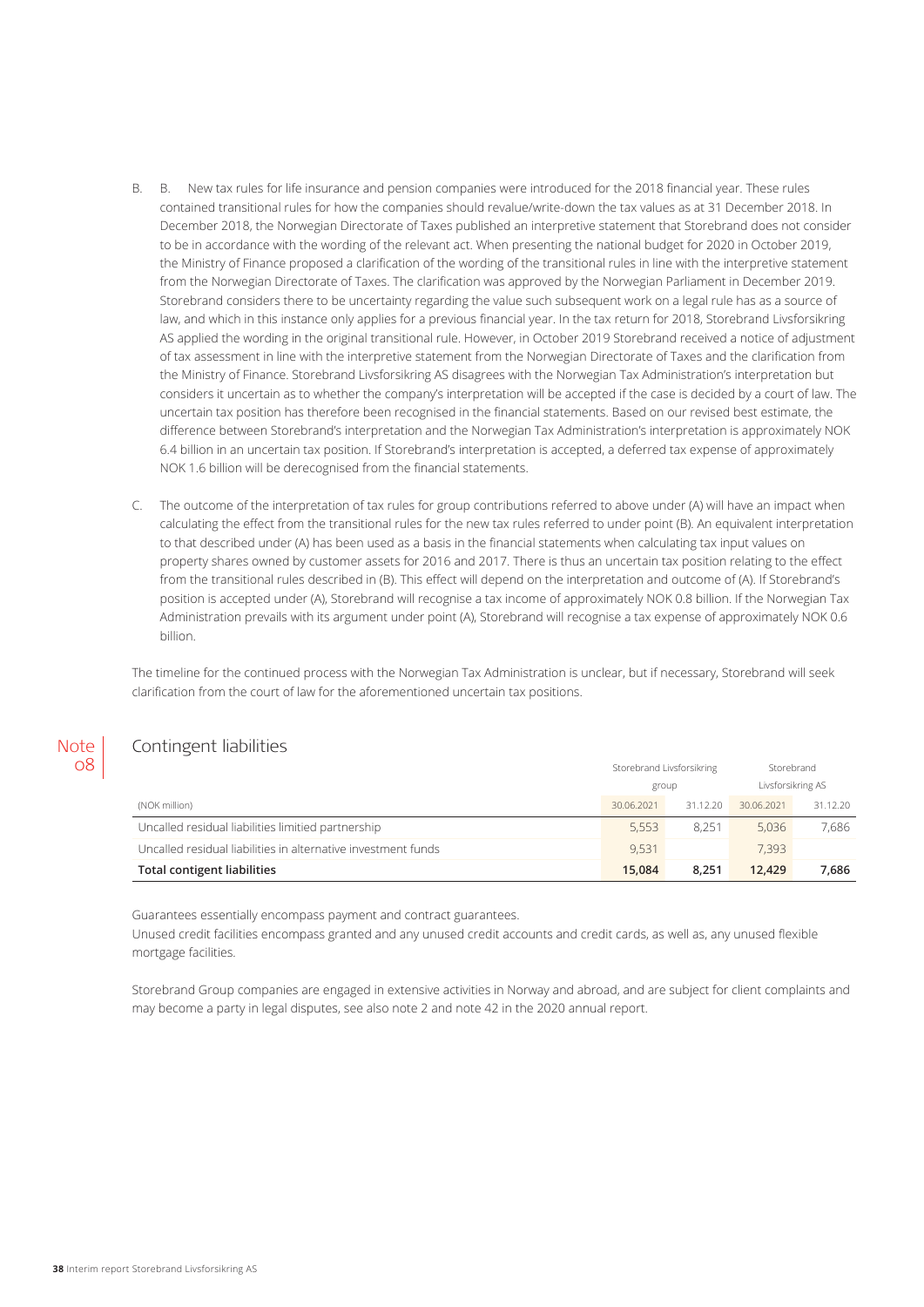## Note 09

## Solvency II

Storebrand Livsforsikring is an insurance company with capital requirements in accordance with Solvency II.

The calculations below are for Storebrand Livsforsikring AS when Storebrand Livsforsikring Group no longer entitled to report solvency. The requirement on consolidated level only applies to Storebrand Group.

The solvency capital requirement and minimum capital requirement are calculated in accordance with Section 46 (1) – (3) of the Solvency II Regulations using the standard method.

## **Solvency capital**

|                                               | 30.06.21 |           |         | 31.12.20 |         |        |
|-----------------------------------------------|----------|-----------|---------|----------|---------|--------|
|                                               |          | Group 1   | Group 1 |          |         |        |
| (NOK million)                                 | Total    | unlimited | limited | Group 2  | Group 3 | Total  |
| Share capital                                 | 3,540    | 3,540     |         |          |         | 3,540  |
| Share premium                                 | 9,711    | 9,711     |         |          |         | 9,711  |
| Reconciliation reserve                        | 21,201   | 21,201    |         |          |         | 23,393 |
| Including the effect of the transitional      |          |           |         |          |         |        |
| arrangement                                   |          |           |         |          |         | 4,815  |
| Counting subordinated loans <sup>1)</sup>     | 10,963   |           | 1,137   | 9,827    |         | 8,734  |
| Deferred tax asset                            |          |           |         |          |         |        |
| Risk equalisation reserve                     | 444      |           |         | 444      |         | 438    |
| Expected dividend/group distributions         | $-2,139$ | $-2,139$  |         |          |         |        |
| Total solvency capital                        | 43,720   | 32,313    | 1,137   | 10,271   |         | 44,107 |
|                                               |          |           |         |          |         |        |
| Total solvency capital available to cover the |          |           |         |          |         |        |
| minimum capital requirement                   | 34,918   | 32,313    | 1,137   | 1,468    |         | 37,528 |

1) *Following the increase in subordinated loans, the Tier 2 capital exceeds the limit of 50 per cent of the Solvency Capital Requirement, and the available Tier 2 capital is decreased by NOK 330 mill.*

### **Solvency capital requirement and margin**

| (NOK million)               | 30.06.2021 | 31.12.20 |
|-----------------------------|------------|----------|
| Market                      | 21,413     | 21,635   |
| Counterparty                | 797        | 818      |
| Life                        | 7,710      | 7,044    |
| Health                      | 642        | 644      |
| P&C                         |            |          |
| Operational                 | 1,070      | 1,062    |
| Diversification             | $-5,607$   | $-5,318$ |
| Loss-absorbing tax effect   | $-5,484$   | $-5,367$ |
| Total solvency requirement  | 20,541     | 20,518   |
| Solvency margin             | 212.8%     | 215.0%   |
| Minimum capital requirement | 7,341      | 7,306    |
| Minimum margin              | 475.6%     | 513.7%   |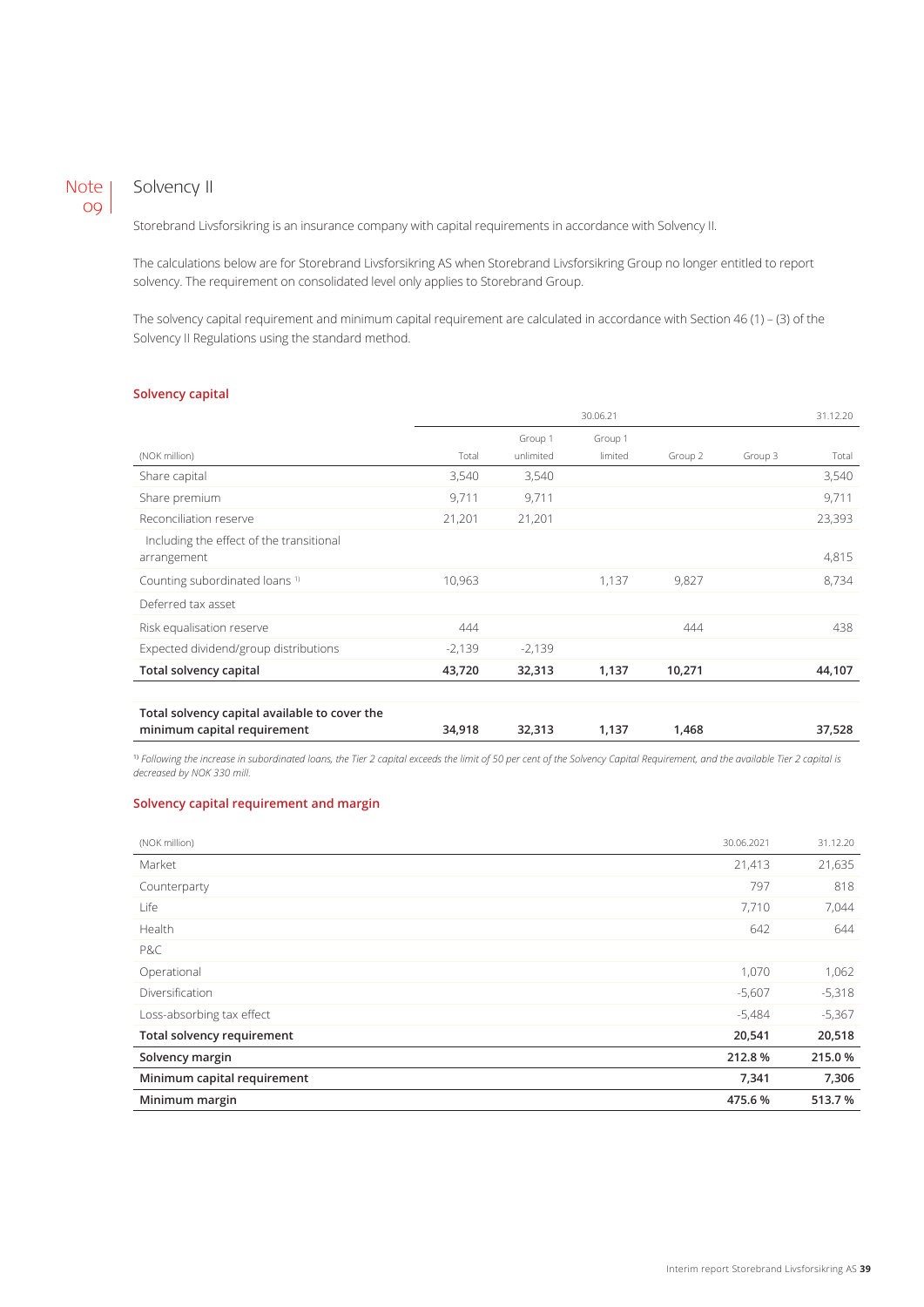## **Note**  $10<sup>1</sup>$

## Information about related parties

Insurance risk is the risk of higher than expected payments and/or an unfavourable change in the value of an insurance liability due to actual developments deviating from what was expected when premiums or provisions were calculated. Most of the insurance risk for the group is related to life insurance. Changes in longevity is the greatest insurance risk for Storebrand because higher longevity means that the guaranteed benefits must be paid over a longer period. There are also risks related to disability and early death.

The weakening of the Norwegian economy due to the pandemic has led to a substantial increase in unemployment. This increase is possibly temporary due to the containment of the virus. There has historical been correlations between the unemployment rate and the disability levels. The governments have put in place several measures to support the economy from effects from Covid-19, but the longterm unemployment rate and the outcome of the pandemic is uncertain.

The development of the insurance reserves is dependent on future scenarios and are currently more uncertain than normal. Storebrand will continue to monitor the development of Covid-19 and effects for the economy. A prolonged situation with high unemployment could lead to higher disability levels and increased reserves. However, the current insurance reserves represent Storebrand's best estimate of the insurance liabilities.

Other insurance risk was not materially changed during the first half.



## Note 11: Divestment of subsidiaries

Storebrand has conducted a strategic review of its ownership in AS Værdalsbruket, which was a wholly owned subsidiary of Storebrand, and was owned 74.9% by Storebrand Livsforsikring AS and 25.1% by Storebrand ASA. AS Værdalsbruket is Norway's second largest private forest owning company located in Trøndelag county. The company owns significant limestone resources, provides nature tourism experiences and is part owner of Inntre Holding AS, a large exporter of building timber.

During the second quarter Storebrand has sold AS Værdalsbruket. The sale has contributed to the accounts with a net gain of NOK 409 million in the group accounts. The gain is classified as Other Income in the accounts, and as Financial Items in the segment note under the Other segment. There are no contingent consideration associated with this transaction.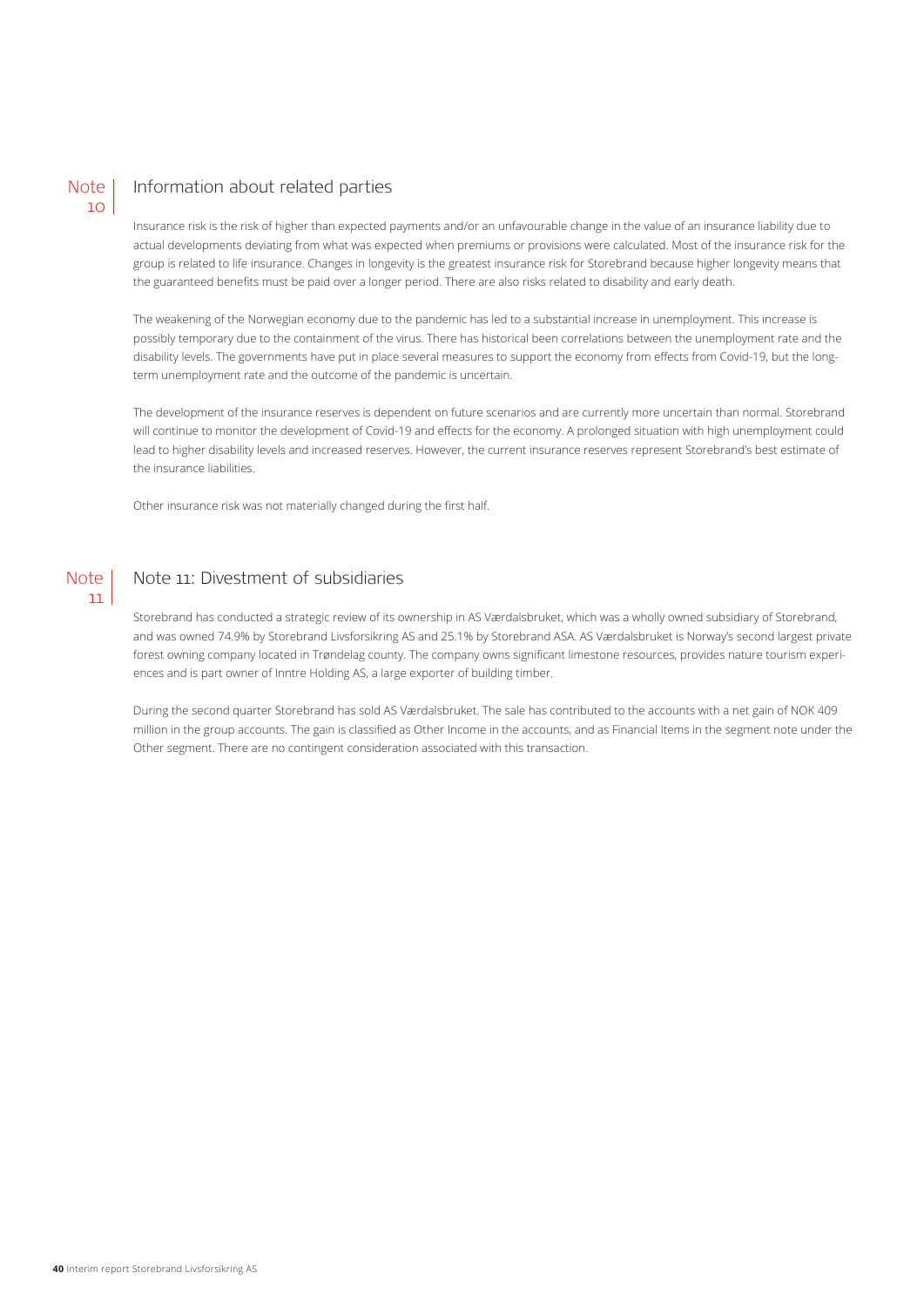## Storebrand Livsforsikring AS and Storebrand Livsforsikring Group

## - Declaration by the Members of the Board and the CEO

On this date, the Board and CEO have discussed and approved the annual report and annual financial statements for Storebrand Livsforsikring AS and Storebrand Livsforsikring Group for the first six months of 2021 (Report for the first six months, 2021).

The financial statements are prepared in accordance with the "Regulation on the annual accounts etc. of insurance companies" for the parent company and the consolidated financial statements are presented using EU-approved International Financial Reporting Standards (IFRS) and the additional requirements of the Securities Trading Act.

In the best judgment of the Board and CEO the financial statements and consolidated financial statements for the first six months of 2021 have been prepared in accordance with applicable accounting standards, and the information in the financial statements provides a fair and true picture of the assets, liabilities, financial standing and results as a whole of the parent company and the group as at 30 June 2021. In the best judgment of the Board and CEO the annual report provides a fair and true overview of important events during the accounting period and their effects on the financial statements and consolidated financial statements for the first six months. In the best judgment of the Board and CEO the descriptions of the most important risk and uncertainty factors the group faces in the next accounting period, as well as the descriptions of related parties' significant transactions, also provide a fair and true view.

> Lysaker, 13 July 2021 The Board of Directors of Storebrand Livsforsikring AS

> > Odd Arild Grefstad Chairman of the Board

Martin Skancke **Vibeke Hammer Madsen** Hans Henrik Klouman Martin Skancke Hans Henrik Klouman

Trond Thire Thire Mari Tårnesvik Grøtting Jan Otto Risebrobakken

Geir Holmgren Chief Executive Officer